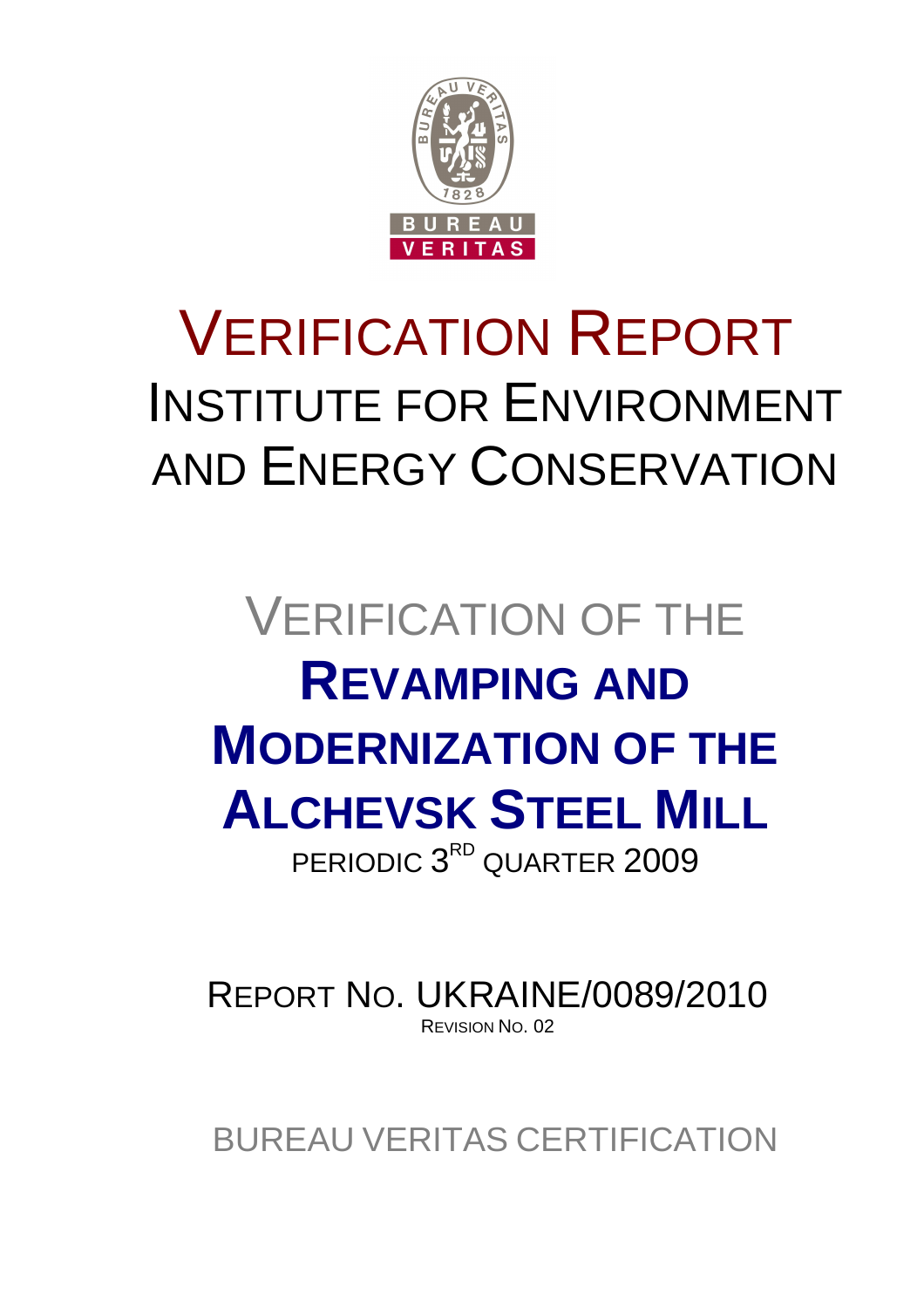

#### VERIFICATION REPORT

| Date of first issue:                                                                                     |                                                                                          | Organizational unit: |  |                                                                                                                      |  |
|----------------------------------------------------------------------------------------------------------|------------------------------------------------------------------------------------------|----------------------|--|----------------------------------------------------------------------------------------------------------------------|--|
| 31.01.2010                                                                                               |                                                                                          |                      |  | <b>Bureau Veritas Certification</b>                                                                                  |  |
|                                                                                                          |                                                                                          | <b>Holding SAS</b>   |  |                                                                                                                      |  |
| Client:                                                                                                  |                                                                                          | Client ref.:         |  |                                                                                                                      |  |
| Institute for Environment and Energy                                                                     |                                                                                          | Vasyl Vovchak        |  |                                                                                                                      |  |
| Conservation                                                                                             |                                                                                          |                      |  |                                                                                                                      |  |
| Summary:                                                                                                 |                                                                                          |                      |  |                                                                                                                      |  |
|                                                                                                          |                                                                                          |                      |  | Bureau Veritas Certification has made the verification of the "Revamping and Modernization of the                    |  |
|                                                                                                          |                                                                                          |                      |  | Alchevsk Steel Mill" project of OJSC "Alchevsk Iron and Steel Mill" located in Alchevsk, Ukraine on the basis        |  |
|                                                                                                          |                                                                                          |                      |  | of UNFCCC criteria for the JI, as well as criteria given to provide for consistent project operations, monitoring    |  |
| and reporting, as well as the host country criteria under Track 1 procedure.                             |                                                                                          |                      |  |                                                                                                                      |  |
|                                                                                                          |                                                                                          |                      |  |                                                                                                                      |  |
|                                                                                                          |                                                                                          |                      |  | The verification scope is defined as a periodic independent review and post determination by the Independent         |  |
|                                                                                                          |                                                                                          |                      |  | Accredited Entity of the monitored reductions in GHG emissions during defined verification period, and               |  |
|                                                                                                          |                                                                                          |                      |  | consisted of the following three phases: i) desk review of the Monitoring Report, Project Design Document and        |  |
|                                                                                                          |                                                                                          |                      |  | the baseline and monitoring plan; ii) follow-up interviews with project stakeholders; iii) resolution of outstanding |  |
|                                                                                                          |                                                                                          |                      |  | issues and the issuance of the final verification report and opinion. The overall verification, from Contract        |  |
|                                                                                                          |                                                                                          |                      |  | Review to Verification Report & Opinion, was conducted using Bureau Veritas Certification internal procedures.       |  |
|                                                                                                          |                                                                                          |                      |  |                                                                                                                      |  |
|                                                                                                          |                                                                                          |                      |  | The first output of the verification process is a list of Clarification Requests, Corrective Actions Requests,       |  |
| Forward Actions Requests (CL, CAR and FAR), presented in Appendix A.                                     |                                                                                          |                      |  |                                                                                                                      |  |
|                                                                                                          |                                                                                          |                      |  |                                                                                                                      |  |
|                                                                                                          |                                                                                          |                      |  | In summary, Bureau Veritas Certification confirms that the project is implemented as planned and described in        |  |
|                                                                                                          |                                                                                          |                      |  | validated and registered project design documents. Installed equipment being essential for generating                |  |
|                                                                                                          |                                                                                          |                      |  | emission reduction runs reliably and is calibrated appropriately. The monitoring system is in place and the          |  |
|                                                                                                          |                                                                                          |                      |  |                                                                                                                      |  |
| project is generating GHG emission reductions. The GHG emission reduction is calculated without material |                                                                                          |                      |  |                                                                                                                      |  |
| misstatements.                                                                                           |                                                                                          |                      |  |                                                                                                                      |  |
| Our opinion relates to the project's GHG emissions and resulting GHG emissions reductions reported and   |                                                                                          |                      |  |                                                                                                                      |  |
|                                                                                                          |                                                                                          |                      |  | related to the valid and registered project baseline and monitoring, and its associated documents. Based on          |  |
|                                                                                                          |                                                                                          |                      |  |                                                                                                                      |  |
|                                                                                                          |                                                                                          |                      |  | information seen and evaluated we confirm that the implementation of the project has resulted in 281 358 t           |  |
| $CO2e$ reductions during period from 01/07/2009 up to 30/09/2009.                                        |                                                                                          |                      |  |                                                                                                                      |  |
|                                                                                                          |                                                                                          |                      |  | On the behalf of verification team, Flavio Gomes, the Bureau Veritas Certification Holding SAS Global Product        |  |
|                                                                                                          |                                                                                          |                      |  | Manager for Climate Change, approved final version of the Verification Report and it is signed by Ivan Sokolov       |  |
|                                                                                                          |                                                                                          |                      |  | authorized Bureau Veritas Certification Holding SAS Local product manager for Climate Change in Ukraine.             |  |
|                                                                                                          |                                                                                          |                      |  |                                                                                                                      |  |
| Report No.:                                                                                              |                                                                                          | Subject Group:       |  |                                                                                                                      |  |
| UKRAINE/0089/2010                                                                                        | JI                                                                                       |                      |  | <b>Indexing terms</b>                                                                                                |  |
| Project title:                                                                                           |                                                                                          |                      |  |                                                                                                                      |  |
| Mill                                                                                                     | Revamping and Modernization of the Alchevsk Steel<br>Climate Change, Kyoto Protocol, JI, |                      |  |                                                                                                                      |  |
|                                                                                                          |                                                                                          |                      |  | <b>Emission Reductions, Verification</b>                                                                             |  |
| Work carried out by:                                                                                     |                                                                                          |                      |  |                                                                                                                      |  |
| Nadiia Kaiiun - Team Leader                                                                              |                                                                                          |                      |  | $\boxtimes$<br>No distribution without permission from the                                                           |  |
| Kateryna Zinevych - Team member, Verifier                                                                |                                                                                          |                      |  | Client or responsible organizational unit                                                                            |  |
| Oleg Skoblyk - Team member, Verifier                                                                     |                                                                                          |                      |  |                                                                                                                      |  |
| Work verified by:<br>Ivan Sokolov                                                                        |                                                                                          |                      |  |                                                                                                                      |  |
|                                                                                                          |                                                                                          |                      |  | Limited distribution                                                                                                 |  |
| Date of this revision:                                                                                   | Rev. No.:                                                                                | Number of pages:     |  |                                                                                                                      |  |
| 16.02.2010                                                                                               | 2                                                                                        | 58                   |  | Unrestricted distribution                                                                                            |  |
|                                                                                                          |                                                                                          |                      |  |                                                                                                                      |  |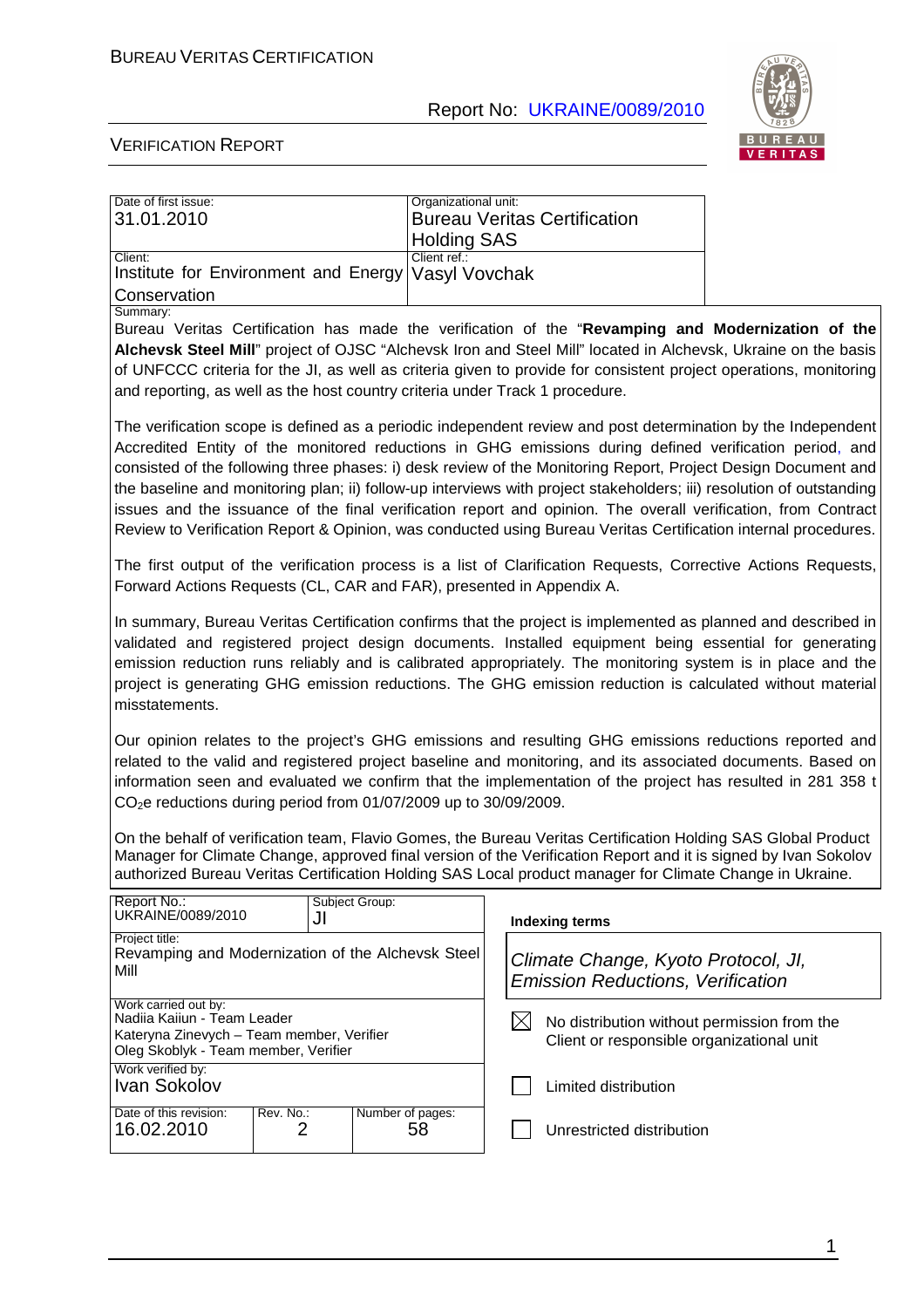

VERIFICATION REPORT

# **Abbreviations**

| <b>AIE</b>      | <b>Accredited Independent Entity</b>                  |
|-----------------|-------------------------------------------------------|
| <b>BVCH</b>     | <b>Bureau Veritas Certification Holding SAS</b>       |
| <b>CAR</b>      | <b>Corrective Action Request</b>                      |
| CL              | <b>Clarification Request</b>                          |
| CO <sub>2</sub> | <b>Carbon Dioxide</b>                                 |
| ERU             | <b>Emission Reduction Unit</b>                        |
| <b>FAR</b>      | <b>Forward Action Request</b>                         |
| <b>GHG</b>      | Green House Gas(es)                                   |
| <b>IETA</b>     | <b>International Emissions Trading Association</b>    |
| <b>IEEC</b>     | Institute for Environment and Energy Conservation     |
| <b>FER</b>      | <b>Fuel and Energy Resources</b>                      |
| JI              | Joint Implementation                                  |
| <b>JISC</b>     | <b>JI Supervisory Committee</b>                       |
| MoV             | <b>Means of Verification</b>                          |
| MP.             | <b>Monitoring Plan</b>                                |
| <b>PCF</b>      | <b>Prototype Carbon Fund</b>                          |
| <b>PDD</b>      | <b>Project Design Document</b>                        |
| <b>UNFCCC</b>   | United Nations Framework Convention on Climate Change |
|                 |                                                       |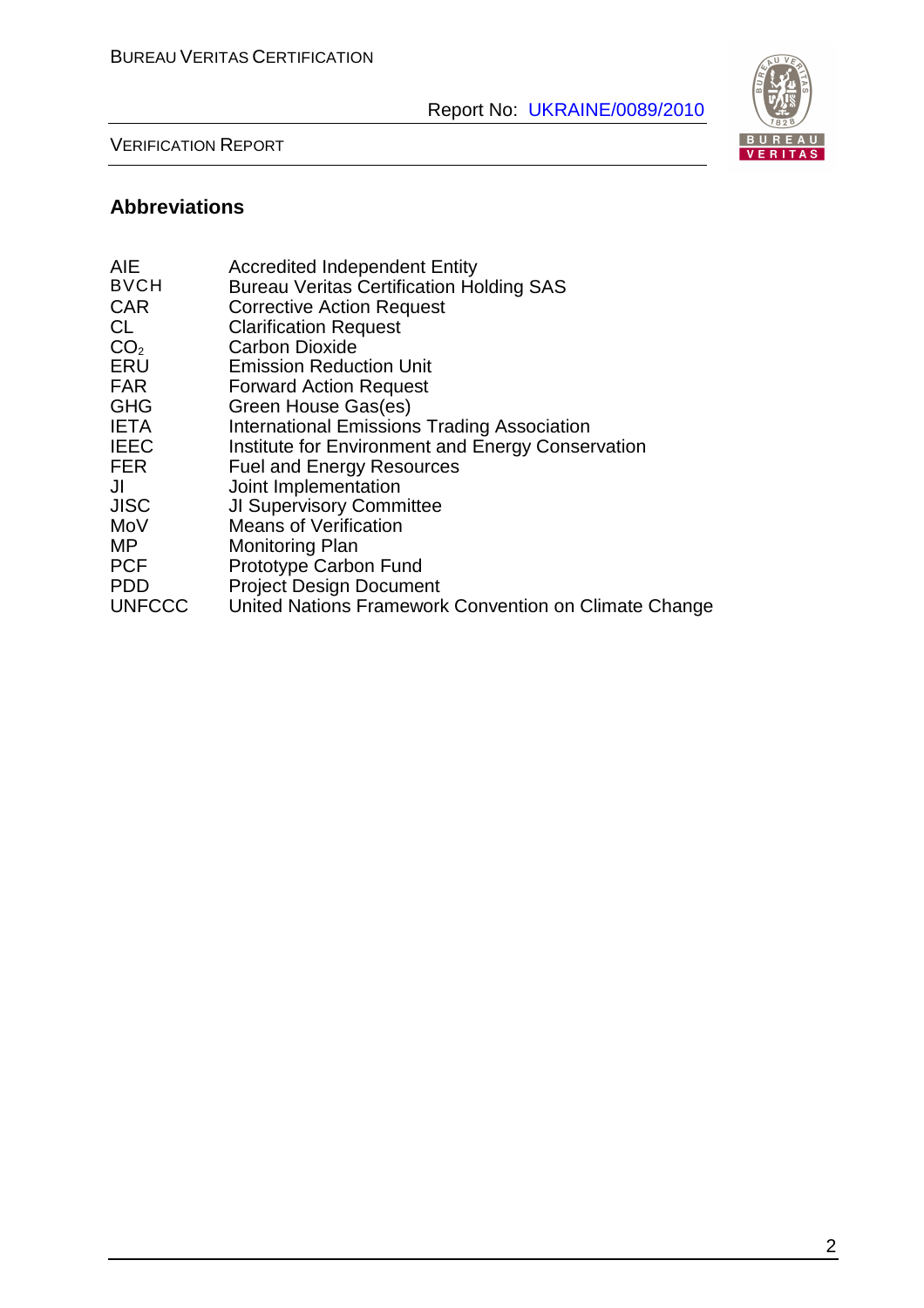

VERIFICATION REPORT

# **Table of Contents Page 2018**

| 1<br>1.1<br>1.2<br>1.3              | Objective<br>Scope<br><b>GHG Project Description</b>                                                                                      | $\overline{4}$<br>5<br>6 |  |  |
|-------------------------------------|-------------------------------------------------------------------------------------------------------------------------------------------|--------------------------|--|--|
| $\overline{2}$<br>2.1<br>2.2<br>2.3 | <b>Review of Documents</b><br>Follow-up Interviews<br>Resolution of Clarification, Corrective and Forward Action<br>Requests              | 12<br>12<br>13           |  |  |
| 3<br>3.1                            | 3RD QUARTER 2009 PERIODIC VERIFICATION FINDINGS  14<br>CAR's, FAR's from<br>Remaining<br>issues<br>previous<br>determination/verification | 14                       |  |  |
| 3.2                                 | <b>Project Implementation</b>                                                                                                             | 14                       |  |  |
| 3.3                                 | Internal and External Data                                                                                                                | 17                       |  |  |
| 3.4                                 | <b>Environmental and Social Indicators</b>                                                                                                | 22                       |  |  |
| 3.5                                 | <b>Management and Operational System</b><br>23                                                                                            |                          |  |  |
| 3.6                                 | <b>Completeness of Monitoring</b><br>24                                                                                                   |                          |  |  |
| 3.7                                 | <b>Accuracy of Emission Reduction Calculations</b><br>25                                                                                  |                          |  |  |
| 3.8                                 | Quality Evidence to Determine Emissions Reductions<br>26                                                                                  |                          |  |  |
| 3.9                                 | Management System and Quality Assurance                                                                                                   | 27                       |  |  |
| $\overline{4}$                      |                                                                                                                                           |                          |  |  |
| 5                                   | 3 <sup>RD</sup><br>QUARTER 2009 PERIODIC VERIFICATION                                                                                     |                          |  |  |
| 6                                   |                                                                                                                                           |                          |  |  |
|                                     | APPENDIX A: COMPANY JI PROJECT VERIFICATION PROTOCOL  32                                                                                  |                          |  |  |
|                                     |                                                                                                                                           |                          |  |  |
|                                     | APPENDIX C: DOCUMENTS CHECKED DURING VERIFICATION                                                                                         | 58                       |  |  |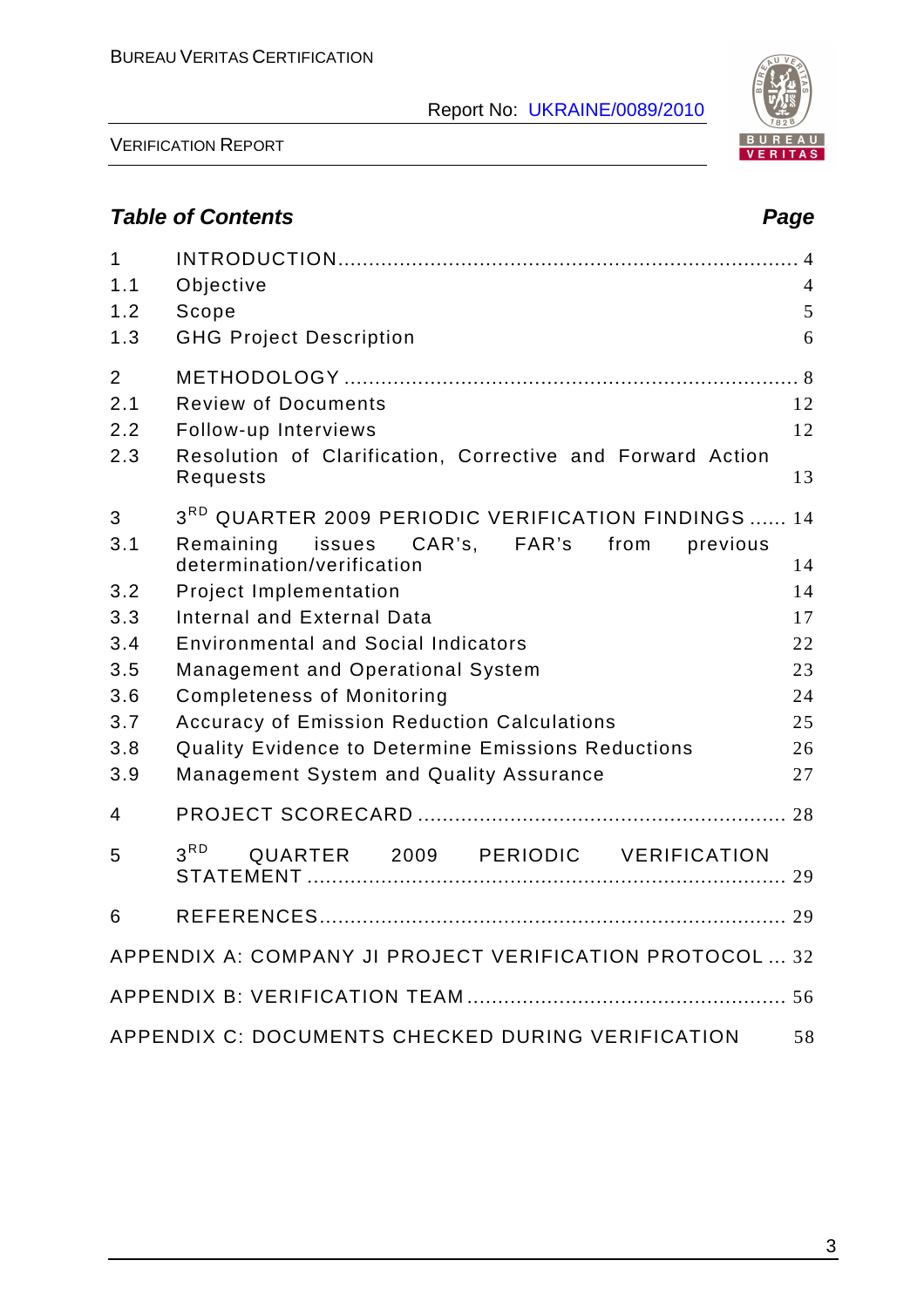



# **1. INTRODUCTION**

Institute for Environment and Energy Conservation has commissioned Bureau Veritas Certification to verify the emissions reductions of its JI project "Revamping and Modernization of the Alchevsk Steel Mill" (hereafter called "the project") at Alchevsk, Ukraine, UNFCCC JI Reference Number UA1000022 (Track 1).

This report summarizes the findings for the period 01/07/2009 up 30/09/2009 3rd quater periodic verification of the project, performed on the basis of criteria given to provide for consistent project operations, monitoring and reporting, and contains a statement for the verified emission reductions.

The Verification Report is based on the Periodic Verification Report Template Version 3.0, December 2003, both part of the Validation and Verification Manual (VVM) published by International Emission Trading Association (IETA).

Current periodic verification has been performed with the account of findings and conclusions of the integral initial and first periodic verification report No. UKRAINE- VER#/0024/2008, Early Credit Verification Report No. 0007/2008 dated December 1st, 2008 and second periodic verification report for the 1<sup>st</sup> quarter No. UKRAINE-VER#/0051/2009 and for the  $2^{nd}$  quarter of 2009.

The results of the determination were documented by "Climate and Energy" of TÜV Süddeutschland in the report: "Revamping and Modernization of the Alchevsk Steel Mill, Ukraine" Report No. 947241 dated April 23d, 2008.

The project is approved by the National Environmental Investment Agency of Ukraine and Ministry of Economical Affairs in Netherlands (Letters of approval are presented, see Section 6) and registered under Track 1.

# **1.1. Objective**

Verification is the periodic independent review and ex post determination by the AIE of the monitored reductions in GHG emissions during defined verification period.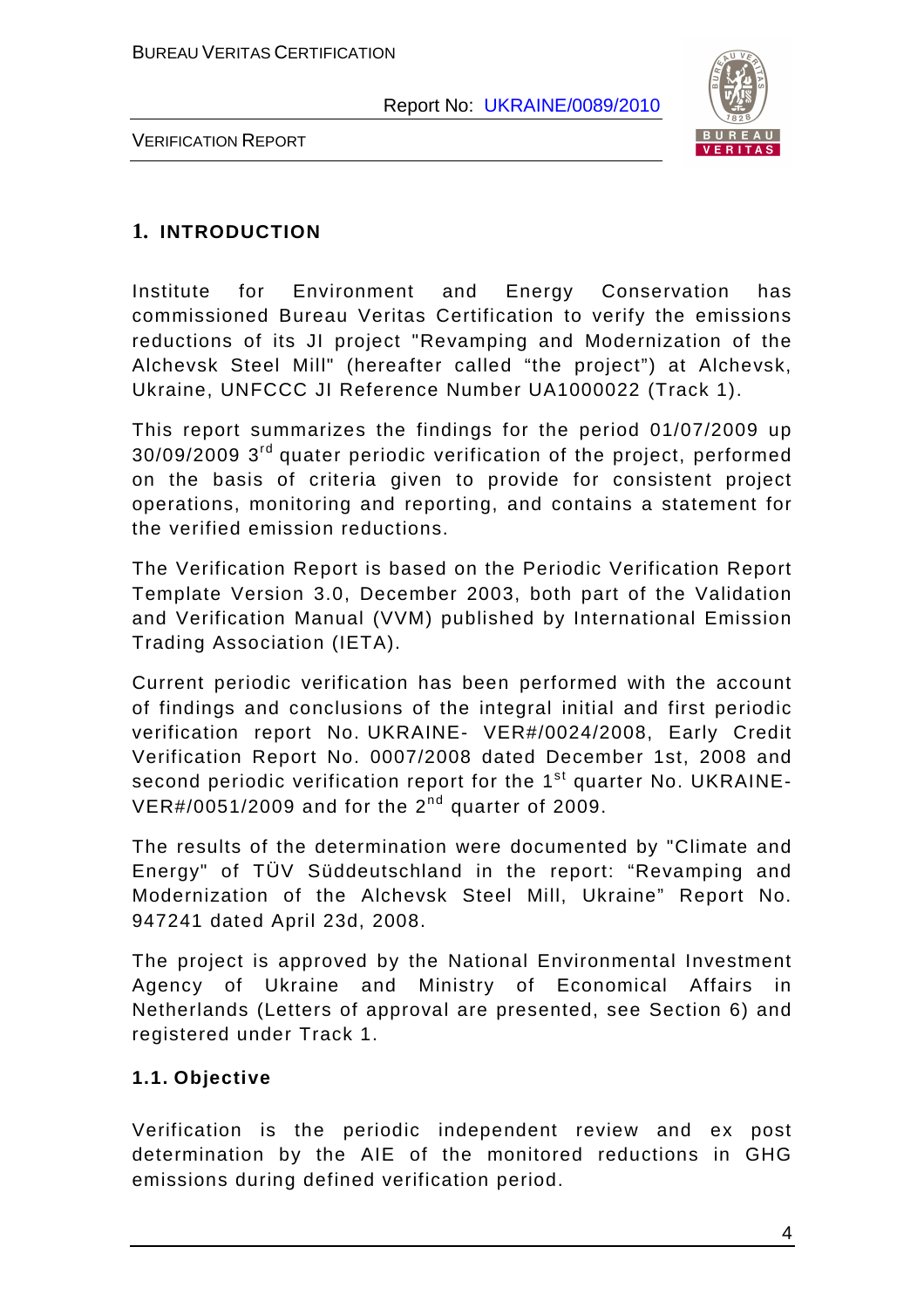

VERIFICATION REPORT

The objective of verification can be divided in Initial Verification and Periodic Verification.

Initial Verification: The objective of an initial verification is to verify that the project is implemented as planned, to confirm that the monitoring system is in place and fully functional, and to assure that the project will generate verifiable emission reductions. A separate initial verification prior to the project entering into regular operations is not a mandatory requirement.

Periodic Verification: The objective of the periodic verification is to verify that actual monitoring systems and procedures are in compliance with the monitoring systems and procedures described in the monitoring plan; furthermore the periodic verification evaluates the GHG emission reduction data and express a conclusion with a high, but not absolute, level of assurance about whether the reported GHG emission reduction data is free of material misstatements; and verifies that the reported GHG emission data is sufficiently supported by evidence, i.e. monitoring records.

The verification follows UNFCCC criteria referring to the Kyoto Protocol criteria, the JI/CDM rules and modalities, and the subsequent decisions by the JISC, as well as the host country criteria.

#### **1.2. Scope**

Verification scope is defined as an independent and objective review and ex post determination by the Independent Accredited Entity of the monitored reductions in GHG emissions. The verification is based on the submitted monitoring report and the determined project design document including the project's baseline study and monitoring plan and other relevant documents. The information in these documents is reviewed against Kyoto Protocol requirements, UNFCCC rules and associated interpretations. Bureau Veritas Certification has, based on the recommendations in the Validation and Verification Manual employed a risk-based approach in the verification, focusing on the identification of significant risks of the project implementation and the generation of ERUs.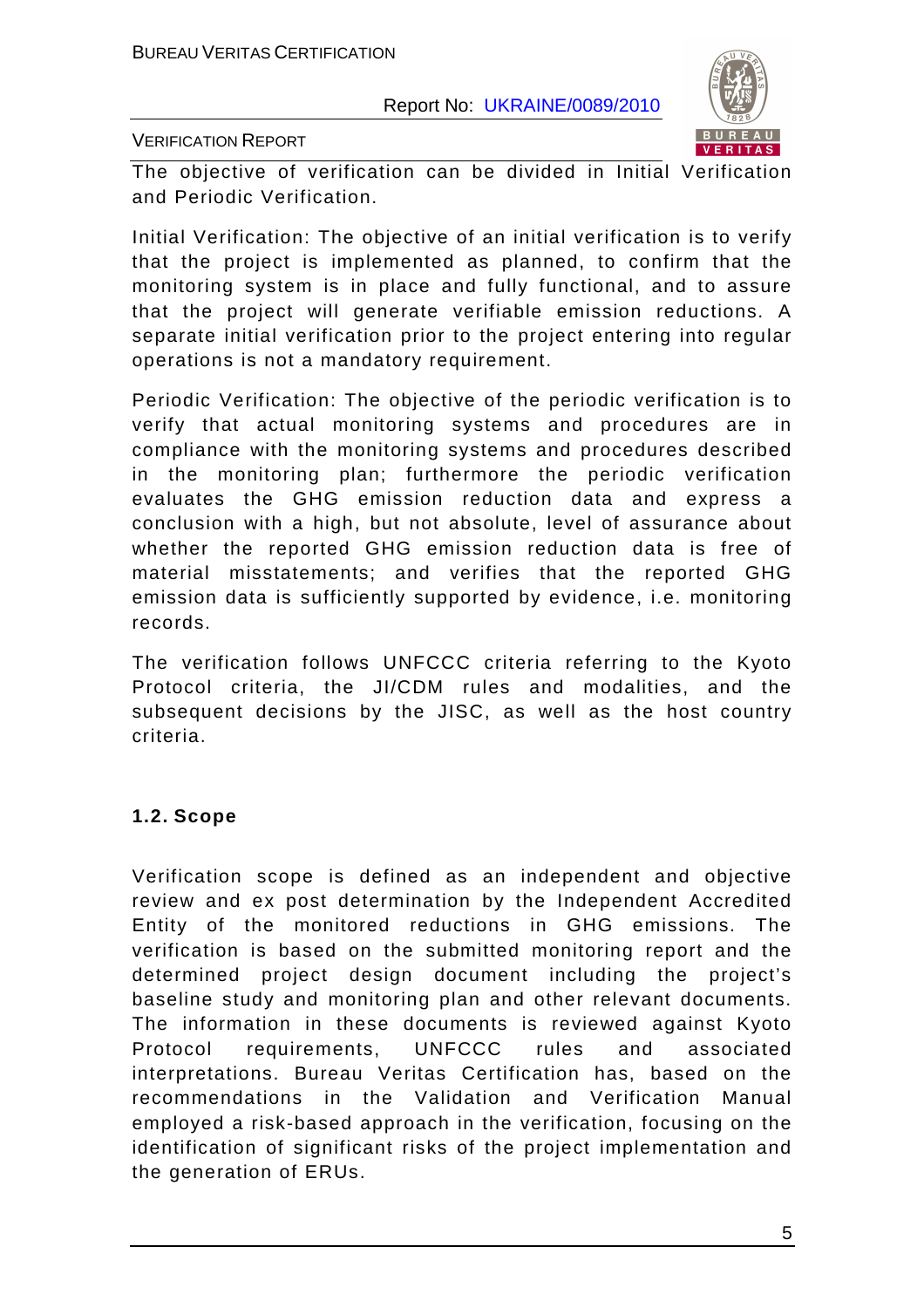

VERIFICATION REPORT

The verification is not meant to provide any consulting towards the Client. However, stated requests for forward actions and/or corrective actions may provide input for improvement of the project monitoring towards reductions in the GHG emissions.

The audit team has been provided with a Monitoring Report and underlying data records, covering the period 01 July 2009 to 30 September 2009 inclusive (see Section 6).

# **1.3. GHG Project Description**

OJSC Alchevsk Iron and Steel Works (AISW) is currently the 5th largest integrated iron and steel plant in Ukraine. It is located in the city of Alchevsk in Lugansk Oblast, Eastern Ukraine. It is part of the Industrial Union of Donbass (IUD), an industrial group that is a major shareholder in a number of metallurgical enterprises in Ukraine as well as in Poland and Hungary.

While one of the more modern integrated steel works in Ukraine, AISW was fairly typical of the Ukrainian iron and steel sector up to 2004 in terms of the vintage of technologies. The current facilities are mainly built in the 1950s and 1960s with the exception of new Open Hearth Furnace (TSU 1,2) commissioned in 2005. The plant has high energy intensity. AISW has a Sinter Plant, Lime Kilns, four Blast Furnaces, four old Open Hearth Furnaces and one recent Tandem Open Hearth Furnace, Ingot Casting, Blooming Mill and several other mills.

IUD is implementing a US\$1.5 billion capital investment program to modernize operations in its two Ukrainian plants including AISW over the period of 2004 - 2010 with financing of currently committed components in part being supplied by IFC through a US\$100 million direct loan and participation in a syndicated loan facility in the amount of US\$250 million. The rest of the financing is being sourced from commercial banks.

Beginning in 2004 and now coming on stream, modernization program at AISW has the integrated objectives of applying more efficient technology, improving environmental performance, increasing capacity and therefore competitiveness (reducing costs per tone of steel produced). This modernization program is planned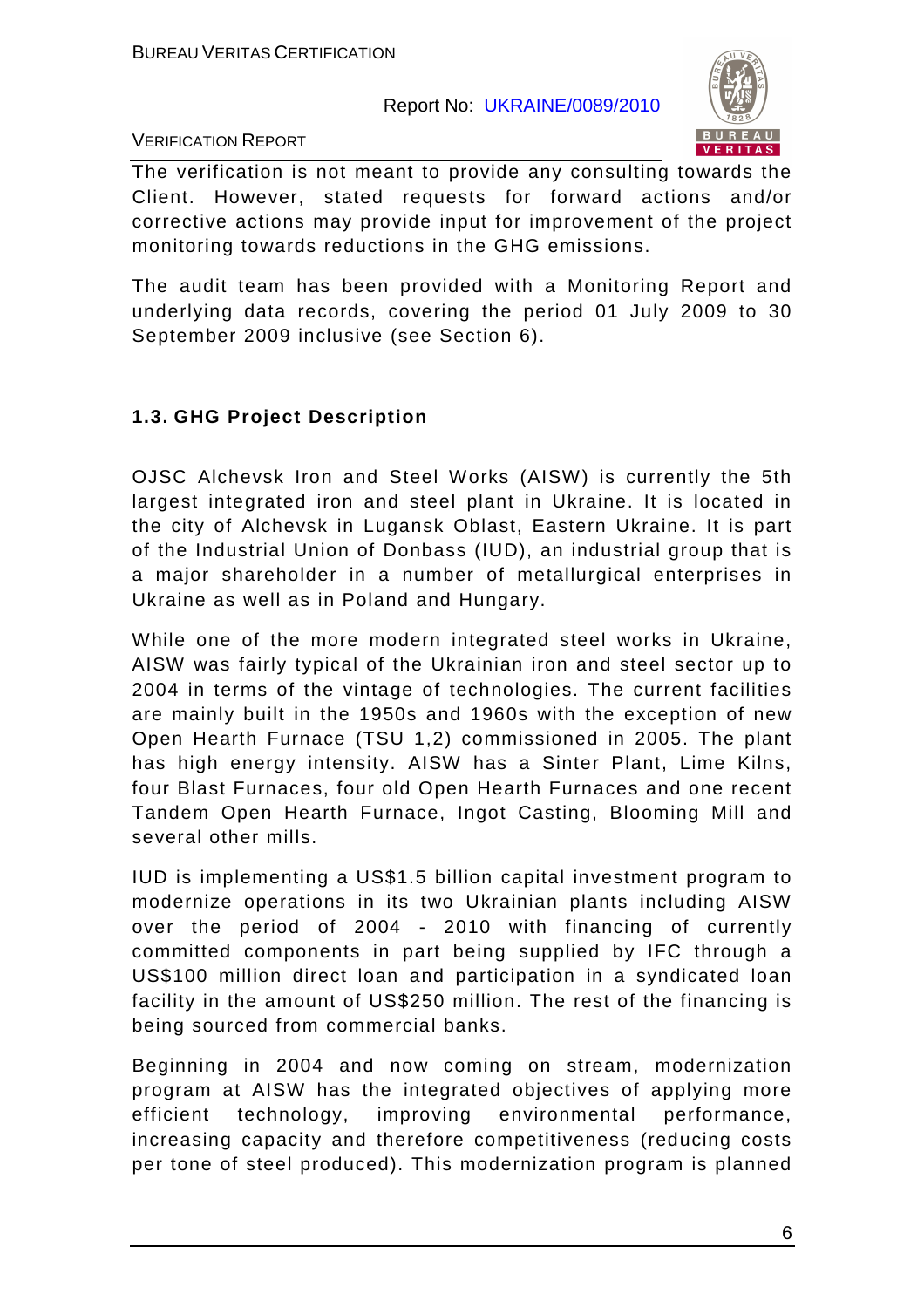

VERIFICATION REPORT

to involve technology replacement or upgrade of all major components of the iron and steel making and finishing processes.

The program's initial focus at AISW has been on steel production with the replacement of the old OHFs with two modern basic oxygen furnaces (Converters) integrated with continuous Slab Casters to replace the existing Blooming Mill utilizing Joint Implementation with the total investment costs of US\$ 944 million as described in PDD.

Planned but as yet uncommitted due to lack of financing and other impediments are other upstream investments including replacement of the existing sinter machines and upgrading of Blast Furnaces on a progressive basis. These activities could be subject to additional JI projects. The overall capacity of the plant expressed as steel production will be increased approximately from 3.6 Mt/a to 6.9 Mt/a.

When the discussions concerning modernization and capacity increases at AISW were initiated in order to increase competitiveness, the business-as-usual choice would have been to base the project on the existing technology as occurred during a similar upgrade commissioned in 2005 as a result of an investment decision made in 2002. OHF technology was available, well known at the company and had considerably lower initial investment costs than other more efficient technologies. OHF, Ingot Casting, and Blooming Mills might not be state of art in some parts in the world, but it is still prevalent in Ukraine, i.e. competitiveness could have been increased with traditional technology.

As documented in minutes of Meeting of the Technical Council of the Plant, 26th May, 2003, possibility to utilize Kyoto mechanisms provided the incentive to invest in more energy efficient technology. In the baseline

scenario, the AISW would add new facilities using the recent OHF technology. The project, however, will replace the old OHF process by modern Linz-Donawitz Method (LD) Converters, as well as the substitution of the current Ingot Casting and Blooming Mill by a modern Slab Caster. Due to the improvement in technology, less fossil fuels and material inputs (pig iron) will be needed after implementation of the project compared to the baseline case and therefore carbon dioxide emissions are reduced.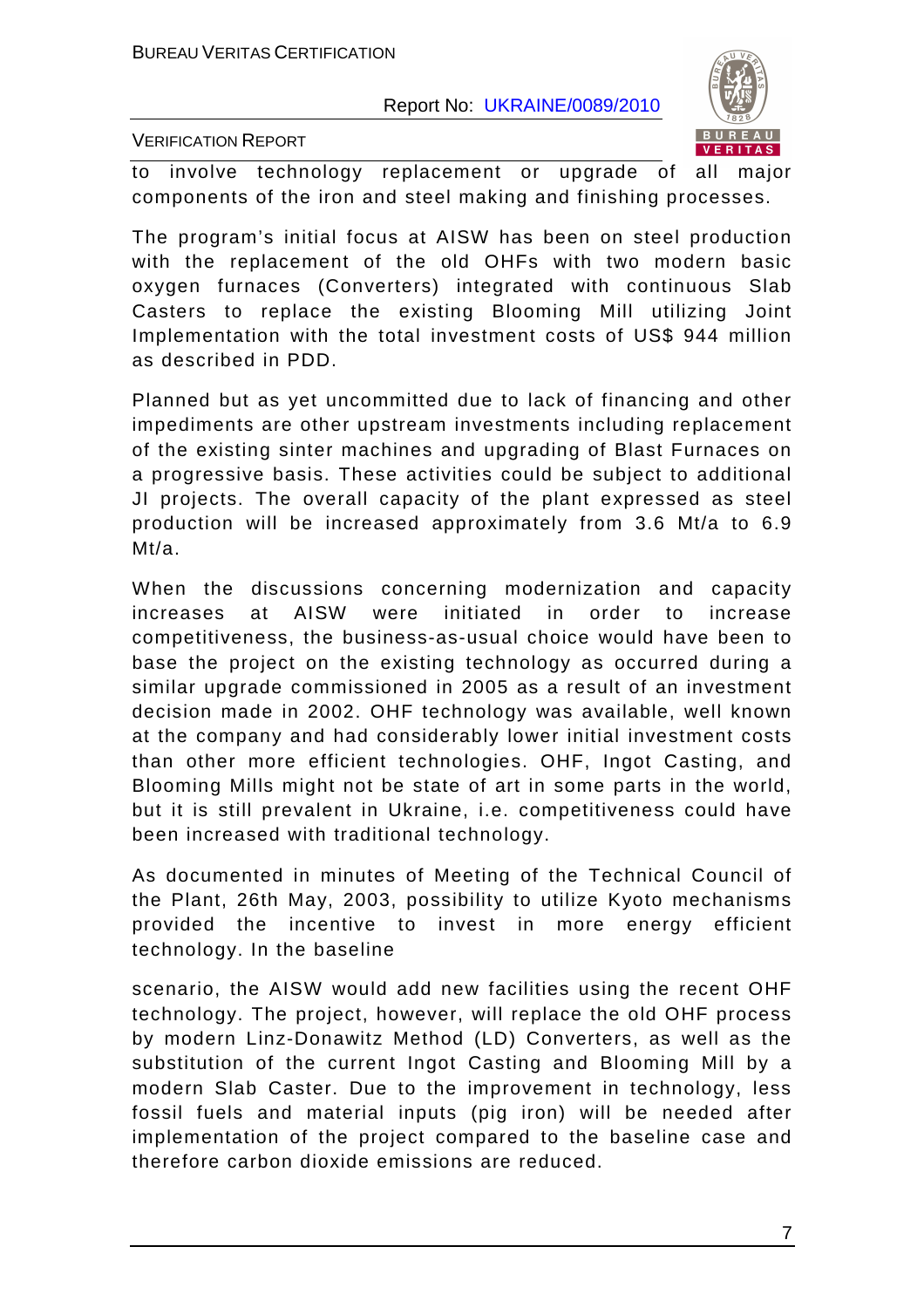

VERIFICATION REPORT

#### **Steel making process**

Steel is a metal alloy whose major component is iron, with carbon content between 0.02% and 1.7% by weight. Carbon and other elements act as hardening agents. The first part of the process of producing steel is to combine the main ingredients of coal (coke), iron ore in the pelletized form of sinter and lime in Blast Furnaces to produce pig iron. Pig iron is the immediate product of smelting iron ore with coke and limestone in a blast furnace. It has a very high carbon content, typically 3.5%, which makes it very brittle and not useful directly as a material except for limited applications.

In the basic oxygen process proposed in this project, molten pig iron and some scrap steel are placed in a ladle, and 99% pure oxygen are blown onto the steel and iron, causing the temperature to rise to about 1700°C. This melts the scrap, lowe rs the carbon content of the molten iron and helps remove unwanted chemical elements. Fluxes (like lime) are fed into the vessel to form slag which absorbs impurities of the steelmaking process. Steel is further refined in the Ladle Furnace and cast into slabs in a Continuous Caster.

AISW has used a traditional steel making technology - Open Hearth Furnaces (OHF), Ingot Casting, and Blooming Mills to produce semi-finished products. The pig iron, limestone and iron ore go into an Open Hearth Furnace which has a wide, saucer-shaped hearth and a low roof. It is heated to about 1600  $\mathbb{F}$  (871 °C). The limestone and ore forms a slag that floats on the surface. Impurities, including carbon, are oxidized and float out of the iron into the slag.

# **2. METHODOLOGY**

The verification is as a desk review and field visit including discussions and interviews with selected experts and stakeholders.

In order to ensure transparency, a verification protocol was customized for the project, according to the Validation and Verification Manual (IETA/PCF) a verification protocol is used as part of the verification (see Section 6). The protocol shows, in a transparent manner, criteria (requirements), means of verification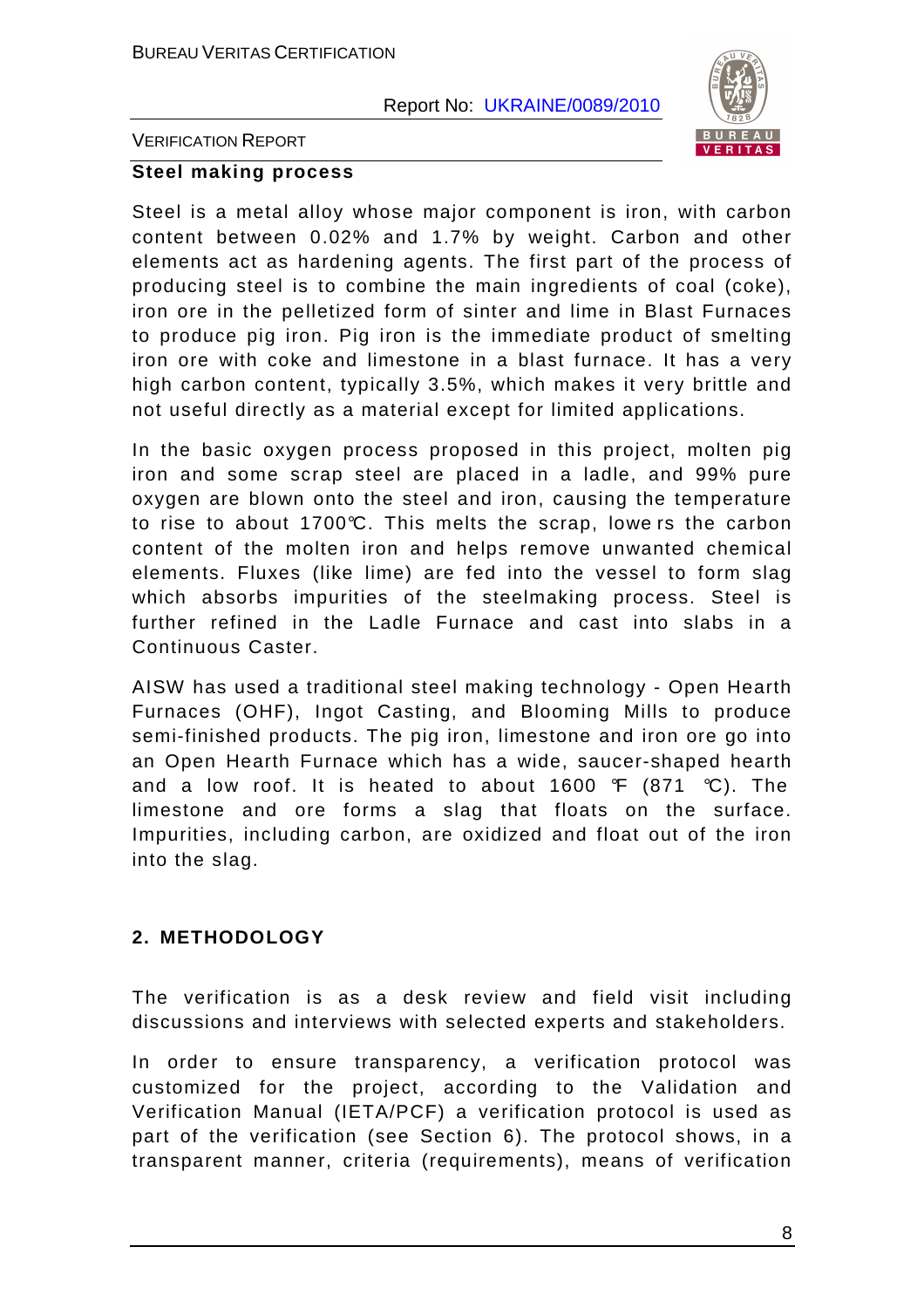

VERIFICATION REPORT

and the results from verifying the identified criteria. The verification protocol serves the following purposes:

It organises, details and clarifies the requirements the project is expected to meet; and

It ensures a transparent verification process where the verifier will document how a particular requirement has been verified and the result of the verification;

The verification protocol consists of one table under Initial Verification checklist and four tables under Periodic verification checklist. The different columns in these tables are described in Figure 1.

The overall verification, from Contract Review to Verification Report & Opinion, was conducted using Bureau Veritas Certification procedures.

| <b>Initial Verification Protocol Table 1</b> |                                                                   |                                                                                       |                                                                                                                                                                                                                                                                          |  |  |
|----------------------------------------------|-------------------------------------------------------------------|---------------------------------------------------------------------------------------|--------------------------------------------------------------------------------------------------------------------------------------------------------------------------------------------------------------------------------------------------------------------------|--|--|
| Objective                                    | <b>Reference</b>                                                  | <b>Comments</b>                                                                       | <b>Conclusion (CARs/FARs)</b>                                                                                                                                                                                                                                            |  |  |
| The requirements the<br>project must meet    | Gives reference to<br>where<br>the<br>requirement<br>is<br>found. | Description<br>of<br>circumstances<br>and<br>further<br>comments<br>on the conclusion | This is either acceptable based on<br>evidence provided (OK), or a<br>Corrective Action Request (CAR)<br>of risk or non-compliance of the<br>requirements. Forward<br>stated<br>Action Request (FAR) indicates<br>essential risks for further periodic<br>verifications. |  |  |

The completed verification protocol is enclosed in Appendix A to this report.

| Periodic Verification Checklist Protocol Table 2: Data Management System/Controls                                                                                                                                                                                                                           |                                                                                                                                                                                                    |                                                                                                                                                                                                                                                                                                                                                                                                                   |  |  |
|-------------------------------------------------------------------------------------------------------------------------------------------------------------------------------------------------------------------------------------------------------------------------------------------------------------|----------------------------------------------------------------------------------------------------------------------------------------------------------------------------------------------------|-------------------------------------------------------------------------------------------------------------------------------------------------------------------------------------------------------------------------------------------------------------------------------------------------------------------------------------------------------------------------------------------------------------------|--|--|
| Identification of potential<br>reporting risk                                                                                                                                                                                                                                                               | Identification,<br>assessment and testing<br>of management controls                                                                                                                                | Areas of residual risks                                                                                                                                                                                                                                                                                                                                                                                           |  |  |
| operator's data<br>The project<br>management system/controls<br>identify<br>assessed to<br>are<br>reporting risks and to assess<br>the<br>data<br>management<br>system's/control's<br>ability<br>to<br>reporting risks. The<br>mitigate<br><b>GHG</b><br>data<br>management<br>system/controls are assessed | A score is<br>assigned as<br>follows:<br>Full - all<br>best-<br>$\bullet$<br>practice<br>expectations<br>are<br>implemented.<br>Partial<br>a<br>$\bullet$<br>proportion of the<br>practice<br>best | Description of circumstances and further<br>commendation to the conclusion. This is<br>either acceptable based on evidence<br>provided (OK), or a Corrective Action<br>Request (CAR) of risk or non compliance<br>with stated requirements. The corrective<br>numbered<br>requests are<br>and<br>action<br>presented to the client in the verification<br>Verification<br><b>The</b><br>Initial<br>has<br>report. |  |  |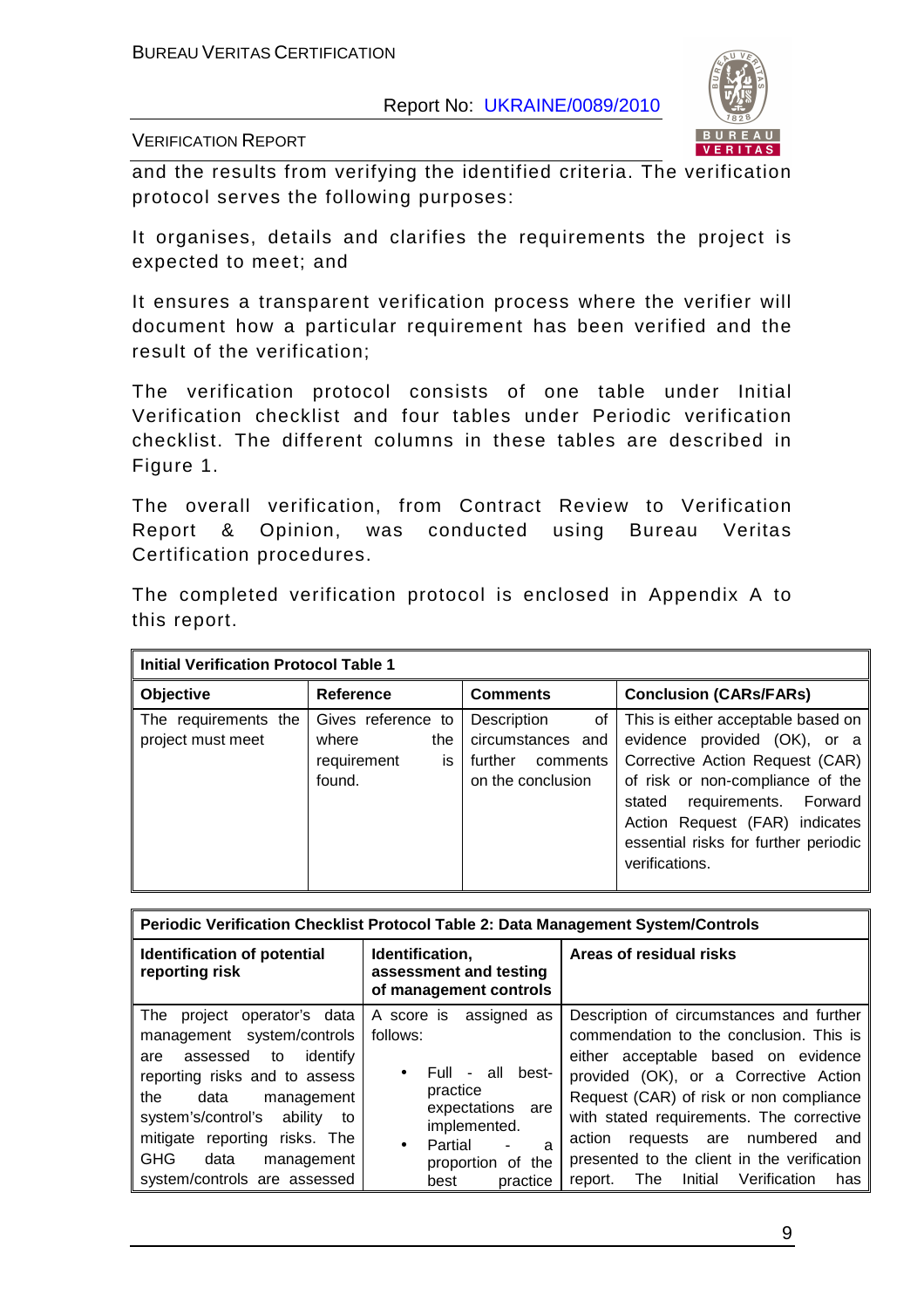

#### VERIFICATION REPORT

| against<br>the<br>expectations<br>detailed in the table. | is<br>expectations<br>implemented<br>this  <br>Limited<br>$\sim 10$<br>should be given if<br>little or none of<br>the<br>svstem<br>component is in<br>place. | additional<br>Forward Action Requests<br>(FAR). FAR indicates essential risks for<br>further periodic verifications. |
|----------------------------------------------------------|--------------------------------------------------------------------------------------------------------------------------------------------------------------|----------------------------------------------------------------------------------------------------------------------|
|----------------------------------------------------------|--------------------------------------------------------------------------------------------------------------------------------------------------------------|----------------------------------------------------------------------------------------------------------------------|

| Periodic Verification Protocol Table 3: GHG calculation procedures and management control<br>testing                                                                                                                                                                                                                                                                                                                                                                                                                                                                                                                                                                                                                                                                                                                                                                                                                                                                                                                                                                                                                                                                                                                       |                                                                                                                                                                                                                                                                                                                                                                                                                                                                                                                                                                                                                                                                                                                                                                                                                                                                                                                                                                                                                                                                                                                                                               |                                                                                                                                                                                                                                                                                                                            |  |  |
|----------------------------------------------------------------------------------------------------------------------------------------------------------------------------------------------------------------------------------------------------------------------------------------------------------------------------------------------------------------------------------------------------------------------------------------------------------------------------------------------------------------------------------------------------------------------------------------------------------------------------------------------------------------------------------------------------------------------------------------------------------------------------------------------------------------------------------------------------------------------------------------------------------------------------------------------------------------------------------------------------------------------------------------------------------------------------------------------------------------------------------------------------------------------------------------------------------------------------|---------------------------------------------------------------------------------------------------------------------------------------------------------------------------------------------------------------------------------------------------------------------------------------------------------------------------------------------------------------------------------------------------------------------------------------------------------------------------------------------------------------------------------------------------------------------------------------------------------------------------------------------------------------------------------------------------------------------------------------------------------------------------------------------------------------------------------------------------------------------------------------------------------------------------------------------------------------------------------------------------------------------------------------------------------------------------------------------------------------------------------------------------------------|----------------------------------------------------------------------------------------------------------------------------------------------------------------------------------------------------------------------------------------------------------------------------------------------------------------------------|--|--|
| <b>Identification</b><br>of<br>potential<br>reporting risk                                                                                                                                                                                                                                                                                                                                                                                                                                                                                                                                                                                                                                                                                                                                                                                                                                                                                                                                                                                                                                                                                                                                                                 | Identification,<br>and<br>assessment<br>testing of management controls                                                                                                                                                                                                                                                                                                                                                                                                                                                                                                                                                                                                                                                                                                                                                                                                                                                                                                                                                                                                                                                                                        | Areas of residual risks                                                                                                                                                                                                                                                                                                    |  |  |
| Identify and list potential reporting<br>risks based on an assessment of<br>the<br>emission<br>estimation<br>procedures, i.e.<br>the calculation methods,<br>➤<br>raw data collection and<br>⋗<br>οf<br>supporting<br>sources<br>documentation,<br>reports/databases/informat<br>⋗<br>ion systems from which<br>data is obtained.<br>Identify key source data. Examples<br>of source data include metering<br>monitors,<br>records,<br>process<br>operational<br>logs,<br>laboratory/analytical<br>data,<br>accounting records, utility data and<br>vendor data. Check appropriate<br>calibration and maintenance of<br>equipment, and assess the likely<br>accuracy of data supplied.<br>Focus on those risks that impact<br>the accuracy, completeness and<br>consistency of the reported data.<br>Risks are weakness in the GHG<br>calculation<br>systems<br>and<br>may<br>include:<br>⋗<br>transfer<br>0f<br>manual<br>data/manual calculations,<br>unclear origins of data,<br>➤<br>due<br>➤<br>to<br>accuracy<br>technological limitations,<br>➤<br>lack of appropriate data<br>protection measures? For<br>example,<br>protected<br>calculation<br>cells<br>in.<br>spreadsheets<br>and/or<br>password restrictions. | Identify the key controls for each area<br>with potential reporting risks. Assess<br>the adequacy of the key controls and<br>eventually test that the key controls are<br>actually in operation.<br>Internal<br>include<br>controls<br>(not<br>exhaustive):<br>of<br>≻<br>Understanding<br>responsibilities and roles<br>Reporting,<br>reviewing<br>➤<br>and<br>formal<br>management<br>approval of data;<br>Procedures<br>for<br>➤<br>ensuring<br>completeness,<br>data<br>conformance with reporting<br>guidelines, maintenance of<br>data trails etc.<br>➤<br>Controls<br>to<br>ensure<br>the<br>arithmetical accuracy of the<br>GHG data generated and<br>accounting<br>records<br>e.g.<br>internal<br>audits,<br>and<br>checking/<br>review<br>procedures;<br>Controls over the computer<br>➤<br>information systems;<br>Review<br>➤<br>processes<br>for<br>identification<br>and<br>understanding<br>key<br>οf<br>and<br>process<br>parameters<br>implementation of calibration<br>maintenance regimes<br>Comparing and analysing<br>⋗<br>the GHG data with previous<br>periods,<br>targets<br>and<br>benchmarks.<br>When testing the specific internal | Identify areas of residual<br>risks,<br>i.e.<br>areas<br>οf<br>potential reporting risks<br>where<br>there<br>are<br>no.<br>adequate<br>management<br>controls<br>to<br>mitigate<br>potential reporting risks<br>Areas<br>where<br>data<br>accuracy, completeness<br>and consistency could be<br>improved are highlighted. |  |  |
|                                                                                                                                                                                                                                                                                                                                                                                                                                                                                                                                                                                                                                                                                                                                                                                                                                                                                                                                                                                                                                                                                                                                                                                                                            | controls, the following questions are                                                                                                                                                                                                                                                                                                                                                                                                                                                                                                                                                                                                                                                                                                                                                                                                                                                                                                                                                                                                                                                                                                                         |                                                                                                                                                                                                                                                                                                                            |  |  |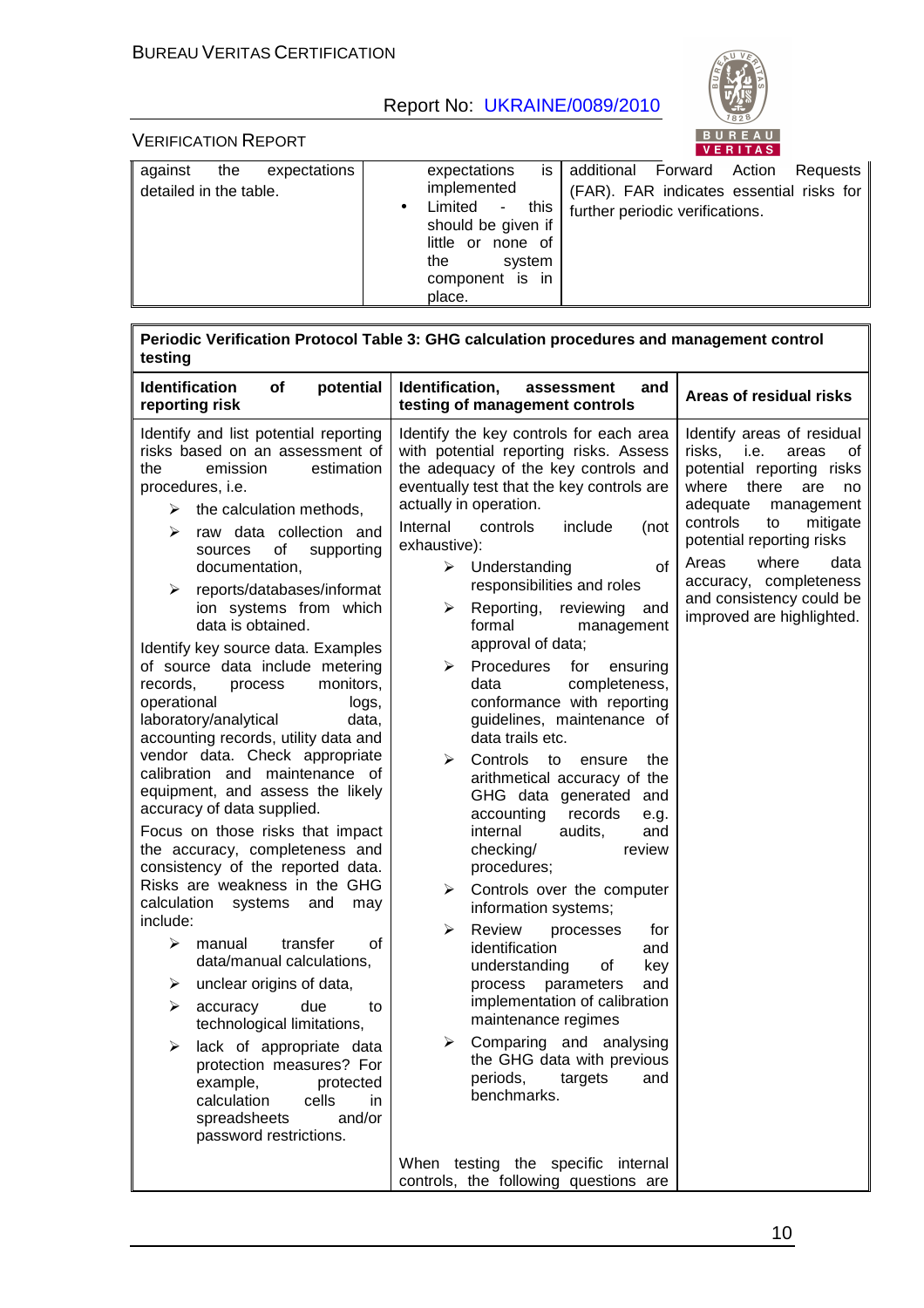

#### VERIFICATION REPORT

|                                                                                                                                                                   | . |
|-------------------------------------------------------------------------------------------------------------------------------------------------------------------|---|
| considered:                                                                                                                                                       |   |
| 1. Is the control designed properly to<br>ensure that it would either prevent<br>or detect and correct<br>any<br>significant misstatements?                       |   |
| 2. To what extent have the internal<br>controls been implemented<br>according to their design;                                                                    |   |
| To what extent have the internal<br>3.<br>controls (if existing) functioned<br>properly (policies and procedures<br>have been followed) throughout<br>the period? |   |
| How does management assess<br>4.<br>the internal control as reliable?                                                                                             |   |

| Periodic Verification Protocol Table 4: Detailed audit testing of residual risk areas and random<br>testing                                                                                    |                                                                                                                                                                                                                                                                                                                                                                                                                                                                                                                                            |                                                                                                                                                                                                                                                                                                                                                                                                                                                                                                                                                                                                                                                                                                                                                                                                                                                                                                                                                                                                                                                                                                                                                                                                                                                                                                                                           |  |  |
|------------------------------------------------------------------------------------------------------------------------------------------------------------------------------------------------|--------------------------------------------------------------------------------------------------------------------------------------------------------------------------------------------------------------------------------------------------------------------------------------------------------------------------------------------------------------------------------------------------------------------------------------------------------------------------------------------------------------------------------------------|-------------------------------------------------------------------------------------------------------------------------------------------------------------------------------------------------------------------------------------------------------------------------------------------------------------------------------------------------------------------------------------------------------------------------------------------------------------------------------------------------------------------------------------------------------------------------------------------------------------------------------------------------------------------------------------------------------------------------------------------------------------------------------------------------------------------------------------------------------------------------------------------------------------------------------------------------------------------------------------------------------------------------------------------------------------------------------------------------------------------------------------------------------------------------------------------------------------------------------------------------------------------------------------------------------------------------------------------|--|--|
| residual<br><b>Areas</b><br>οf<br>risks                                                                                                                                                        | verification<br><b>Additional</b><br>testing performed                                                                                                                                                                                                                                                                                                                                                                                                                                                                                     | <b>Requiring</b><br><b>Conclusions</b><br>and<br><b>Areas</b><br>Improvement<br>(including Forward Action Requests)                                                                                                                                                                                                                                                                                                                                                                                                                                                                                                                                                                                                                                                                                                                                                                                                                                                                                                                                                                                                                                                                                                                                                                                                                       |  |  |
| List the residual areas<br>of risks (Table 2 where<br>detailed audit testing<br>is necessary.<br>addition,<br>other<br>In.<br>material areas may be<br>selected for detailed<br>audit testing. | The<br>additional<br>verification<br>testing performed is described.<br>Testing may include:<br>Sample cross checking of<br>1.<br>manual transfers of data<br>Recalculation<br>2.<br>3.<br>Spreadsheet<br>'walk<br>throughs' to check links<br>and equations<br>4.<br>Inspection of calibration<br>and maintenance records<br>for key equipment<br>Check<br>➤<br>sampling<br>analysis results<br>⋗<br><b>Discussions</b><br>with<br>engineers<br>process<br>who<br>detailed<br>have<br>knowledge of process<br>uncertainty/error<br>bands. | Having investigated the residual risks, the<br>conclusions should be noted here. Errors and<br>uncertainties should be highlighted.<br>Errors and uncertainty can be due to a<br>number of reasons:<br>$\blacktriangleright$<br>Calculation errors. These may be due<br>to inaccurate manual transposition,<br>use of inappropriate emission factors<br>or assumptions etc.<br>Lack of clarity in the monitoring plan.<br>➤<br>This could lead to inconsistent<br>approaches to calculations or scope<br>of reported data.<br>Technological limitations. There may<br>➤<br>inherent<br>uncertainties<br>be<br>(error<br>bands) associated with the methods<br>used to measure emissions e.g. use<br>of particular equipment such as<br>meters.<br>Lack of source data. Data for some<br>➤<br>sources may not be cost effective or<br>practical to collect. This may result in<br>the use of default data which has<br>derived<br>based<br>certain<br>been<br>on<br>assumptions/conditions<br>which<br>and<br>will<br>therefore<br>have<br>varying<br>applicability in different situations.<br>The second two categories are explored with<br>the site personnel, based on their knowledge<br>and experience of the processes. High risk<br>process parameters or source data (i.e. those<br>with a significant influence on the reported |  |  |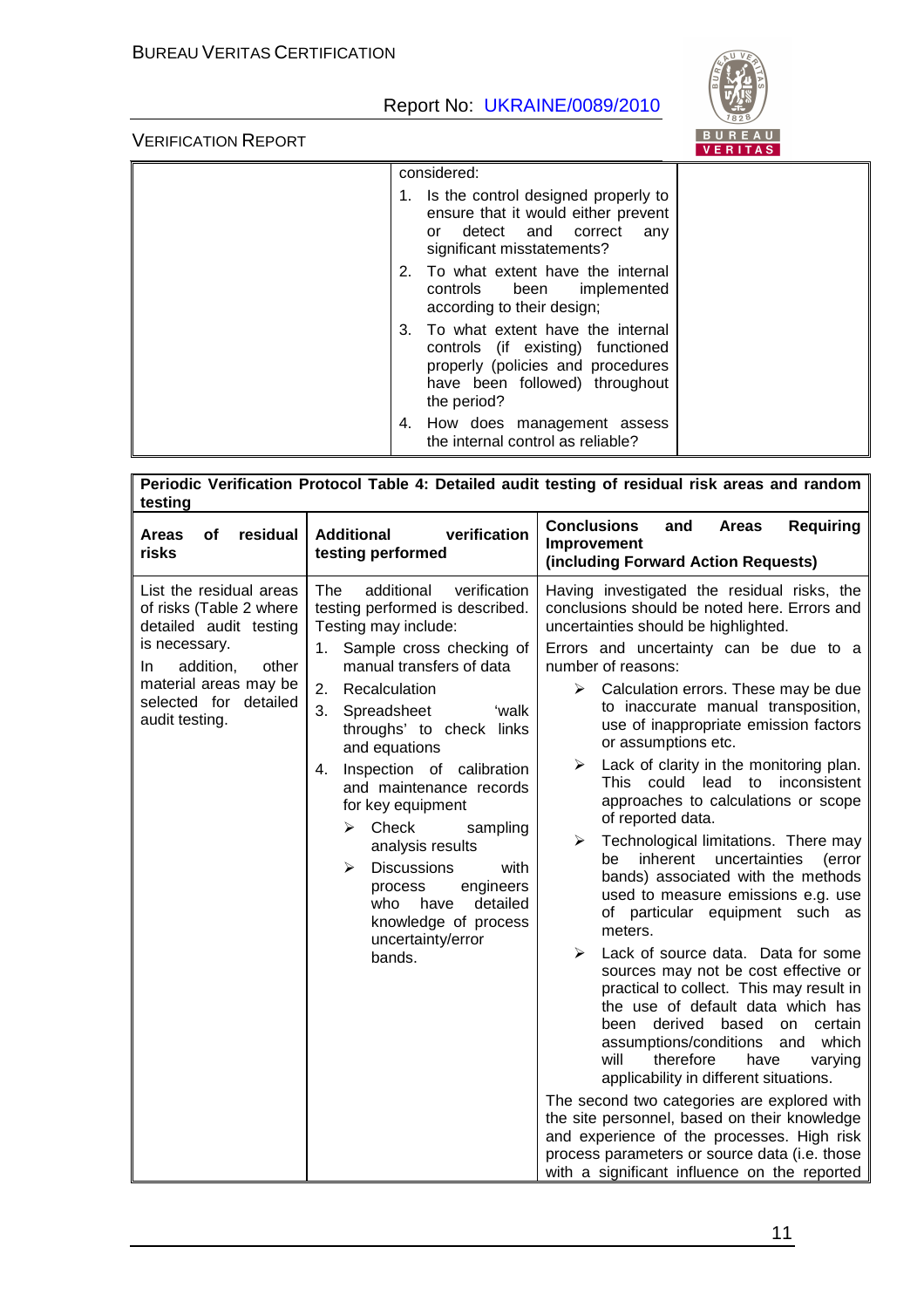

VERIFICATION REPORT

| data, such as meters) are reviewed for these<br>uncertainties. |
|----------------------------------------------------------------|

| Verification Protocol Table 5: Resolution of Corrective Action and Clarification Requests                                                                                            |                                                                                                                                                                                          |                                                                                                                                                                                          |                                                                                                                                                                                                                    |  |
|--------------------------------------------------------------------------------------------------------------------------------------------------------------------------------------|------------------------------------------------------------------------------------------------------------------------------------------------------------------------------------------|------------------------------------------------------------------------------------------------------------------------------------------------------------------------------------------|--------------------------------------------------------------------------------------------------------------------------------------------------------------------------------------------------------------------|--|
| clarifications<br>Report<br>and corrective action<br>requests                                                                                                                        | Ref. to checklist<br>question in tables<br>2/3                                                                                                                                           | Summary of project<br>owner response                                                                                                                                                     | <b>Verification conclusion</b>                                                                                                                                                                                     |  |
| If the conclusions from<br>Verification<br>the<br>are<br>either<br>Corrective<br>a<br>Action Request or a<br>Clarification<br>Request,<br>these should be listed in<br>this section. | Reference<br>the<br>to<br>checklist<br>question<br>number in Tables 2, 3<br>and 4 where<br>the<br>Corrective<br>Action<br>Request<br>or<br><b>Clarification Request</b><br>is explained. | The responses given<br>by the Client or other<br>project<br>participants<br>during<br>the<br>communications<br>with<br>the verification team<br>should be summarized<br>in this section. | <b>This</b><br>should<br>section<br>summarize the verification<br>team's responses and final<br>conclusions.<br>The T<br>conclusions should also be<br>included in Tables 2, 3 and<br>4, under "Final Conclusion". |  |

#### **Figure 1 Verification protocol tables**

#### **2.1. Review of Documents**

The Monitoring Report (MR) for the  $3<sup>rd</sup>$  quarter 2009 submitted by IEEC and additional background documents related to the project design and baseline, i.e. country Law, Project Design Document (PDD), applied methodology, Kyoto Protocol, Clarifications on Verification Requirements to be checked were reviewed.

The verification findings presented in this report relate to the project as described in the PDD version 4 and Monitoring Report version 1.

#### **2.2. Follow-up Interviews**

On 23/12/2009 Bureau Veritas Certification performed interviews with project stakeholders to confirm selected information and to resolve issues identified in the document review. Representatives of OJSC "AISW" were interviewed (see References). The main topics of the interviews are summarized in Table 1.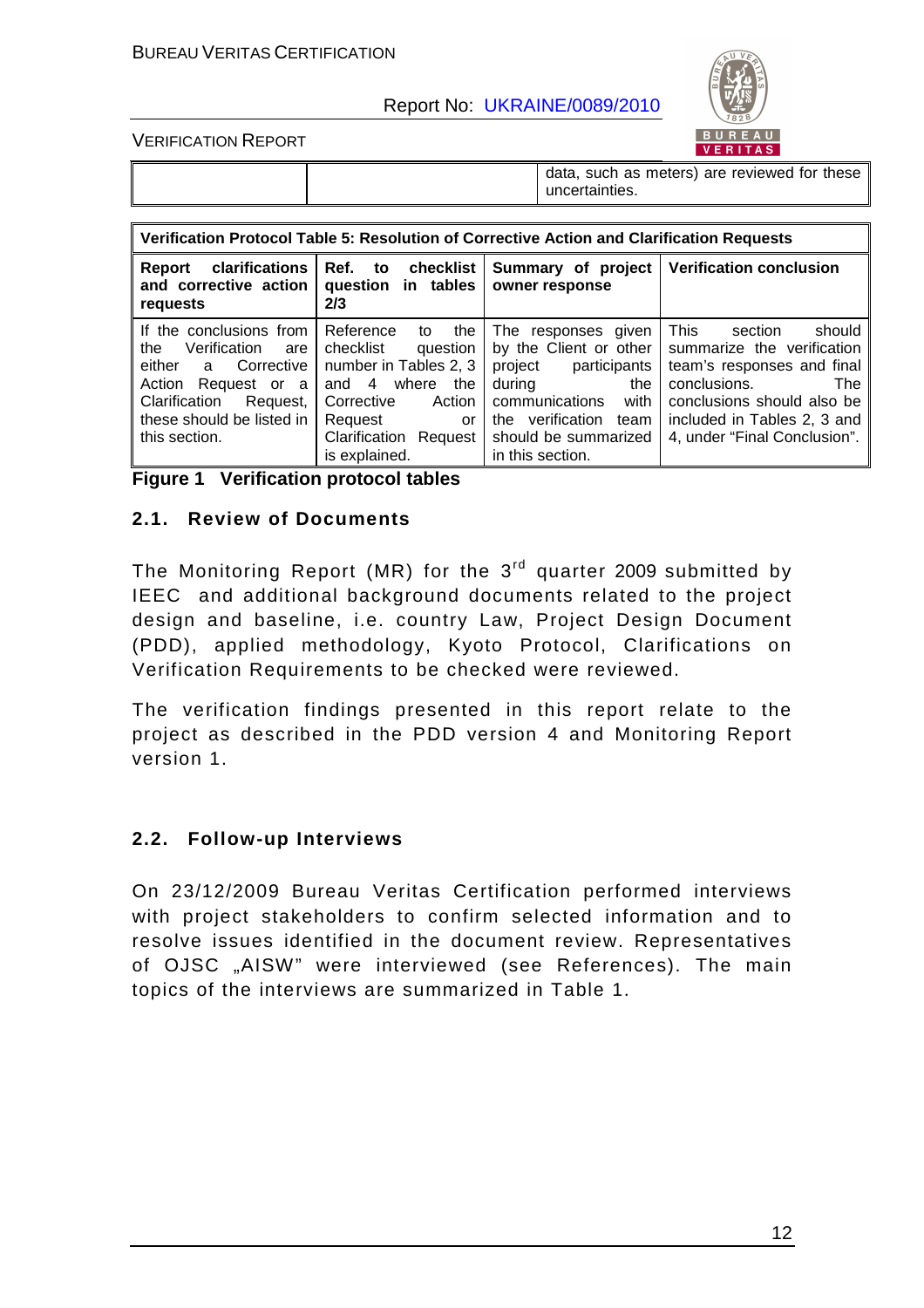

VERIFICATION REPORT

| <b>Table 1 Interview topics</b>                                           |                                                                                                                                                                                                                                                                 |  |  |
|---------------------------------------------------------------------------|-----------------------------------------------------------------------------------------------------------------------------------------------------------------------------------------------------------------------------------------------------------------|--|--|
| <b>Interviewed organization</b>                                           | <b>Interview topics</b>                                                                                                                                                                                                                                         |  |  |
| OJSC "Alchevsk Steel Mill"                                                | Organizational structure.<br>Responsibilities and authorities.<br>Training of personnel.<br>Quality management procedures and technology.<br>Implementation of equipment (records).<br>Metering equipment control.<br>Metering record keeping system, database. |  |  |
| Local Stakeholder:<br><b>District State Administration</b><br>Consultant: | Social impacts.<br>Environmental impacts.<br>Baseline methodology.<br>Monitoring plan.                                                                                                                                                                          |  |  |
| Institute for Environment and Energy<br>Conservation                      | Monitoring report.<br>Deviations from PDD.                                                                                                                                                                                                                      |  |  |

### **2.3. Resolution of Clarification, Corrective and Forward Action Requests**

The objective of this phase of the verification is to raise the requests for corrective actions and clarification and any other outstanding issues that needed to be clarified for Bureau Veritas Certification positive conclusion on the GHG emission reduction calculation.

Findings established during the initial verification can either be seen as a non-fulfilment of criteria ensuring the proper implementation of a project or where a risk to deliver high quality emission reductions is identified.

Corrective Action Requests (CAR) are issued, where:

i) there is a clear deviation concerning the implementation of the project as defined by the PDD;

ii) requirements set by the MP or qualifications in a verification opinion have not been met; or

iii) there is a risk that the project would not be able to deliver (high quality) ERUs.

Forward Action Requests (FAR) are issued, where: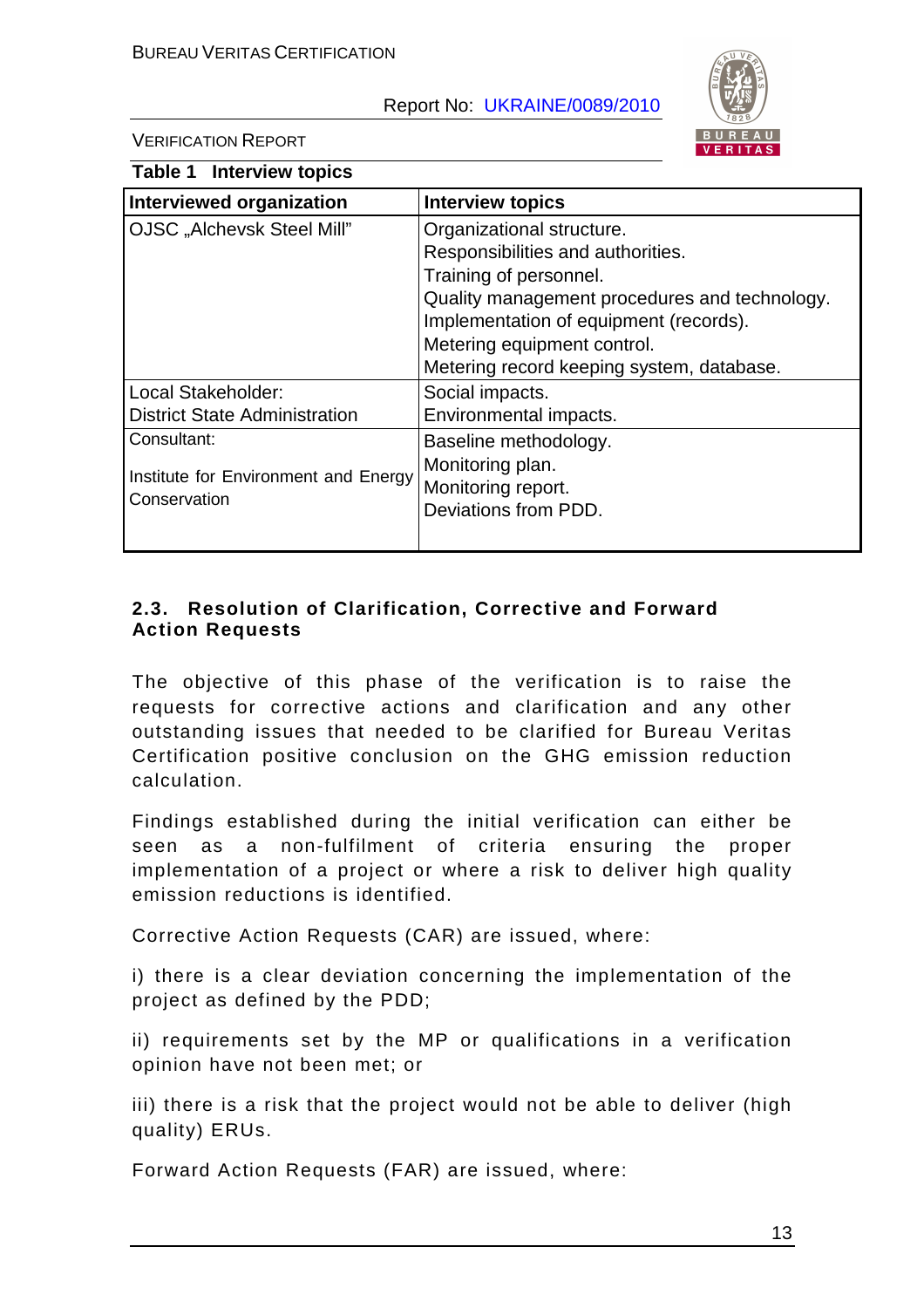

VERIFICATION REPORT

iv) the actual status requires a special focus on this item for the next consecutive verification, or

v) an adjustment of the MP is recommended.

The verification team may also use the term Clarification Request (CL), which would be where:

vi) additional information is needed to fully clarify an issue.

To guarantee the transparency of the verification process, the concerns raised are documented in more detail in the verification protocol in Appendix A.

# **3. 3RD QUARTER PERIODIC VERIFICATION FINDINGS**

In the following sections, the findings of the verification are stated. The verification findings for each verification subject are presented as follows:

1) The findings from the desk review of the original project activity documents and the findings from interviews during the follow up visit are summarized. A more detailed record of these findings can be found in the Verification Protocol in Appendix A.

2) The conclusions for verification subject are presented.

In the final verification report, the discussions and the conclusions that followed the preliminary verification report and possible corrective action requests are encapsulated in this section.

#### **3.1 Remaining issues CAR's, FAR's from previous determination/verification**

One task of the verification is to check the remaining issues from the previous determination and verification or issues which are clearly defined for assessment in the PDD. The verification report prepared by Bureau Veritas Holding SAS for the 2<sup>nd</sup> quarter 2009 does not note any open issues.

# **3.2 Project Implementation**

# **3.2.1 Discussion**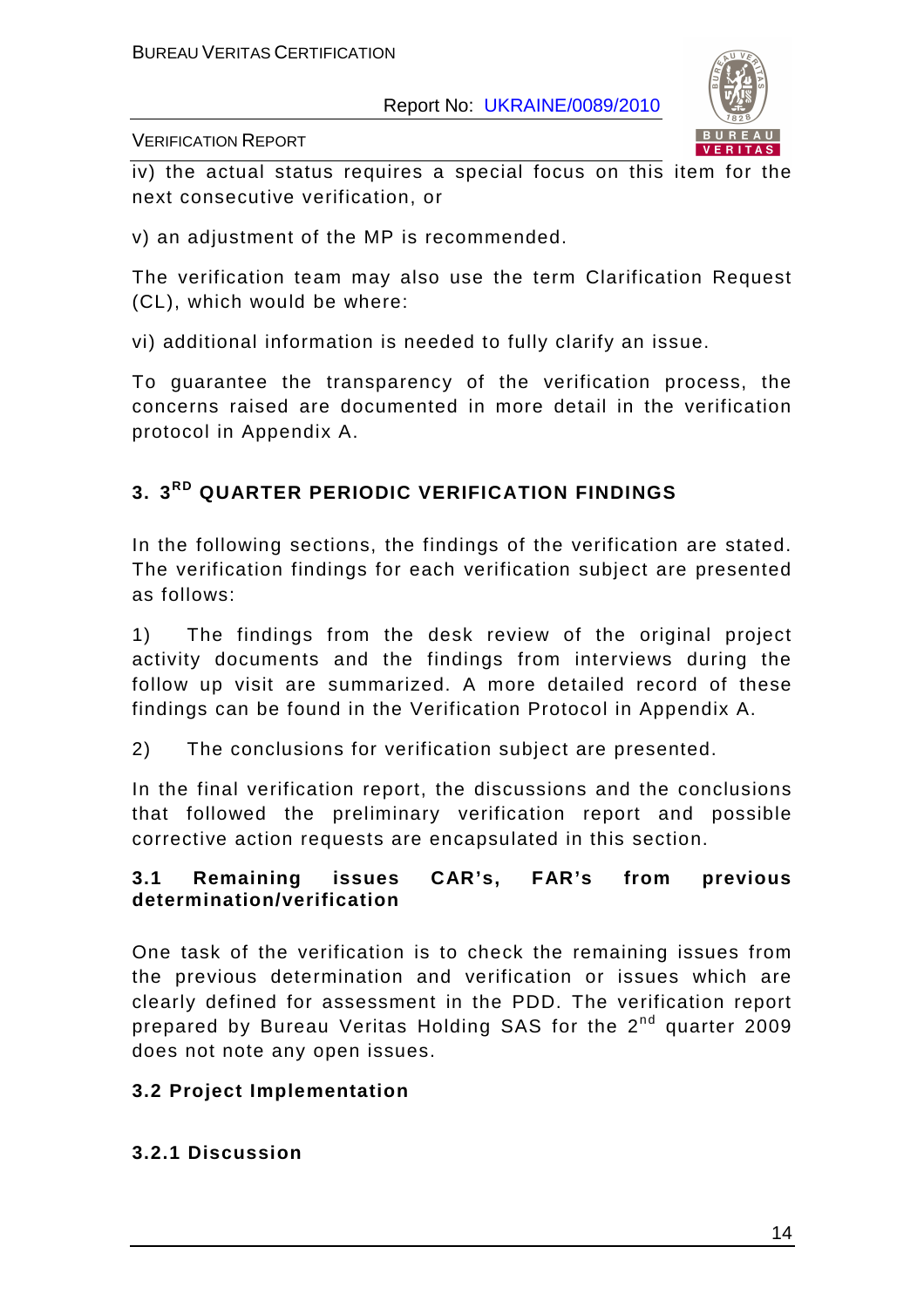

VERIFICATION REPORT

The modernization program of Open Joint Stock Company "Alchevsk Iron and Steel Mill" (OJSC "AISW"), which was started in 2004, pursues complex goals: implementation of energy efficient technologies to increase competitiveness of the plant, improvement of ecological impacts, and also expansion of market presence due to increase of manufacture capacity.

The realization of the technical revamping and modernization of the steel manufacturing process, which envisaged displacement old Open-Hearth Furnaces (OHF's) by the complex of oxygen-converter shop with two new LD Converters, was the top priority task of the project. LD Converters are joined together into one cycle with two Slab Casters, with Ladle-Furnaces (LF's) and Vacuumator (VD Plant), which together displaces the Blooming Mills. From the beginning it was envisaged that the project will be implemented as Joint Implementation (JI) project under the Kyoto protocol on climate change.

Before the project implementation OJSC "AISW" was using a traditional steel making technology: OHF's, Ingot Casting and Blooming Mills. According to this technology, around 20-21% of produced slabs in cutoff pieces were returned back to the OHF's.

According to the investment plan the project envisages the following basic Phases:

#1 – installation of Slab Caster #1 along with LF;

#2 – installation of Slab Caster #2 along with VD Plant;

#3 – installation of LD Converter #2

#4 – installation of LD Converter #1

#5 – reconstruction of Oxygen Plant #4

#6 – installation of Oxygen Plant #7

#7 – installation of Oxygen Plant #8

Phases 5-7 aimed to reconstruction and introduction of Oxygen Plants are indissolubly linked with the operation of main steel facilities (Phases #1-4).

With the project implementation, generally with introduction of new Slab Casters with LF's and VD Plant, only around 3% of steel in cutoff pieces returns back to OHF's or to the LD Converters for recasting. As a result, such a difference between projectline and baseline scenarios leads to economy of pig iron, natural gas and also blast furnace gas, which is then used as the result of project activity, for blast furnace blowing production at the existing power plant. However the project leads to increase of electricity consumption in comparison with the baseline.

In general the JI project leads to reduction of fuel and energy resources (FER) consumption and, therefore, to GHG emission reductions.

Phases #1 and #2 were implemented: Slab Caster #1 was implemented in August 2005 and Slab Caster # 2 – in March 2007.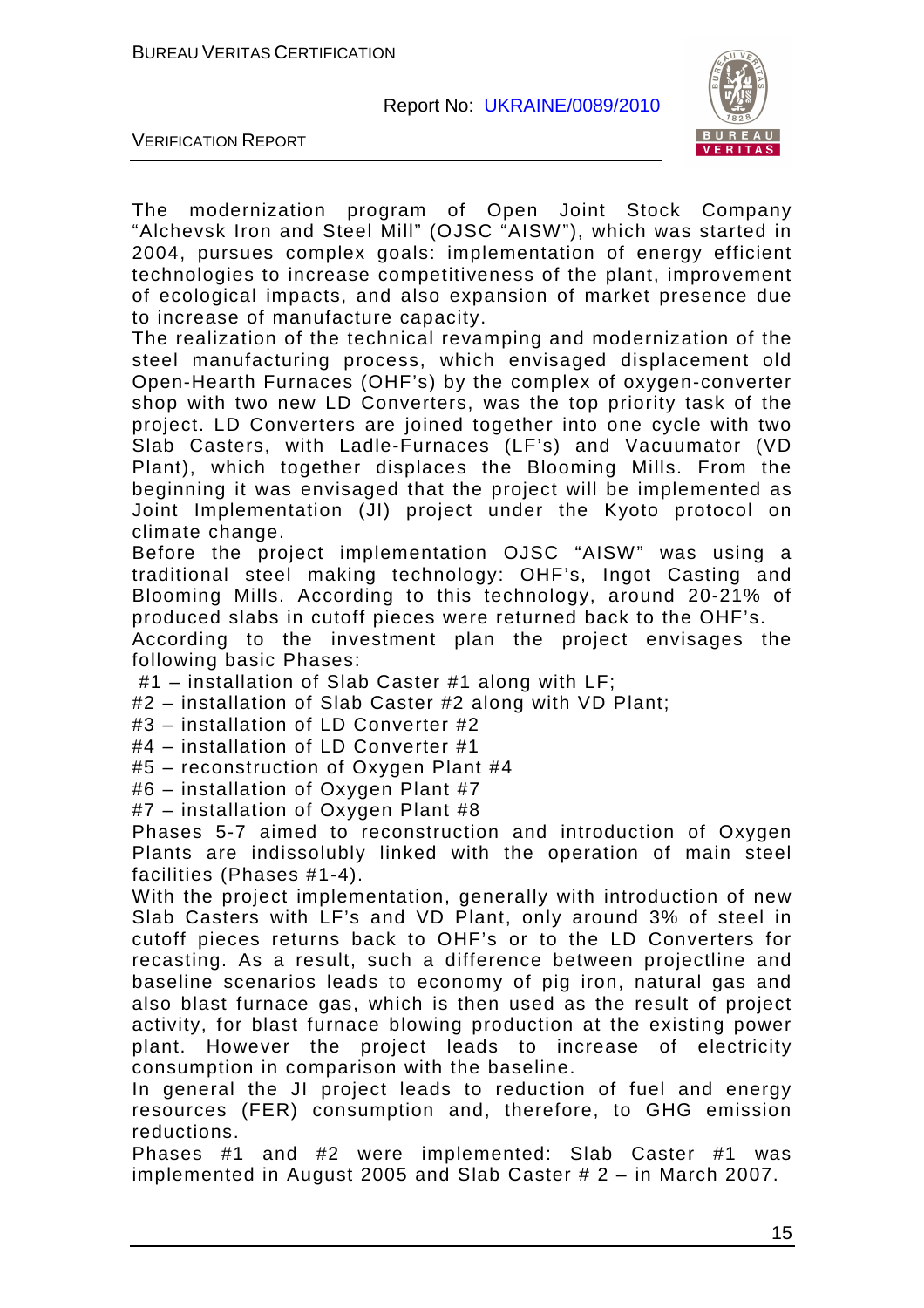

VERIFICATION REPORT

The implementation of LD Converter #2 (Phase #3) was completed in January 2008 (it had to be finished in the third quarter of 2007). Such a delay was caused by the financial, technical and customs difficulties and also by the delay of equipment supply.

LD Converter #1 was implemented in September 2008 (completion of Phase #4). However then, in about a month, the operation of LD Converter #1 was suspended because of financial and economic crisis. LD Converter #1 was launched again in March 2009.

The reconstruction of Oxygen Plant #4 (Phase #5) was completed on 30<sup>th</sup> of September 2005 (almost together with Slab Caster #1).

The installation of Oxygen Plant #7 (Phase #6) was completed on 19<sup>th</sup> of March 2008 (according to the previous plan it should have been completed in the third quarter of 2007). The delay was caused by the same reasons (financial, technical and customs difficulties), which were mentioned for the Phase #3, because Oxygen Plant #7 supplies oxygen for LD Converter #2.

The installation of Oxygen Plant #8 (Phase #7) is at the final stage of completion (it had to be finished in the third quarter of 2009). Such a delay was caused by a lack of money for balancing and commissioning of the facility, which was caused by global financial and economic crisis. It is envisaged that the installation of Oxygen Plant #8 will be finished in the fourth quarter of 2009.

Thereby, 6 basic units, mentioned in Phases of project implementation, were operational in the reporting period.

At the end of the third quarter 2009, the Steel Mill was not operating at full capacity. This was caused by the influence of global financial crisis. The crisis stipulated reduction of the steel production volumes and also caused considerable changes in the level of planned raw-materials and FER consumption volumes per 1 ton of steel output, which therefore influenced on specific and absolute level of GHG emission reductions.

During reporting monitoring period the level of OHF steel and rolled-formed slabs output (baseline slabs) was decreased. The main volume of slabs was manufactured at Slab Casters #1,2. The productivity decrease in the baseline has caused the increase of constant FER consumption data (increase of specific FER per 1 ton of steel output). At the same time, the productivity increase in the projectline (at LD Converters and Slab Casters instead of OHF's) has caused the decrease of specific FER consumption data.

The emission reductions, examined in this monitoring report, were generated during the whole monitoring period. The monitoring was based on actual data (mentioned in the reporting documents) of output production and FER consumption in projectline and in baseline scenarios as it is required by the Joint Implementation Project Design Document (PDD).

#### **3.2.2 Findings**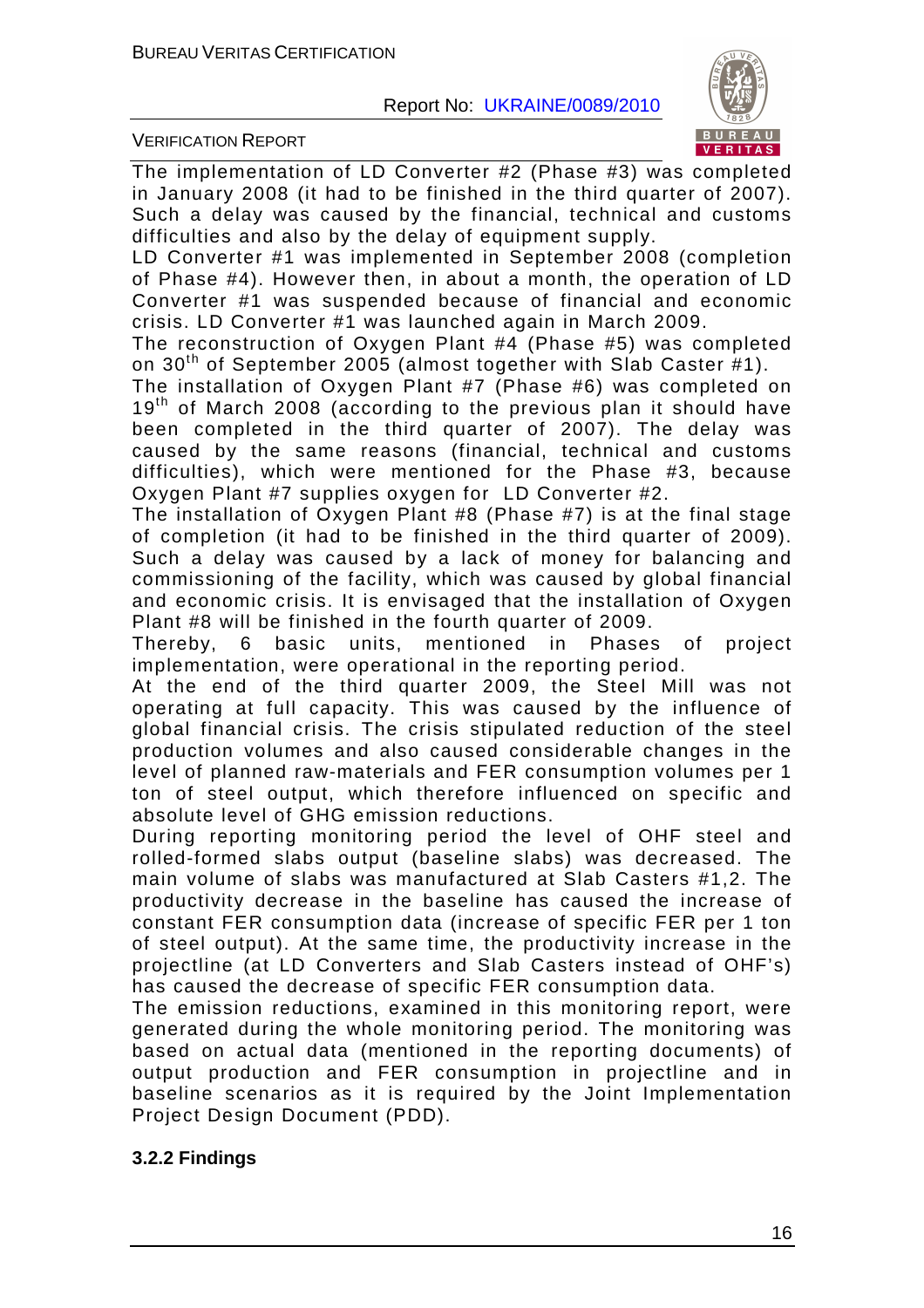

VERIFICATION REPORT

None.

### **Conclusion of the verification team**

The project complies with the requirements.

#### **3.2.3 Conclusion**

The project complies with the requirements.

# **3.3 Internal and External Data**

#### **3.3.1 Discussion**

The monitoring approach in the Monitoring Plan of the PDD version 4 requires monitoring and measurement of variables and parameters necessary to quantify the baseline emissions and project emissions in a conservative and transparent way.

The parameters that are determined to quantify the baseline and project emissions are presented in the Table 1.

| Table 1. Baseline and projectline parameters |  |  |  |
|----------------------------------------------|--|--|--|
|----------------------------------------------|--|--|--|

| <b>ID Number</b> | Data variable                                                                                     | <b>Units</b>                           |
|------------------|---------------------------------------------------------------------------------------------------|----------------------------------------|
|                  | Baseline Emissions<br>Project<br>$(BE)$ ,<br>Emissions (PE)                                       | Tonnes $CO2$                           |
| $B-1, P-1$       | Total Steel Output (TSO)                                                                          | Tonnes                                 |
| $B-2, P-2$       | Total CO2 of Pig Iron (TCPI)                                                                      | Tonnes $CO2$                           |
| $B-3, P-3$       | Total CO2 from Fuel Consumption in<br>Pig Iron production (TCFCPI)                                | Tonnes $CO2$                           |
| $B-4, P-4$       | Percentage of Total amount of Pig Iron<br>Produced Used in project Steel Making<br>Activity (PII) | share                                  |
| $B-5, P-5$       | Total Pig Iron Input into Steel Making<br>Process (TPII)                                          | <b>Tonnes</b>                          |
| $B-6, P-6$       | Total Pig Iron Produced (TPIP)                                                                    | Tonnes                                 |
| $B-7, P-7$       | Quantity of each fuel (fpi) used in<br>making Pig Iron $(Q_{\text{foi}})$                         | $\overline{m}^3$ , 1000 m <sup>3</sup> |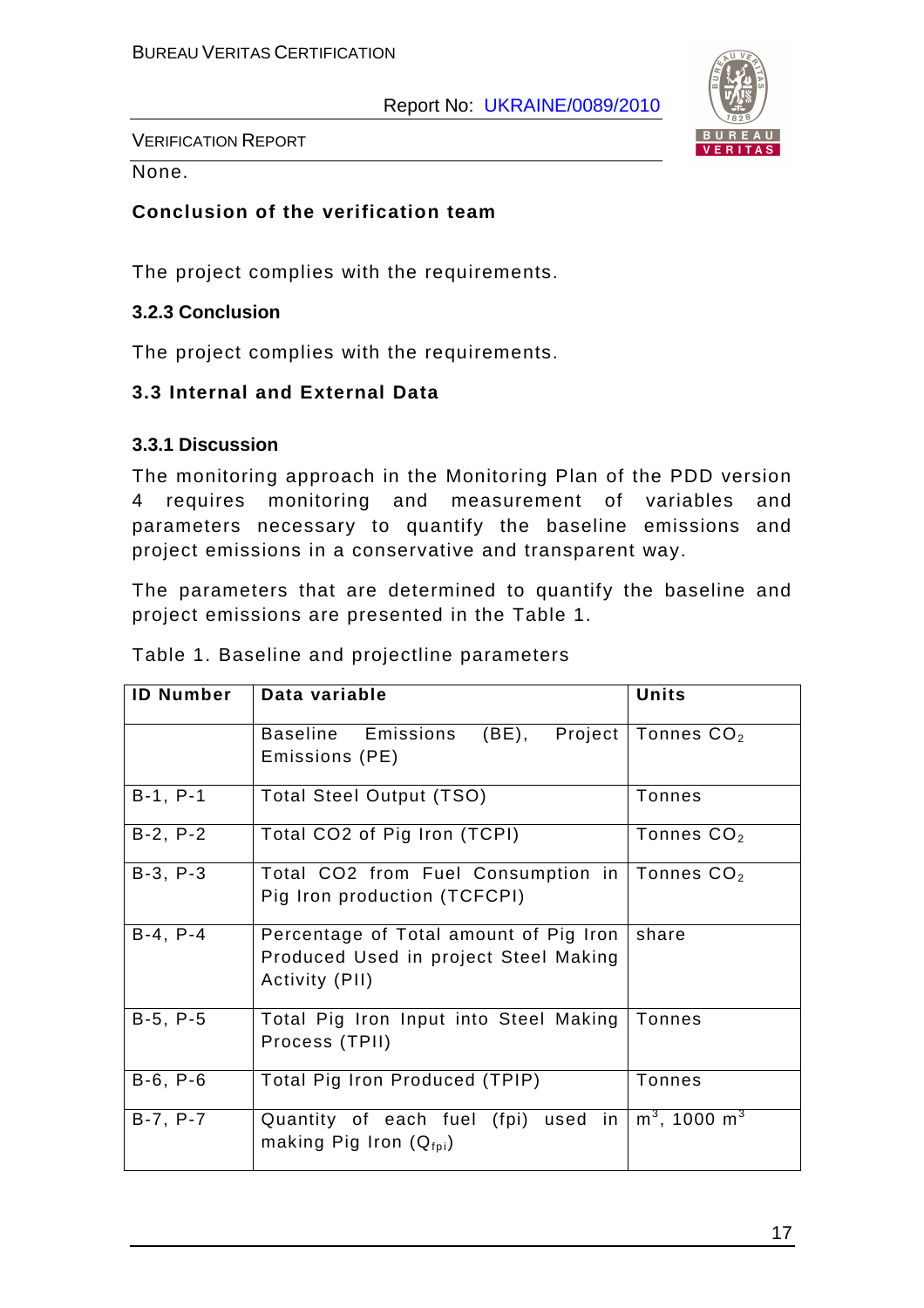

| <b>VERIFICATION REPORT</b> | <b>BUREAU</b><br><b>VERITAS</b>                                                                             |                                              |
|----------------------------|-------------------------------------------------------------------------------------------------------------|----------------------------------------------|
| $B-8, P-8$                 | Emission factor of each fuel (fpi) EF <sub>fpi</sub>                                                        | Tonnes CO2 per<br>m <sup>3</sup>             |
| $B-9, P-9$                 | Total CO2 from Electricity used in Pig<br>Iron production (TCEPI)                                           | Tonnes $CO2$                                 |
| B-10, P-10                 | Electricity Consumed in producing Pig<br>Iron (ECPI)                                                        | <b>MWh</b>                                   |
| B-11, P-11                 | Emissions Factor for Electricity<br>Consumption in<br>making<br>Iron<br>Pig<br>(EFECPI)                     | Tonnes CO <sub>2</sub> /Mwh                  |
| B-12, P-12                 | Total CO2 from inputs into Pig Iron Tonnes $CO2$<br>(TCIPI)                                                 |                                              |
| $B-13, P-13$               | Total Carbon from Fuel Consumption in Tonnes $CO2$<br>Sintering (TCFIO)                                     |                                              |
| B-14, P-14                 | Quantity of each fuel (fio) used in<br>Sintering $(Q_{fio})$                                                | m <sup>3</sup>                               |
| B-15, P-15                 | Emission factor of each fuel<br>in<br>Sintering (fio) EF <sub>fio</sub>                                     | m <sup>3</sup>                               |
| B-16, P-16                 | Total CO2 from Electricity used in Tonnes $CO2$<br>Sintering (TCEIO)                                        |                                              |
| B-17, P-17                 | Electricity Consumed in<br>Sintering<br>(ECIO)                                                              | MWh                                          |
| B-18, P-18                 | Factor<br>for<br>Emissions<br>Electricity   Tonnes<br>Consumption in Sintering (EFECIO)                     | CO <sub>2</sub> /MWh                         |
| $B-19, P-19$               | Total CO2<br>from Reducing Agents<br>(TCRAPI)                                                               | Tonnes $CO2$                                 |
| B-20, P-20                 | Total CO2 from limestone (TCLPI) in<br>Pig Iron production                                                  | Tonnes $CO2$                                 |
| B-21, P-21                 | Total CO2 from steam production in<br>Pig Iron Production (TCSPI)                                           | Tonnes $CO2$                                 |
| B-22, P-22                 | Quantity of each fuel (fspi) used in<br>steam<br>production<br>in<br>Pig<br>Iron<br>Production $(Q_{fspi})$ | m <sup>3</sup>                               |
| B-23, P-23                 | Emission factor of each fuel in steam<br>production (fspi) EF <sub>fspi</sub>                               | Tonnes CO <sub>2</sub> per<br>m <sup>3</sup> |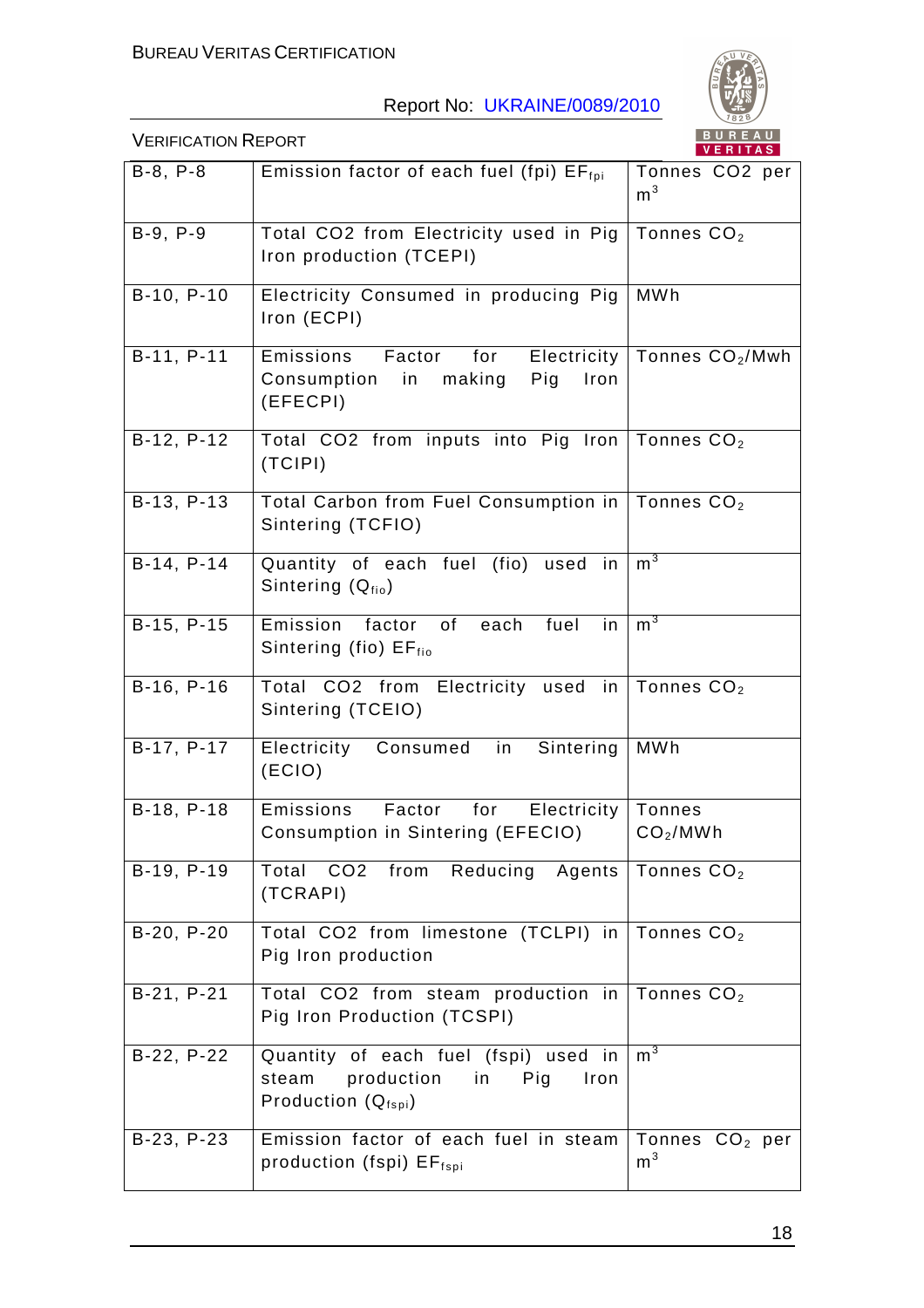

Tonnes CO<sub>2</sub>

Tonnes CO<sub>2</sub> per

 $\mathsf{m}^3$ 

 $\mathsf{m}^3$ 

|              | <b>VERIFICATION REPORT</b>                                                            |  |  |  |  |  |
|--------------|---------------------------------------------------------------------------------------|--|--|--|--|--|
| $B-24, P-24$ | Total CO2 emissions from the furnace<br>process (TCFP)                                |  |  |  |  |  |
| B-25, P-25   | Total CO2 emissions from<br>fuel –<br>consumptions in the furnace process<br>(TCFCFP) |  |  |  |  |  |
| B-26, P-26   | Quantity of each fuel (ffp) used<br>in.<br>furnace process $(Q_{\text{ffn}})$         |  |  |  |  |  |
| B-27, P-27   | Emission factor of each fuel in furnace<br>process (ffp) EF <sub>ffp</sub>            |  |  |  |  |  |
| B-28, P-28   | Total CO2 emissions from electricity<br>consumption in the furnace process            |  |  |  |  |  |

| B-28, P-28   | Total CO2 emissions from electricity Tonnes $CO2$<br>consumption in the furnace process<br>(TCECFP) |                                       |
|--------------|-----------------------------------------------------------------------------------------------------|---------------------------------------|
| B-29, P-29   | Electricity Consumed in furnace<br>process (ECFP)                                                   | MWh                                   |
| B-30, P-30   | Emissions Factor for Electricity<br>Consumption<br>in furnace<br>process<br>(EFECFP)                | <b>Tonnes</b><br>CO <sub>2</sub> /MWh |
| B-31, P-31   | Total CO2 emissions from inputs to the Tonnes $CO2$<br>furnace process (TCIFP)                      |                                       |
| B-32, P-32   | Total CO2 from Argon entering the Tonnes $CO2$<br>furnace (TCAFP)                                   |                                       |
| B-33, P-33   | Total CO2 from steam production in Tonnes $CO2$<br>furnace process (TCSFP)                          |                                       |
| $B-34, P-34$ | Quantity of each fuel (fsp) used in<br>steam production in furnace process<br>$(Q_{\text{fsp}})$    | m <sup>3</sup>                        |
| B-35, P-35   | Emission factor of each fuel in furnace<br>process (fsp) $EF_{fsp}$                                 | Tonnes $CO2$ per<br>m <sup>3</sup>    |
| B-36, P-36   | Total CO2 from compressed air<br>production<br>in furnace process<br>(TCCAFP)                       | Tonnes $CO2$                          |
| B-37, P-37   | Quantity of each fuel (fca) used in<br>compressed air production in furnace<br>process $(Q_{fca})$  | $m^3$                                 |
| $B-38, P-38$ | Emission factor for each fuel in furnace $\vert$ Tonnes CO <sub>2</sub> per                         |                                       |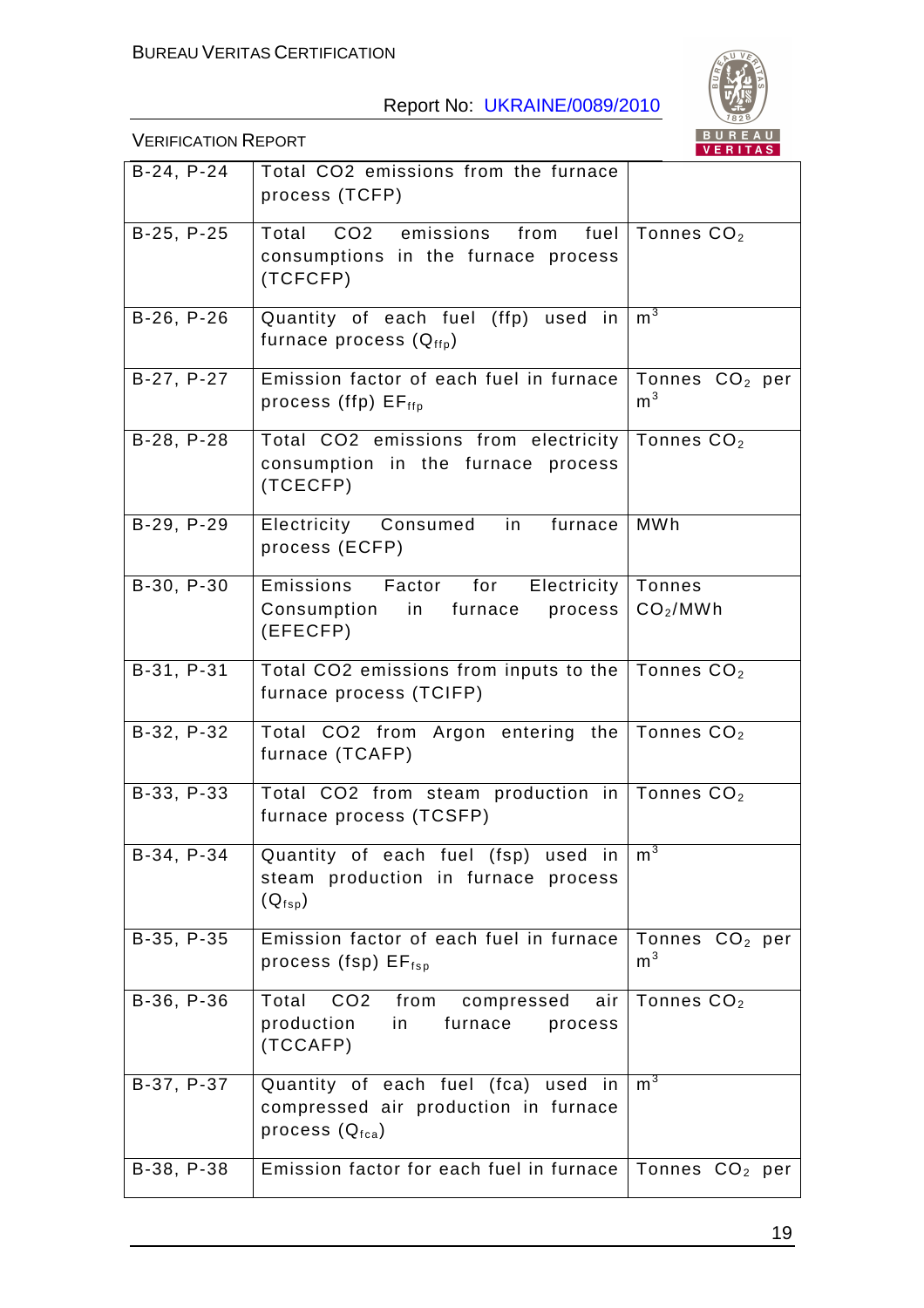

VERIFICATION REPORT

|              |                                                                                                       | <u>VERIIAS</u>                        |
|--------------|-------------------------------------------------------------------------------------------------------|---------------------------------------|
|              | process (fca) $EF_{\text{fca}}$                                                                       | m <sup>3</sup>                        |
| $B-39$       | Electricity Consumed in<br>making<br>compressed air for the furnace process<br>in steel making (ECCA) | <b>MWh</b>                            |
| $B-40$       | Emissions Factor for Electricity Tonnes<br>Consumption (EFECCA)                                       | CO <sub>2</sub> /MWh                  |
| B-41, P-41   | Total CO2 from oxygen production Tonnes $CO2$<br>(TCOFP)                                              |                                       |
| B-42, P-42   | Quantity of each fuel (fop) used in<br>oxygen production $(Q_{\text{fsp}})$                           | $m^3$                                 |
| B-43, P-43   | Emission factor of each fuel in oxygen<br>production (fop) $EF_{\text{fop}}$                          | Tonnes $CO2$ per<br>m <sup>3</sup>    |
| $B-44, P-44$ | Electricity Consumed in making oxygen<br>(ECOP)                                                       | MWh                                   |
| $B-45, P-45$ | Emissions Factor for Electricity   Tonnes<br>making<br>Consumption in<br>oxygen<br>(EFECOP)           | CO <sub>2</sub> /MWh                  |
| B-46, P-46   | Total CO2 from limestone for furnace Tonnes $CO2$<br>process (TCLFP)                                  |                                       |
| $B-47$       | Total CO2 from blooming (TCBM)                                                                        | Tonnes $CO2$                          |
| $B-48$       | Total CO2 from fuel consumption in Tonnes $CO2$<br>blooming (TCFCBM)                                  |                                       |
| $B-49$       | Quantity of each fuel (fbm) used in $\lfloor m^3 \rfloor$<br>blooming $(Q_{fbm})$                     |                                       |
| $B-50$       | Emission factor<br>fuel<br>each<br>of<br>in<br>blooming (fbm) $EF_{fbm}$                              | Tonnes $CO2$ per<br>m <sup>3</sup>    |
| $B-51$       | Total CO2 from electricity consumption<br>in blooming (TCECBM)                                        | Tonnes CO <sub>2</sub>                |
| $B-52$       | Electricity<br>blooming<br>Consumed<br>in<br>(ECBM)                                                   | <b>MWh</b>                            |
| $B-53$       | Factor<br>for<br>Electricity<br>Emissions<br>Consumption in blooming (EFECBM)                         | <b>Tonnes</b><br>CO <sub>2</sub> /MWh |
| $P-39$       | Electricity<br>Consumed<br>in<br>making<br>compressed air for the furnace process                     | <b>MWh</b>                            |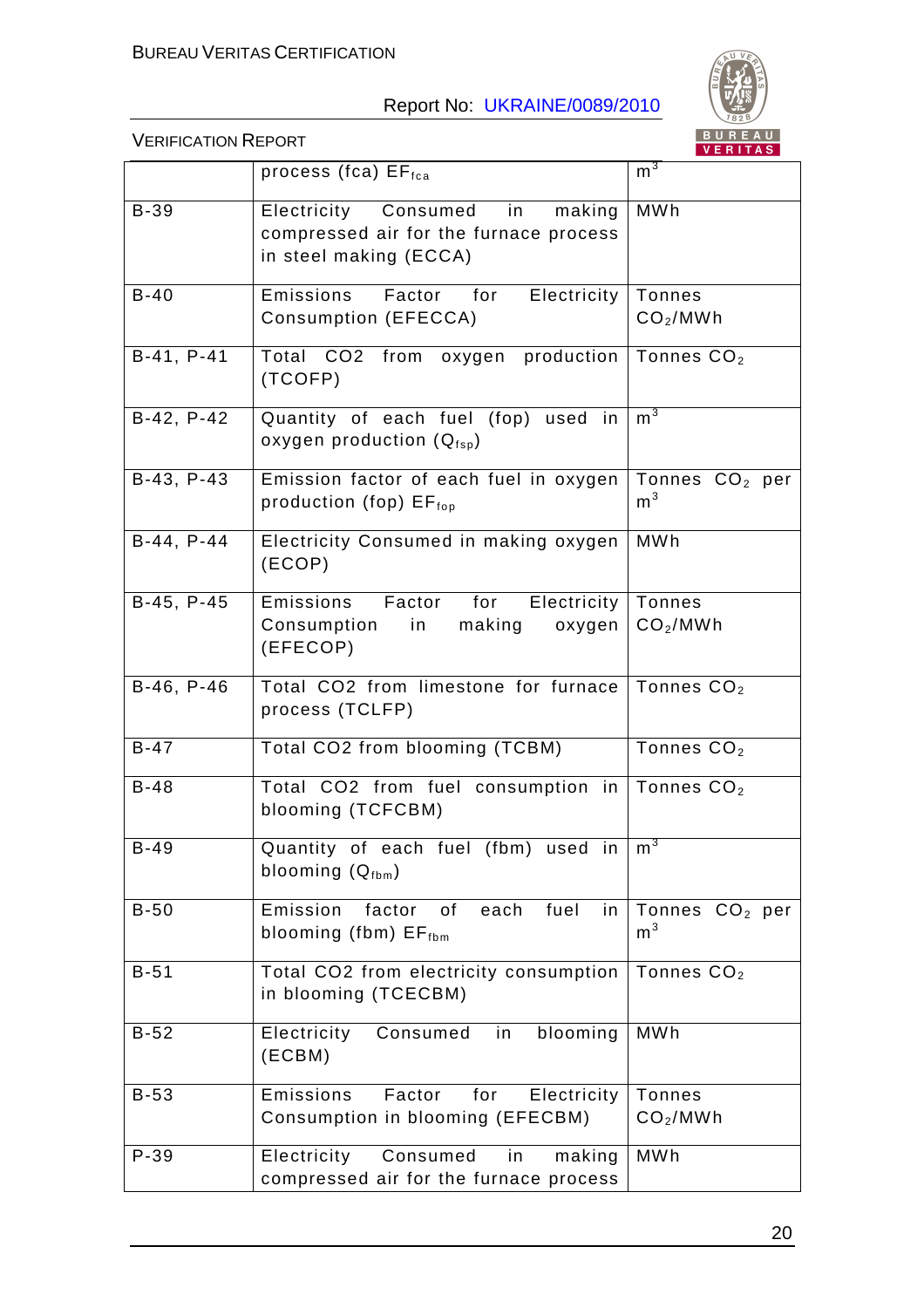

VERIFICATION REPORT

|          | (ECCA)                                                |                              |
|----------|-------------------------------------------------------|------------------------------|
| $P-40$   | Factor for<br>Electricity   Tonnes<br>Emission        |                              |
|          | Consumption in compressed<br>air                      | $\vert$ CO <sub>2</sub> /MWh |
|          | production (EFECCA)                                   |                              |
|          |                                                       |                              |
| $P-41$   | Total CO2 from oxygen production Tonnes $CO2$         |                              |
|          | (TCOFP)                                               |                              |
|          |                                                       |                              |
| $P-42$   | Quantity of each fuel (fop) used in                   | $m^3$                        |
|          | oxygen production $(Q_{\text{fop}})$                  |                              |
|          |                                                       |                              |
| $P-43$   | Emission factor of each fuel in oxygen                | Tonnes $CO2$ per             |
|          | production (fop) $EF_{\text{top}}$                    | m <sup>3</sup>               |
|          |                                                       |                              |
| $P-44$   | Electricity Consumed in making oxygen                 | <b>MWh</b>                   |
|          | (ECOP)                                                |                              |
|          |                                                       |                              |
| $P-45$   | Emissions Factor for Electricity Tonnes               |                              |
|          | Consumption in<br>making oxygen                       | CO <sub>2</sub> /MWh         |
|          | (EFECOP)                                              |                              |
|          |                                                       |                              |
| $P-46$   | Total CO2 from limestone for furnace   Tonnes $CO2$   |                              |
|          | process (TCLFP)                                       |                              |
|          |                                                       |                              |
| $P - 47$ | Total CO2 from casting (TCBM)                         | Tonnes $CO2$                 |
|          |                                                       |                              |
| $P-48$   | Total CO2 from fuel consumption in Tonnes $CO2$       |                              |
|          | casting (TCFCBM)                                      |                              |
|          |                                                       |                              |
| $P-49$   | Quantity of each fuel (fbm) used in                   | m <sup>3</sup>               |
|          | casting $(Q_{fbm})$                                   |                              |
|          |                                                       |                              |
| $P-50$   | Emission factor of each fuel used in Tonnes $CO2$ per |                              |
|          | casting (fbm) $EF_{fbm}$                              | m <sup>3</sup>               |
| $P-51$   |                                                       |                              |
|          | Total CO2 from electricity consumption                | Tonnes CO <sub>2</sub>       |
|          | in casting (TCECBM)                                   |                              |
| $P-52$   | Electricity<br>Consumed<br>casting<br>in              | <b>MWh</b>                   |
|          |                                                       |                              |
|          | (ECBM)                                                |                              |
| $P-53$   | Electricity<br>Factor<br>Emissions<br>for             | <b>Tonnes</b>                |
|          | Consumption in casting (EFECBM)                       | CO <sub>2</sub> /MWh         |
|          |                                                       |                              |
|          |                                                       |                              |

The production volumes of steel in the third quarter of 2009 are lower than it had been expected in the PDD for the baseline scenario, because financial crisis caused production decline. It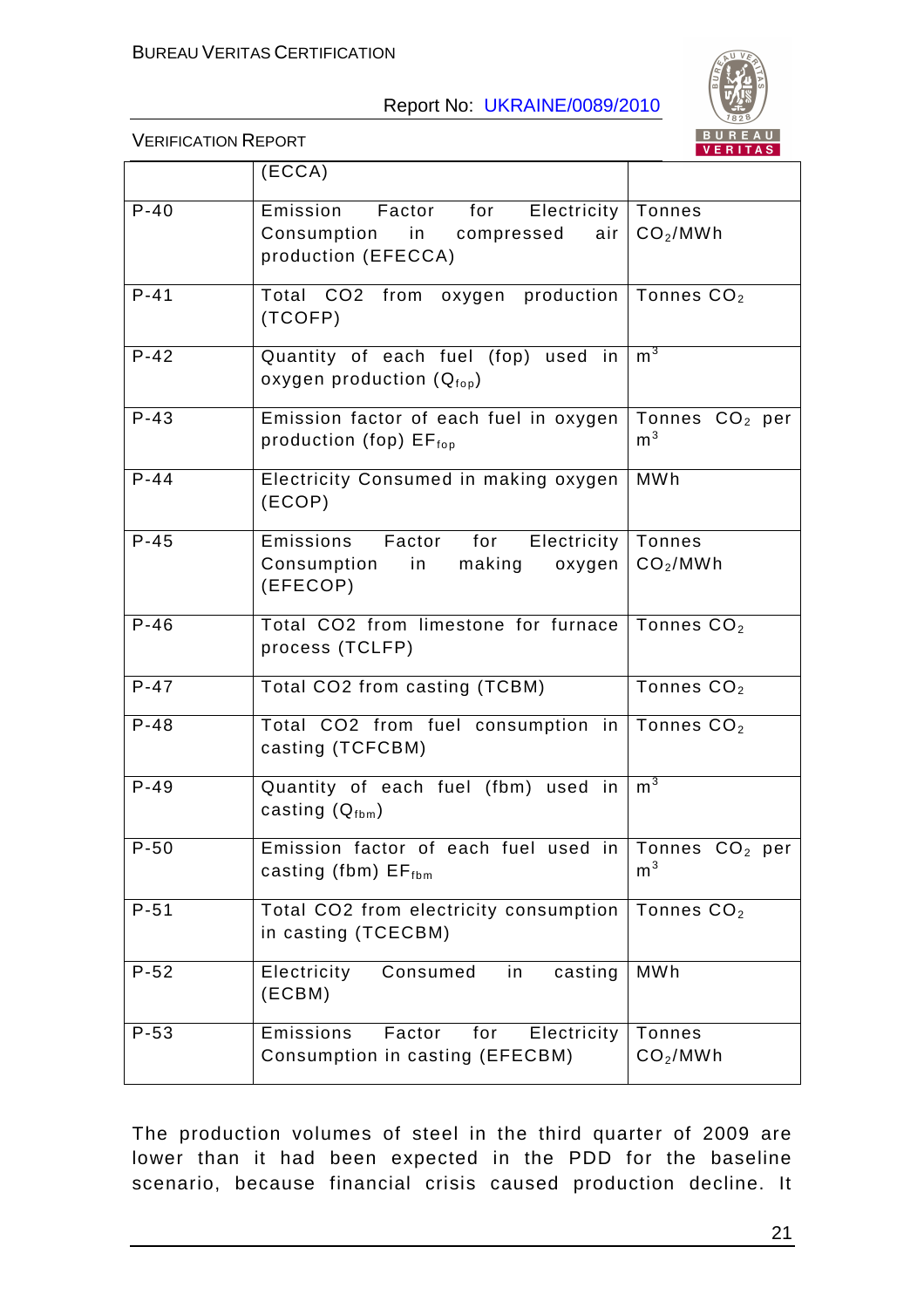

VERIFICATION REPORT

caused some fluctuations of specific FER consumption indicators per 1 ton of steel output.

The calculations of GHG emission reduction are based on the real data of FER consumption both for baseline and projectline, according to the methodology. All productivity fluctuations and, therefore, the GHG emission reductions are determined by the market and are not under control by project owner and project developer**.** 

Thereby, actual level of GHG emission reductions within the project, which were received during for the reporting period, is a bit higher than it was expected.

According to the PDD version 4 during verification the AIE has to check the specific consumption of pig iron consumed during the monitoring period and compare it with the calculations provided in the Project Design Document. The amount of total pig iron input into steel making process stated in PDD version 4 is 4 447 326/4 = 1 111 831,5 t while the monitoring report states the number of 682 797 t. (The difference is explained by the sluggish situation on the steel market due to the global economic crisis.) The amount of total steel output calculated in PDD version 4 is  $4\,944\,000/4 = 1\,236$ 000 t while the monitoring report states the number of 747 321 t. The pig iron specific consumption in the third quarter 2009 was 0,91 but initial calculations in the PDD gave specific consumption 0,89. The increase of the pig iron specific consumption was explained by the use of Convertors instead of the open hearth furnaces.

#### **3.3.2 Findings**

None.

# **3.3.3 Conclusion**

The project complies with the requirements.

# **3.4 Environmental and Social Indicators**

# **3.4.1 Discussion**

The project consists in the increase of energy efficiency, which reduces consumption of FER per 1 ton of steel output and improvement of the environmental safety due to replacing the main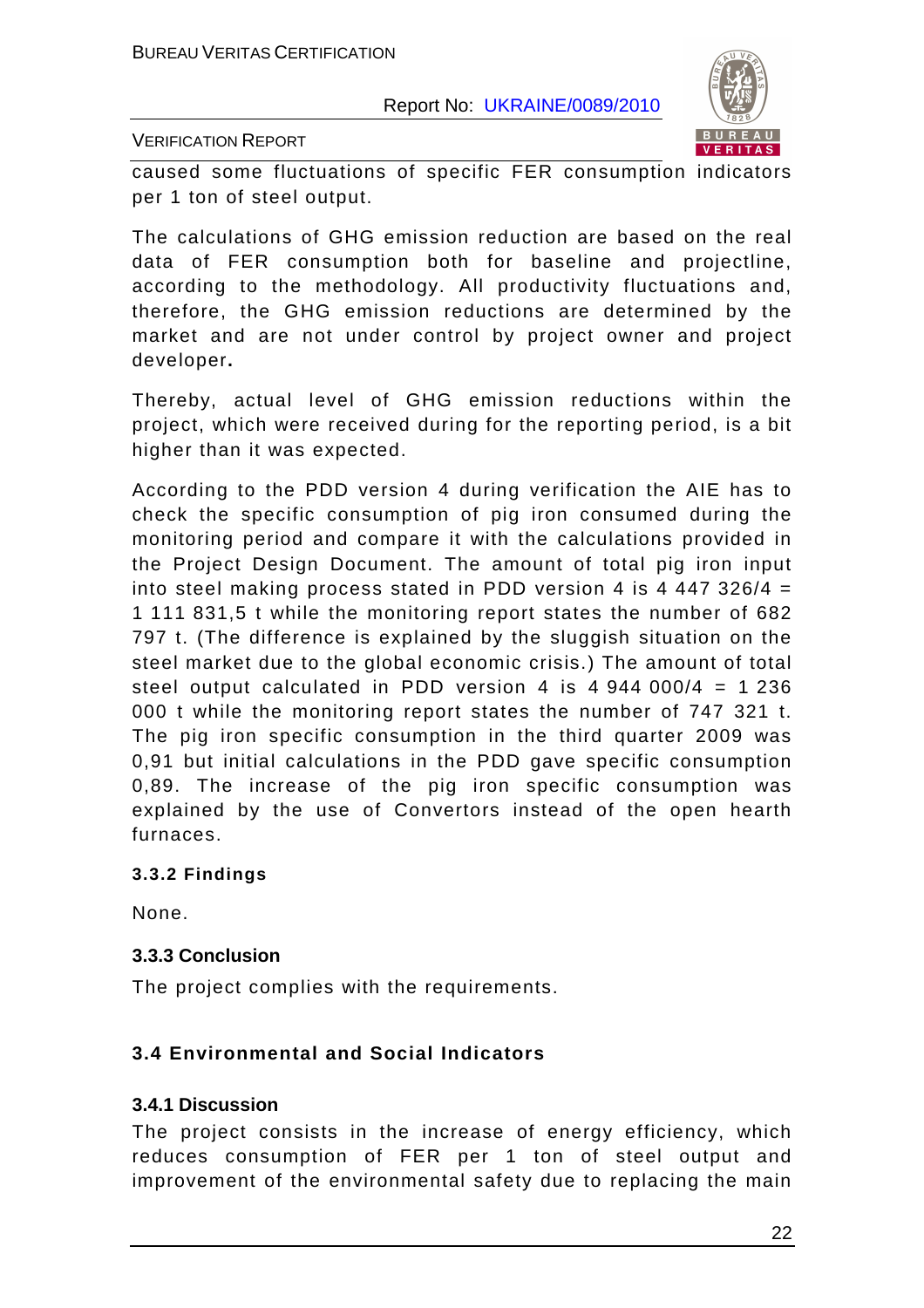

VERIFICATION REPORT

technological components by the modern equipment, highly efficient gas cleaning and aspiration facilities, which stops the increase of mass pollution formation due to raise of output. Besides, according to the project almost all new facilities are constructed with the complex of circulating water supply, which leads to reduction of sewage water and harmful substances spillage into the surface basins.

Therefore the realization of joint implementation project leads to significant improvement of environmental and working conditions at the Steel Mill not only because of GHG emission reductions, but also from reduction of harmful substances discharge.

In addition, project implementation leads to increase of payments to the budgets of all levels and, therefore, to increase of inhabitants social well being.

#### **3.4.2 Findings**

None

# **3.4.3. Conclusion**

The project complies with the JI requirements.

# **3.5 Management and Operational System**

#### **3.5.1 Discussion**

The Chief Metrological Specialist of the AISW is in charge for maintenance of the facilities and monitoring equipment as well as for their accuracy required by Regulation PP 229-Э-056-863/02- 2005 of "Metrological services of the metallurgical mills" and by "Guiding Metrological Instructions". In case of defect, discovered in the monitoring equipment, the actions of the staff are determined in Guiding Metrological Instructions. The measurements are conducted constantly in automatic regime. Data are collected in the electronic AISW database and in printed documents. Also data are systematized in the documents of the daily, monthly and annually registration. All those documents are saved in the planningeconomic department.

The measurement results are being used by the Chief powerengineering specialist department, by the following services and technical staff of the Steel Mill. They are reflected in the technological instructions of production processes regime and also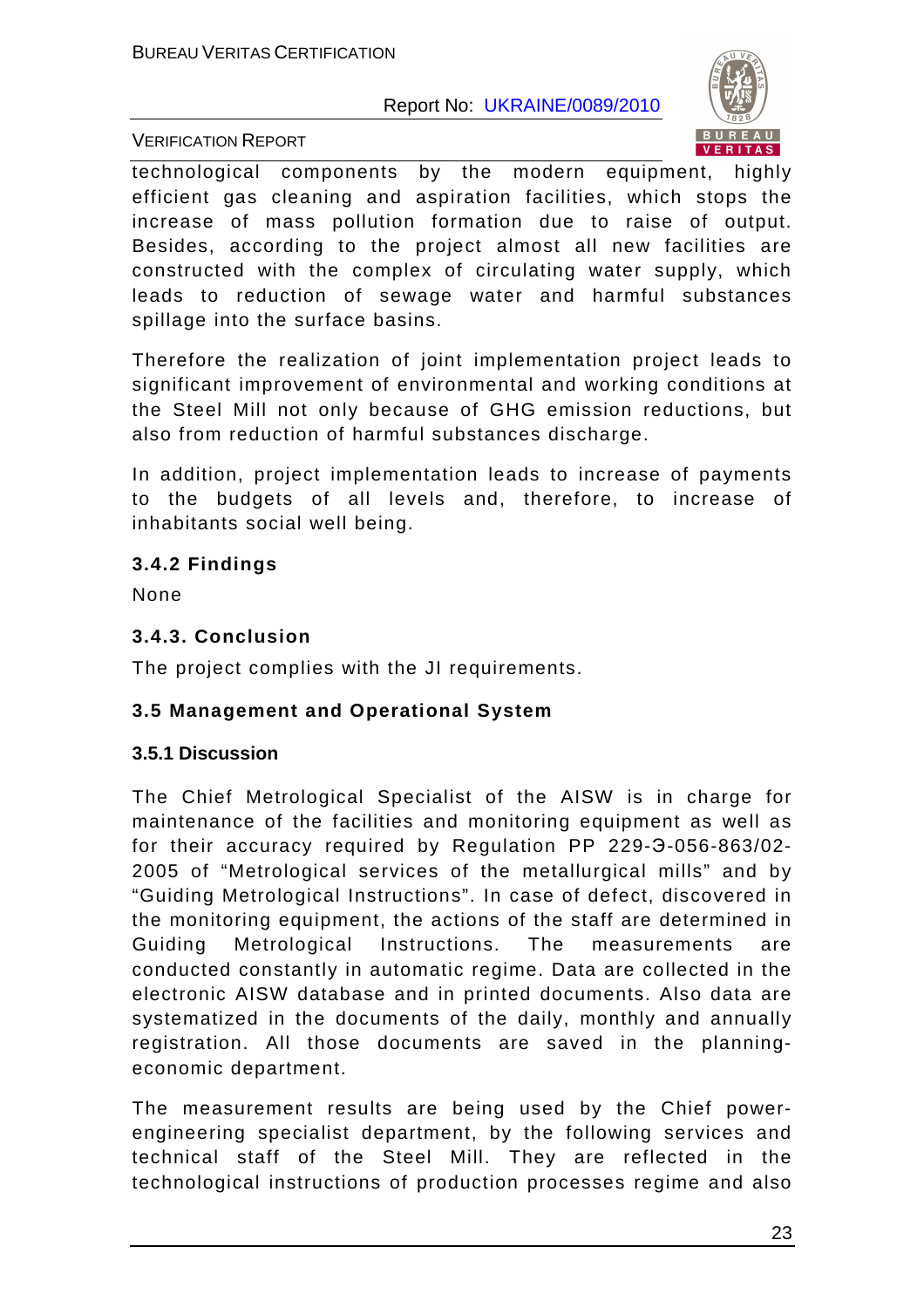

VERIFICATION REPORT

in the "Guiding Metrological Instructions" revised versions. The monitoring data reports and calculations are under the competence of the Chief power engineering specialist assistant in accordance to the interior orders of the Steel Mill.

The management of OJSC "AISW" has organized appropriate staff training to operate the project equipment. Thus, the trainings were conducted at the Ukrainian and foreign plants in order to operate Slab Casters and LD Converters. With the project equipment introduction the workers of OJSC "AISW" have the opportunity to update their working skills, stimulated by the permanent educational theoretical and practical courses at the Steel Plant. The information about the trainings can be given additionally.

# **3.5.2 Findings**

None.

# **3.5.3 Conclusion**

The Monitoring Report and the Management and Operational Systems are eligible for reliable project monitoring.

# **3.6 Completeness of Monitoring**

# **3.6.1 Discussion**

The reporting procedures reflect the monitoring plan completely. It is confirmed that the monitoring report does comply with the monitoring methodology and PDD.

All parameters were determined as prescribed. The complete data is stored electronically and documented. The necessary procedures have been defined in internal procedures.

According to PDD version 4, emission reductions during third quarter of 2009 monitoring period were expected to be 219 366 t CO2 e. According to Monitoring Report emission reductions achieved are 281 358 t CO2 e. The difference in the emission reductions is explained as follows. The project was operational for the whole monitoring period, and emission reduction was considered for the whole period. However the amount of emission reductions presented in the PDD is stated for the whole 2009 year. In order to compare data from the PDD with the one from Monitoring Report verification team divided the amount of ERU's from PDD on four (because monitoring period is ¼ of the whole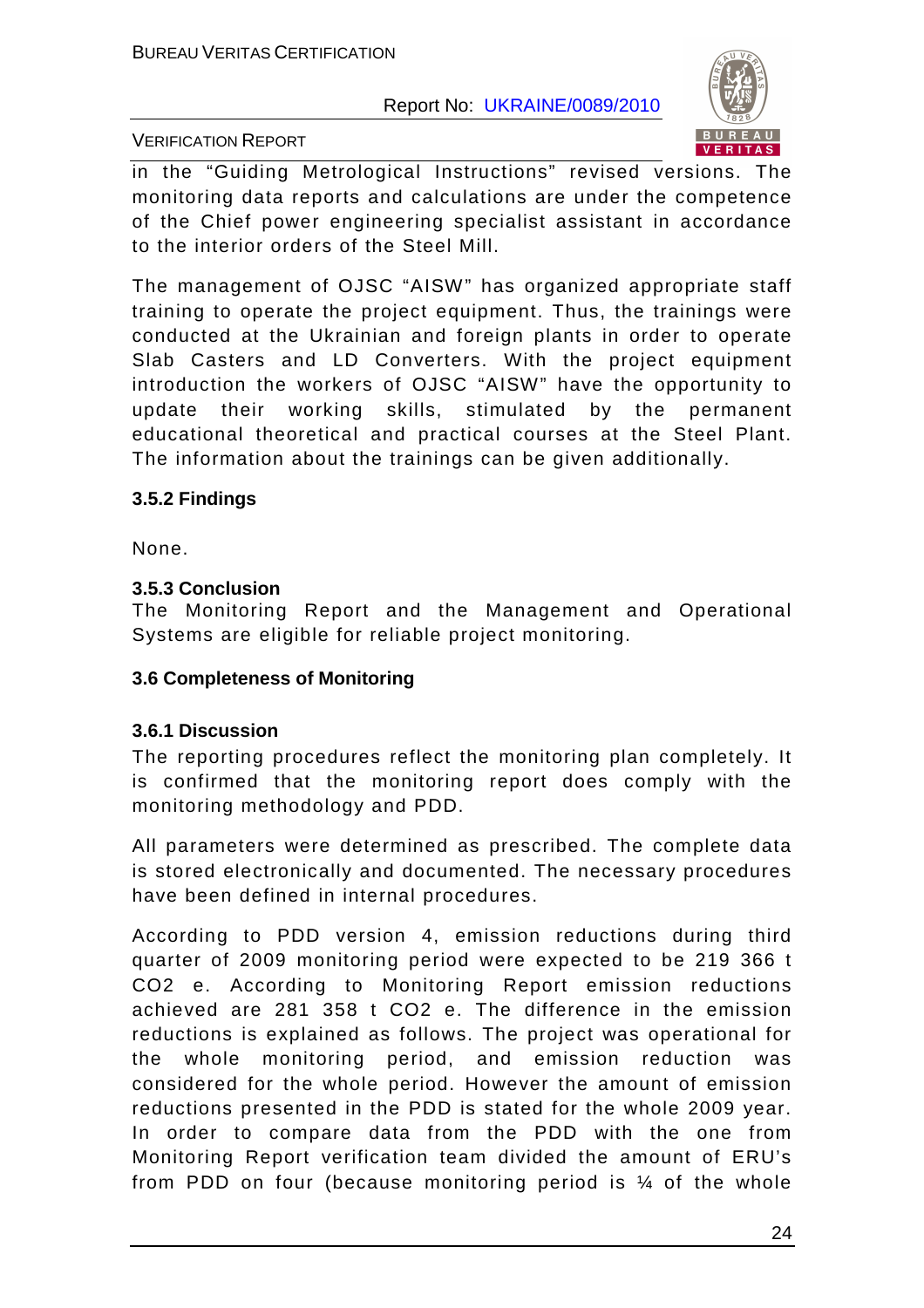

#### VERIFICATION REPORT

year). At the same time the amount of ERU's according to PDD does not account seasonal, technological or other fluctuations in the production that influence project activity.

#### **3.6.2 Findings**

#### **Clarification Request (CL) 1**

Please provide information on the difference of amount of ERU's for the 3 quarter of 2009 according to the calculations in PDD.

#### **Response**

The amount of emission reductions is actually higher than it was expected in PDD because of the following reasons. The baseline of the project is developed based on the real steel manufacturing process as well as projectline. Taking into account the implication of economy of scale and the fact that loading factor for baseline was much lower than for projectline, the emission reductions were more sensitive to change of specific energy consumption per tonne of slabs produced than actually envisaged in the PDD. However this influence was beyond of project participants' control and fully based on market situation and requirements.

#### **Conclusion of the verification team**

Issue is closed.

#### **3.6.3 Conclusion**

The project complies with the requirements.

#### **3.7 Accuracy of Emission Reduction Calculations**

#### **3.7.1 Discussion**

The Chief Metrological Specialist of the AISW is in charge for maintenance of the facilities and monitoring equipment as well as for their accuracy required by Regulation PP 229-Э-056-863/02- 2005 of "Metrological services of the metallurgical mills" and by "Guiding Metrological Instructions". In case of defect, discovered in the monitoring equipment, the actions of the staff are determined in Guiding Metrological Instructions. The measurements are conducted constantly in automatic regime.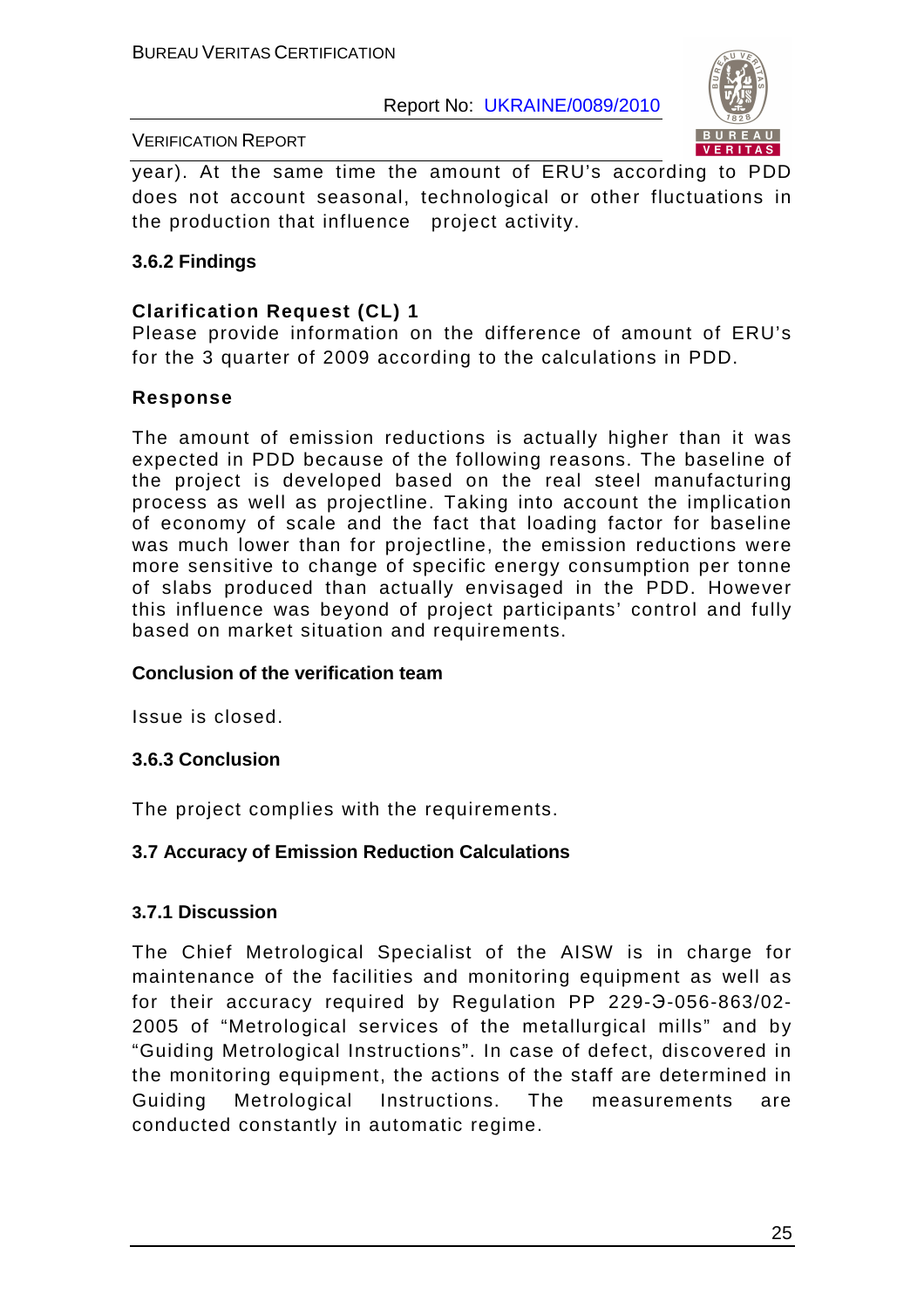

VERIFICATION REPORT

Data are collected in the electronic AISW database and in printed documents. Also data are systematized in the documents of the daily, monthly and annually registration. All those documents are saved in the planning-economic department.

The measurement results are being used by the Chief powerengineering specialist department, by the following services and technical staff of the Steel Mill. They are reflected in the technological instructions of production processes regime and also in the "Guiding Metrological Instructions" revised versions. The monitoring data reports and calculations are under the competence of the Chief power engineering specialist assistant in accordance to the interior orders of the Steel Mill.

The direction of OJSC "AISW" has organized appropriate staff training to operate the project equipment. Thus, the trainings were conducted at the Ukrainian and foreign plants in order to operate Slab Casters and LD Converters. With the project equipment introduction the workers of OJSC "AISW" have the opportunity to update their working skills, stimulated by the permanent educational theoretical and practical courses at the Steel Plant. The information about the trainings can be given additionally.

# **3.7.2 Findings**

None.

# **3.7.3 Conclusion**

The project complies with the requirements.

# **3.8 Quality Evidence to Determine Emissions Reductions**

# **3.8.1 Discussion**

Concerning verification the calculation of emission reductions is based on internal data. The origin of those data was explicitly checked. Further on, entering and processing of those data in the monitoring workbook Excel sheet was checked where predefined algorithms compute the annual value of the emission reductions. All equations and algorithms used in the different workbook sheets were checked. Inspection of calibration and maintenance records for key equipment was performed for all relevant meters.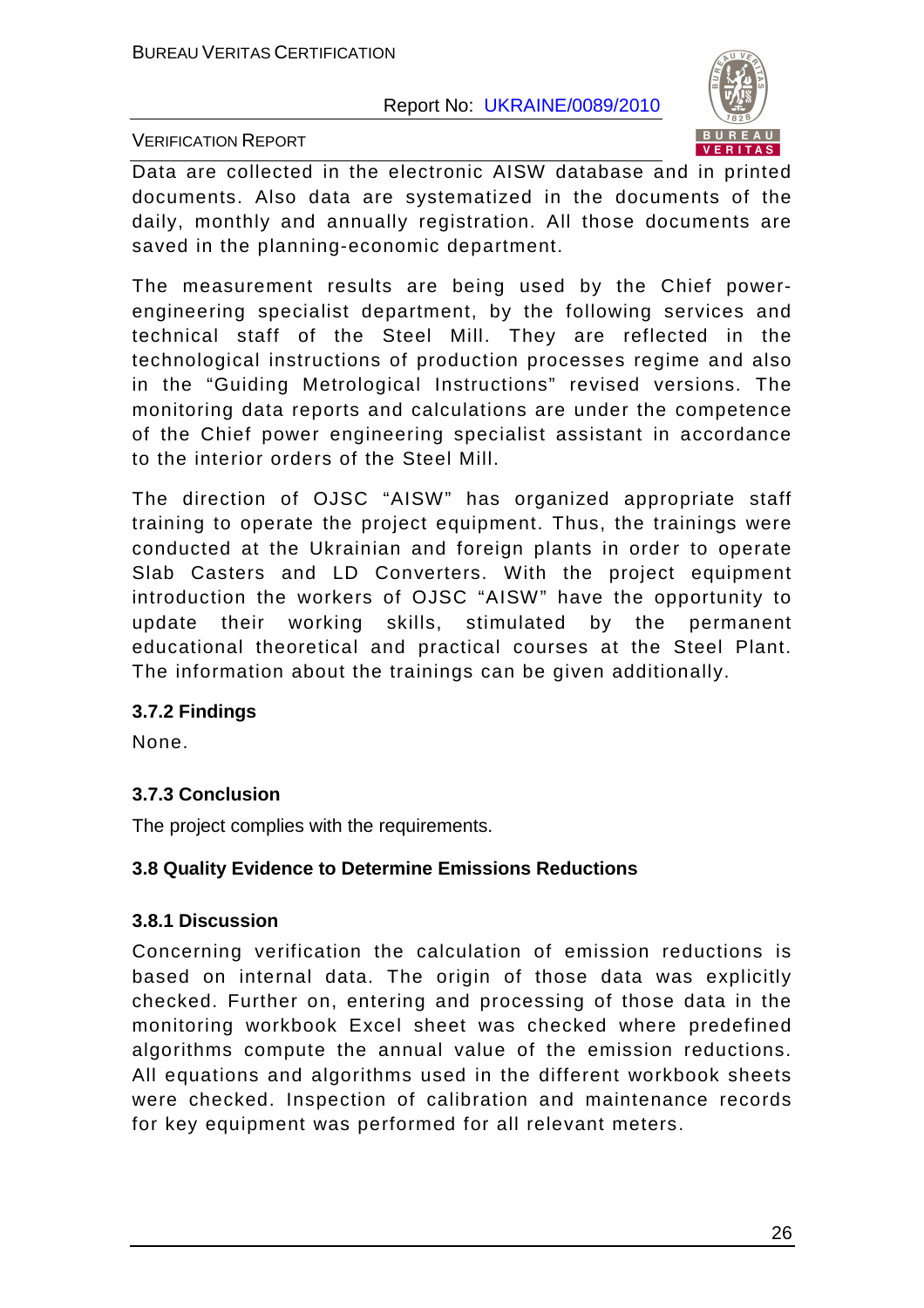

#### VERIFICATION REPORT

Necessary procedures have been defined in internal procedures and additional internal documents relevant for the determination of the various parameters on daily basis.

#### **3.8.2 Findings**

None.

#### **3.8.3 Conclusion**

The project complies within the requirements.

#### **3.9 Management System and Quality Assurance**

#### **3.9.1 Discussion**

The company complies with all legal and statutory requirements of the Ukraine and the same were made available to the verification team. AISW has all the necessary permissions and licenses, issued by the State Inspection on Labor Safety.

The monitoring of JI project indicators at AISW is realized on regular basis where the system of data collection is being used. The data needed for the monitoring of the project is collected during the process of normal equipment use. The production facilities of the plant are equipped with the measuring devices such as scales, meters and gas, water, steam, electricity consumption meters. The monitoring of the project forms an organic part of routine monitoring of manufacturing process. This allows receiving data regarding the project continuously.

AISW uses the accredited system of quality regulation according to the requirements of the ISO 9001 standard. The Guiding Metrological Instructions were developed in accordance with ISO 9001. They secure required level of accuracy by using monitoring equipment and by the possibility to crosscheck the data adequacy.

Monitoring equipment meets the regulatory requirements of Ukraine regarding accuracy and measurement error. All the equipment used for monitoring purposes, are in line with national legislative requirements and standards and also with ISO 9001 standards. The accuracy of devices is guaranteed by the manufacturers; the error is calculated and confirmed by device certificates. All monitoring equipment is covered by the detailed verification (calibration) plan. The verification process is under strict control. All measuring equipment is included in the verification schedule and verified with established periodicity. According to the schedule of verification, all devices are in satisfactory condition. The documented instructions to operate the facilities are stored at the working places.

The monitoring procedures are quite comprehensible, because they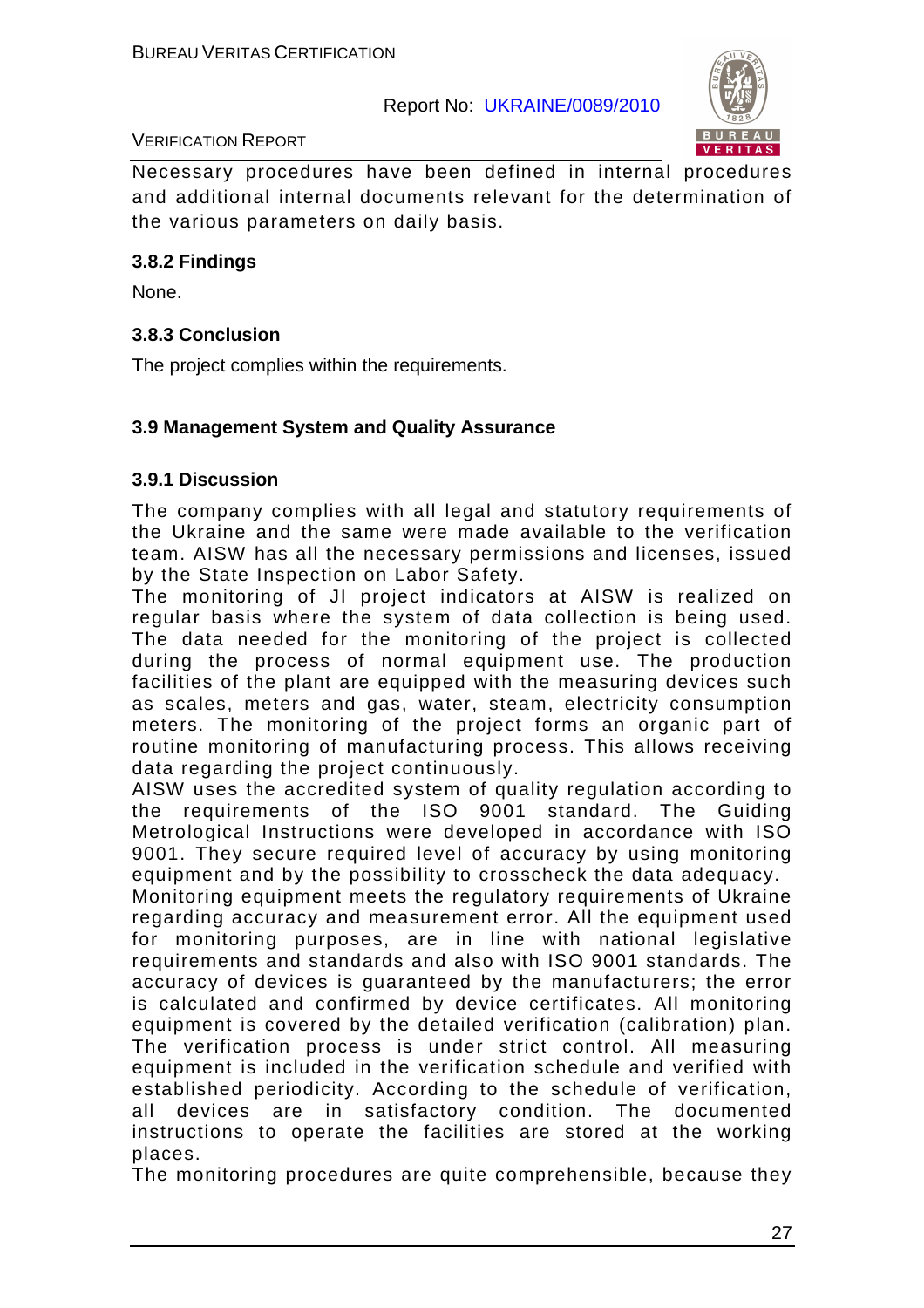

VERIFICATION REPORT

had already been used at OJSC "AISW" for measuring input and output production parameters, and also for receiving data on level of FER and raw-materials consumption. The most effective accessible methods are used for the error minimization. Generally the error level is low for all parameters (less than 2%) that are subjected to the monitoring. Thus, the measurements uncertainty level corresponded with technologies, used in the production process, and is taken into the account when the data are taken from devices.

The procedures of receiving data for monitoring execution and responsibility for its realization at OJSC "AISW" are regulated by the normative documents of OJSC "AISW" and by the "Guiding Meteorological Instructions" in accordance with project documentation and monitoring plan.

#### **3.9.2 Findings**

None.

#### **3.9.3 Conclusion**

The project complies with the requirements.

# **4 PROJECT SCORECARD**

| <b>Risk Areas</b>   |                                               |                                     | <b>Conclusions</b>                 |                                                           | <b>Summary of findings and</b><br>comments                                                                                                              |
|---------------------|-----------------------------------------------|-------------------------------------|------------------------------------|-----------------------------------------------------------|---------------------------------------------------------------------------------------------------------------------------------------------------------|
|                     |                                               | <b>Baseline</b><br><b>Emissions</b> | <b>Project</b><br><b>Emissions</b> | <b>Calculated</b><br><b>Emission</b><br><b>Reductions</b> |                                                                                                                                                         |
| <b>Completeness</b> | Source<br>coverage/<br>boundary<br>definition |                                     |                                    | $\checkmark$                                              | All relevant sources are covered<br>by the monitoring plan and the<br>boundaries of the project<br>are<br>defined<br>correctly<br>and<br>transparently. |
| <b>Accuracy</b>     | Physical<br>Measurement<br>and Analysis       |                                     |                                    |                                                           | State-of-the-art<br>technology<br>is<br>applied in an appropriate manner.<br>Appropriate backup solutions are<br>provided.                              |
|                     | Data<br>calculations                          |                                     |                                    |                                                           | Emission<br>reductions<br>are<br>calculated correctly                                                                                                   |
|                     | Data<br>management<br>& reporting             |                                     |                                    |                                                           | Data management and reporting<br>were found to be satisfying.                                                                                           |
| <b>Consistency</b>  | Changes in<br>the project                     |                                     |                                    |                                                           | <b>Results</b><br>consistent<br>are<br>to<br>underlying raw data.                                                                                       |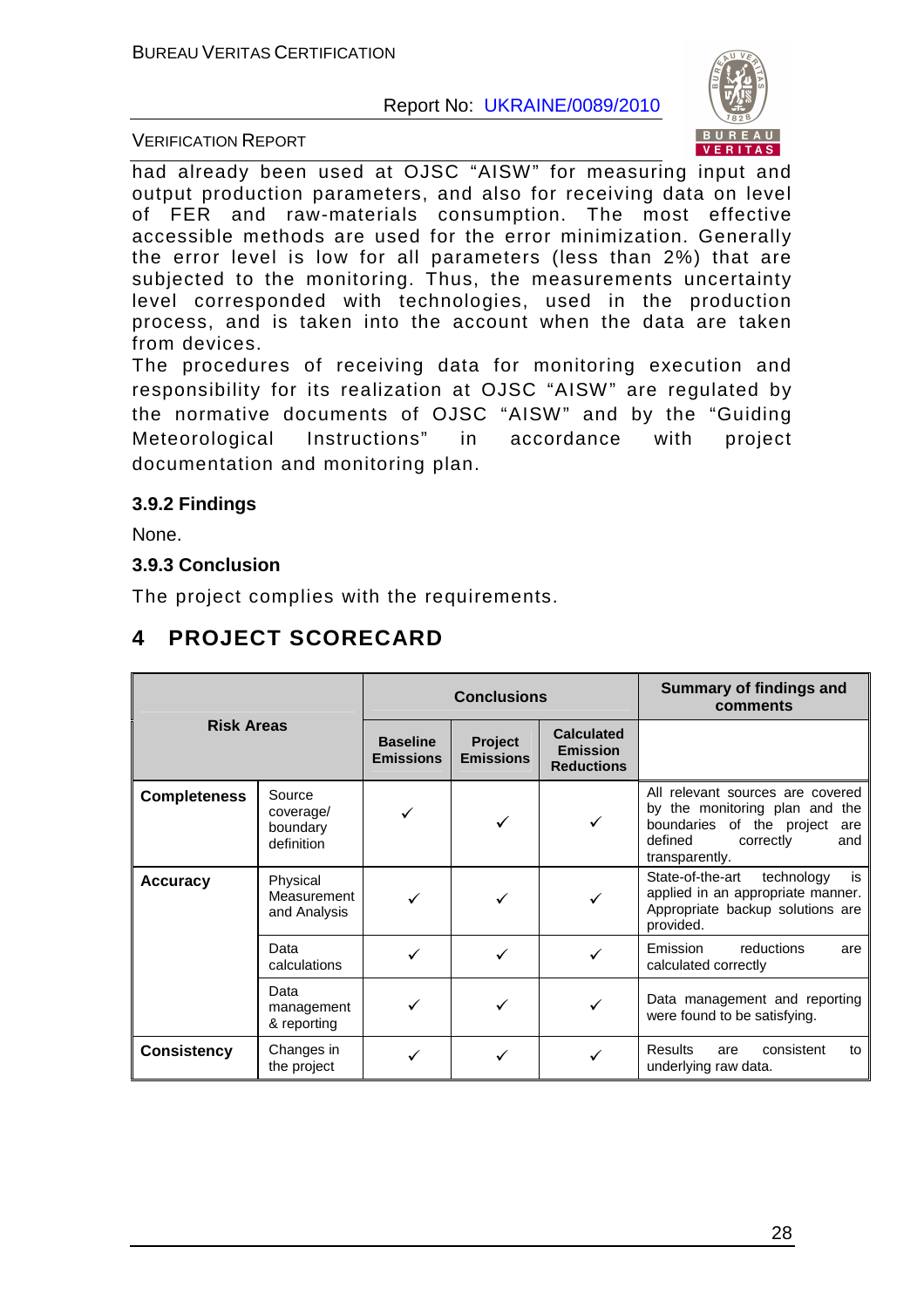

VERIFICATION REPORT

# **5 3RD QUARTER 2009 PERIODIC VERIFICATION STATEMENT**

Bureau Veritas Certification has performed a verification of the JI project "Revamping and Modernization of the Alchevsk Steel Mill". The verification is based on the currently valid documentation of the United Nations Framework Convention on the Climate Change (UNFCCC).

The management of the OJSC "AISW" is responsible for the preparation of the GHG emissions data and the reported GHG emissions reductions of the project on the basis set out within the project Monitoring and Verification Plan indicated in the final PDD version 04. The development and maintenance of records and reporting procedures in accordance with that plan, including the calculation and determination of GHG emission reductions from the project is the responsibility of the management of the project.

Bureau Veritas Certification verified the Quarterly Monitoring Report of the JI project for the reporting period as indicated below. Bureau Veritas Certification confirms that the project is implemented as planned and described in validated and registered project design documents. Installed equipment being essential for generating emission reduction runs reliably and is calibrated appropriately. The monitoring system is in place and the project is generating GHG emission reductions.

Bureau Veritas Certification can confirm that the GHG emission reduction is calculated without material misstatements. Our opinion relates to the project's GHG emissions and resulting GHG emissions reductions reported and related to the valid and registered project baseline and monitoring, and its associated documents. Based on the information we have seen and evaluated we confirm the following statement:

Reporting period: From 01/07/2009 to 30/09/2009

| Baseline emissions         | : 2060148 | t CO2 equivalents.             |
|----------------------------|-----------|--------------------------------|
| Project emissions          | : 1778791 | t CO <sub>2</sub> equivalents. |
| <b>Emission Reductions</b> | 281 358   | t CO <sub>2</sub> equivalents. |

# **6 REFERENCES**

#### **Category 1 Documents:**

Documents provided that relate directly to the GHG components of the project.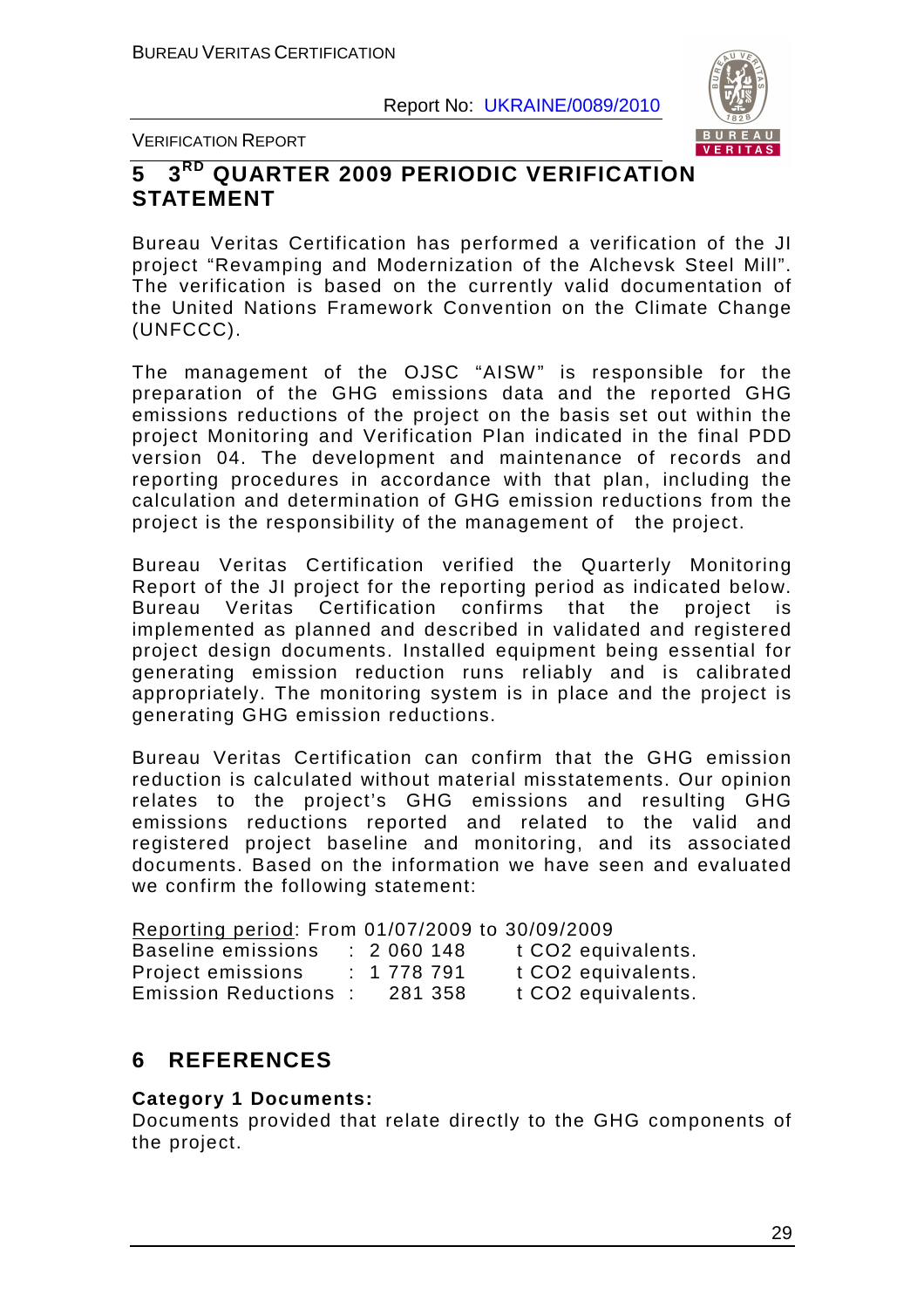

VERIFICATION REPORT

- /1/ Project Design Document, version 04 dated 30 of March 2008
- $/2/$  Quarterly Monitoring Report version #1 for 01.07.2009-30.09.2009

/3/ Verification Report on Early Credits # 0007/2008 by Bureau Veritas Certification Holding SAS, dated 1 December 2008

- $\frac{1}{4}$  Verification Report # 0024/2008 dated 29 of May 2009
- / $5/$  Verification Report # 0051/2009 dated 15 of January 2010

Determination Report by the TÜV Süddeutschland #947241, Germany, dated 25 of

/6/ May 2004

/7/ Letter of Approval of National Environmental Investment Agency of Ukraine, № 540/23/07 from 29.07.2008

/8/ Approval of Voluntary participation in a Joint Implementation project of Ministry of Economical Affairs in Netherlands №2007JI03, dated 25 of October 2007

#### **Category 2 Documents:**

Background documents related to the design and/or methodologies employed in the design or other reference documents.

/9/ Documents checked during the verification onsite are presented in Annex C

#### **Persons interviewed:**

List of persons interviewed during the verification or persons that contributed with other information that are not included in the documents listed above.

- /1/ Ageeva Valentina, Deputy Head of Environmental Prc.
- /2/ Bremze Georgy, Deputy Energetic General
- /3/ Chub A.I., energetic
- $\frac{1}{4}$  Denisenko L.D., engineer of the accounting and normative bureau of the head energetic
- $/5/$  Kayuda E.V., head of the measuring group
- /6/ Komarov V.A., head of the electrotechnik laboratory
- /7/ Lukyanov Y.V., deputy head of the labour safety and environment
- $/8/$  Mikheev E.A., deputy head of OCW on the electric equipment
- /9/ Pashenko Mykola, Engineer-metrologist
- /10/ Shulepova L.V., engineer on metrology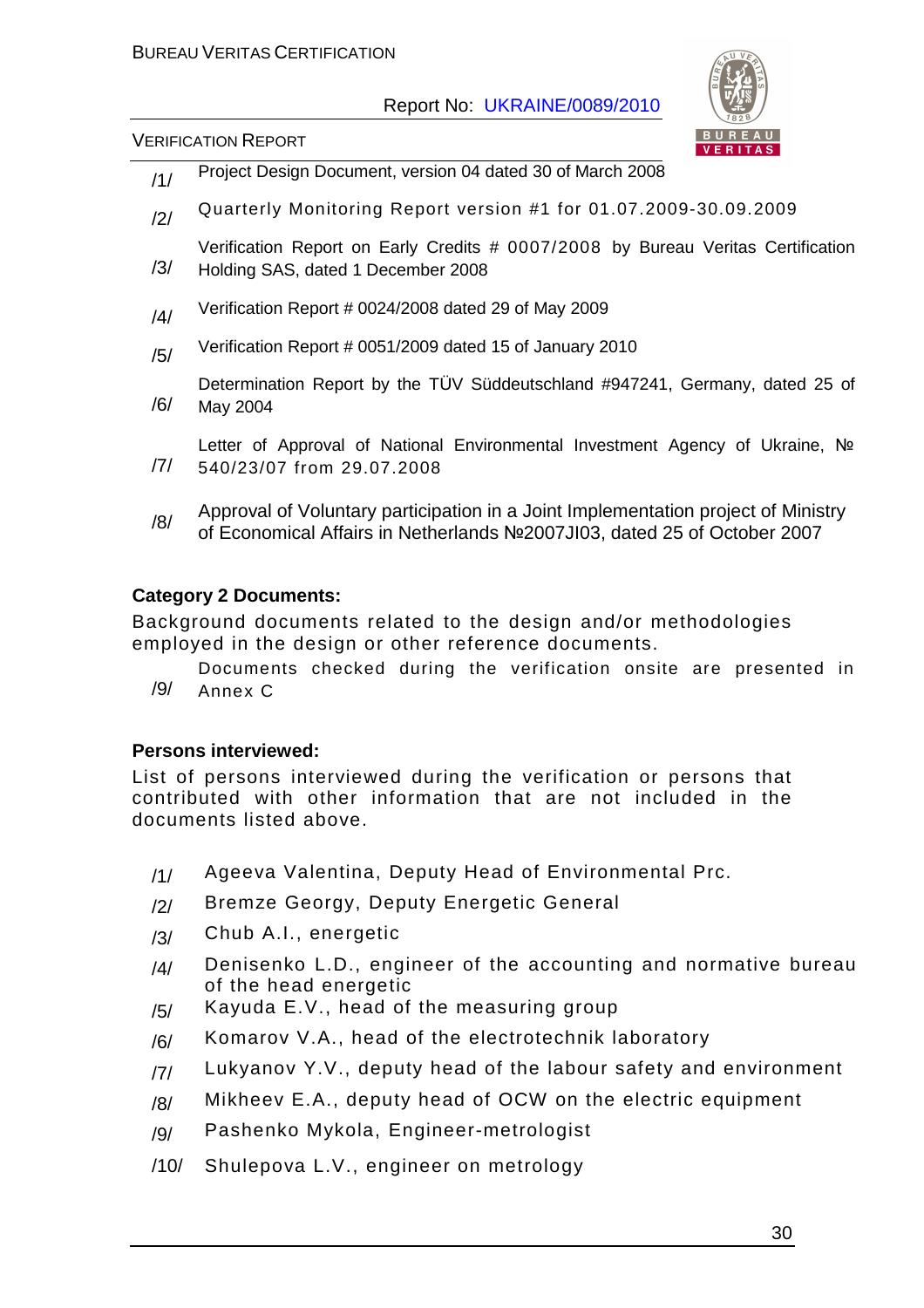

VERIFICATION REPORT

- /11/ Sidorov Pavel, Metrologist General, Shop PSI Head
- /12/ Vavilin E.V., energetic
- /13/ Yaroshenko L.N., engineer on metrology of the waging workshop

- o0o -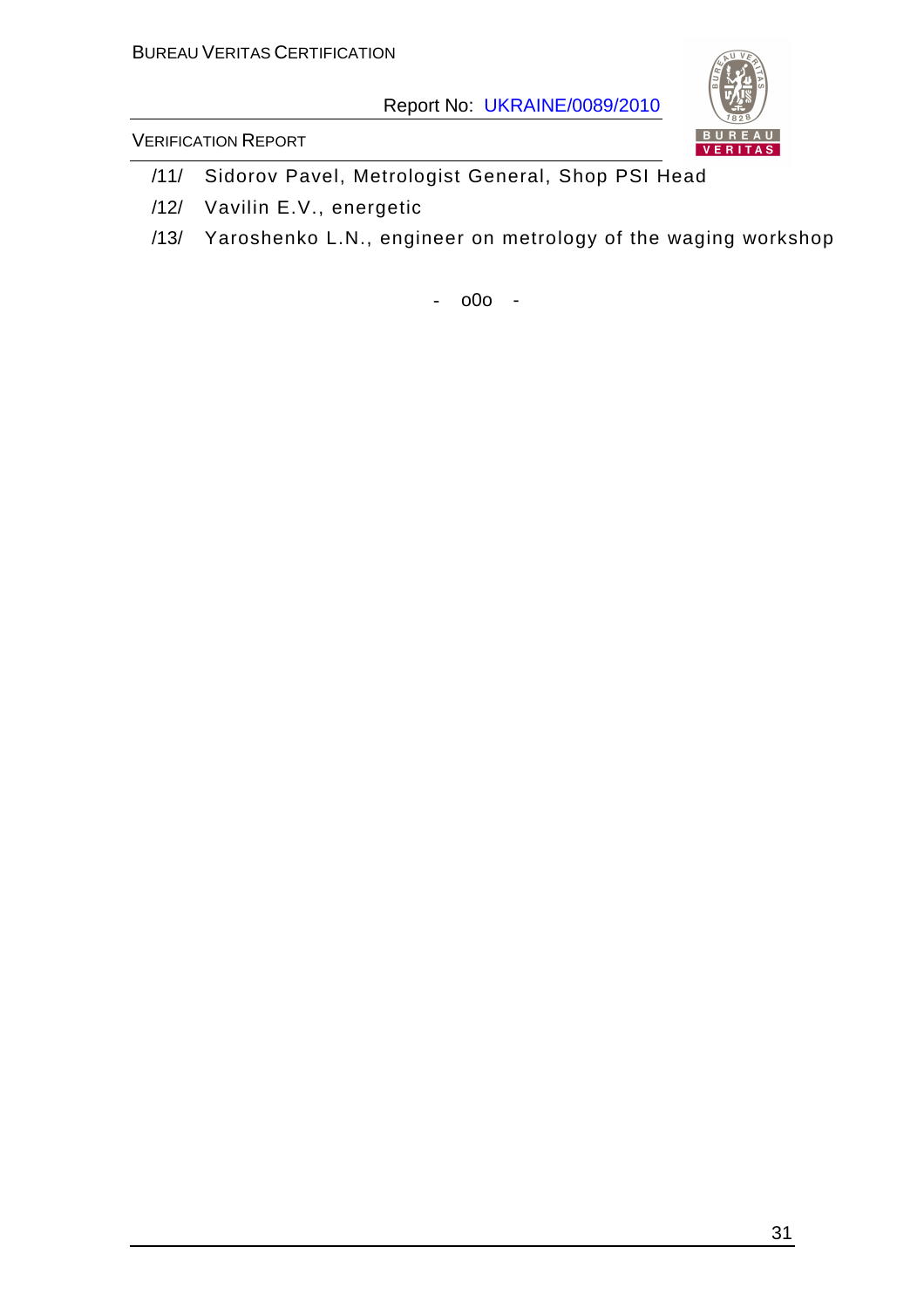

### VERIFICATION REPORT

# APPENDIX A: COMPANY JI PROJECT VERIFICATION PROTOCOL

# **Initial Verification Protocol Table 1**

| <b>Objective</b>            | <b>Reference</b> | <b>Comments</b>                                                                                                                                                                                                                                                                                                                                                                                                                                                                                                                                                                                                                                                                                                                                                                                                                                                                                                                                                                                                                        | <b>Conclusion</b><br>(CARS/FARS) |
|-----------------------------|------------------|----------------------------------------------------------------------------------------------------------------------------------------------------------------------------------------------------------------------------------------------------------------------------------------------------------------------------------------------------------------------------------------------------------------------------------------------------------------------------------------------------------------------------------------------------------------------------------------------------------------------------------------------------------------------------------------------------------------------------------------------------------------------------------------------------------------------------------------------------------------------------------------------------------------------------------------------------------------------------------------------------------------------------------------|----------------------------------|
| <b>1. Opening Session</b>   |                  |                                                                                                                                                                                                                                                                                                                                                                                                                                                                                                                                                                                                                                                                                                                                                                                                                                                                                                                                                                                                                                        |                                  |
| 1.1. Introduction to audits | 7                | The intention and the target of the audit were illustrated to the<br>participants of the audit. Participants at the audit were the<br>following persons:<br>Verification team: Mr. Ivan Sokolov Lead Auditor, Bureau Veritas<br>Ukraine, Mr. Oleg Skoblyk, Auditor, Bureau Veritas Ukraine,<br>Kateryna Zinevych, Auditor, Bureau Veritas Ukraine.<br>Interviewed persons: Alchevsk Iron & Steel Works:<br>Ageeva Valentina, Deputy Head of Environmental Prc.<br>Bremze Georgy, Deputy Energetic General<br>Chub A.I., energetic Kosenko Evgeniy, Chief Master<br>Denisenko L.D., engineer of the accounting and normative<br>bureau of the head energetic<br>Kayuda E.V., head of the measuring group<br>Komarov V.A., head of the electrotechnik laboratory Lukyanov<br>Y.V., deputy head of the labour safety and environment<br>Mikheev E.A., deputy head of OCW on the electric equipment<br>Pashenko Mykola, Engineer-metrologist<br>Shulepova L.V., engineer on metrology<br>Sidorov Pavel, Metrologist General, Shop PSI Head | <b>OK</b>                        |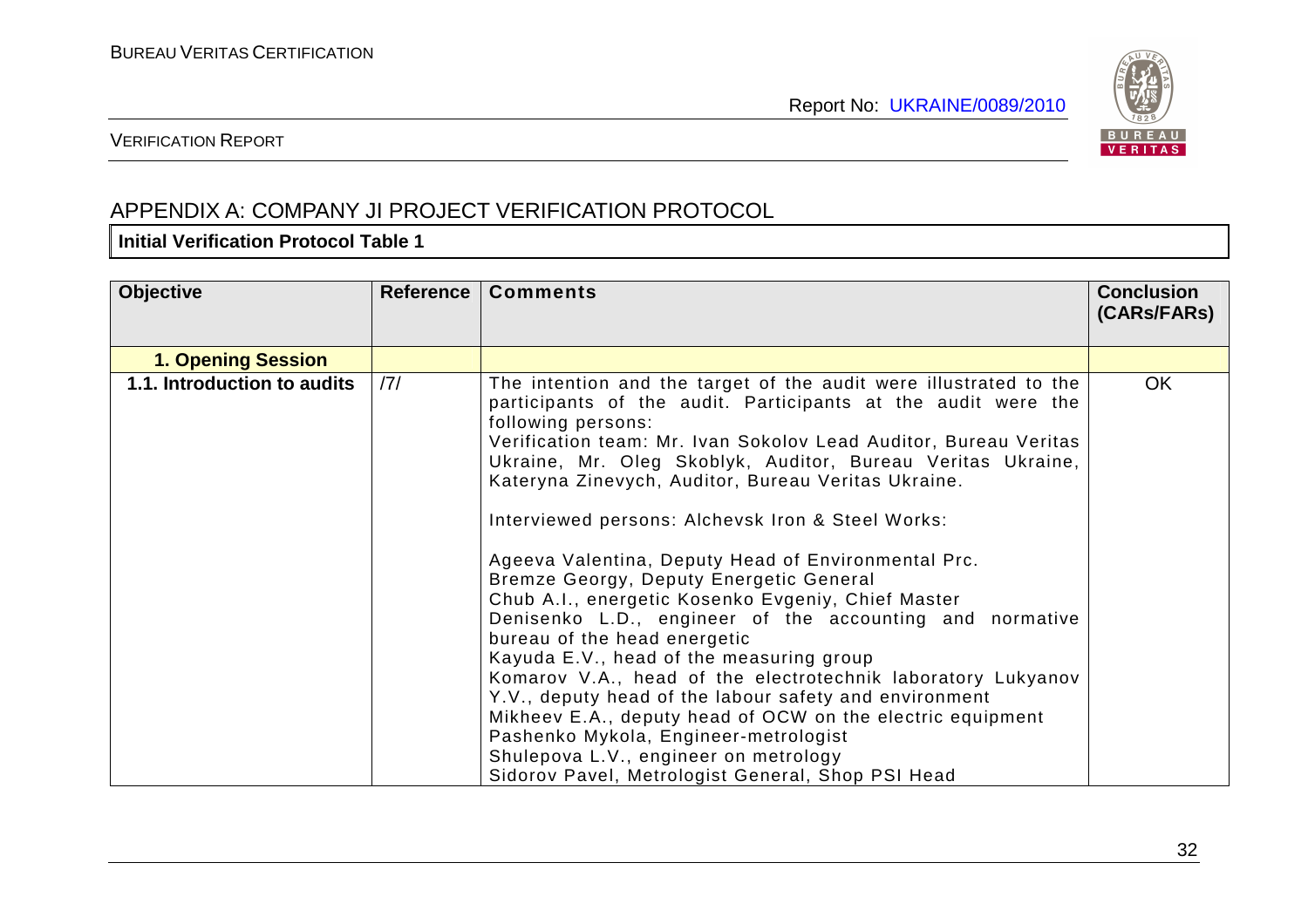

| <b>VERIFICATION REPORT</b>                                                         |                  |                                                                                                                                                                                                                                                                                                                                                                                                                                                                                                                                                                                                                                                                                 | BUREAU<br><b>VERITAS</b>         |
|------------------------------------------------------------------------------------|------------------|---------------------------------------------------------------------------------------------------------------------------------------------------------------------------------------------------------------------------------------------------------------------------------------------------------------------------------------------------------------------------------------------------------------------------------------------------------------------------------------------------------------------------------------------------------------------------------------------------------------------------------------------------------------------------------|----------------------------------|
| <b>Objective</b>                                                                   | <b>Reference</b> | <b>Comments</b>                                                                                                                                                                                                                                                                                                                                                                                                                                                                                                                                                                                                                                                                 | <b>Conclusion</b><br>(CARs/FARs) |
|                                                                                    |                  | Vavilin E.V., energetic<br>Yaroshenko L.N., engineer on metrology of the waging workshop                                                                                                                                                                                                                                                                                                                                                                                                                                                                                                                                                                                        |                                  |
| 1.2. Clarification of access<br>to data archives, records,<br>plans, drawings etc. | $\frac{12}{1}$   | The verification team got open access to all required plans,<br>data, records, drawings and to all relevant facilities.                                                                                                                                                                                                                                                                                                                                                                                                                                                                                                                                                         | <b>OK</b>                        |
| 1.3. Contractors for<br>equipment and installation<br>works                        | /2,7/            | Project has been implemented as defined in the PDD version 4<br>and the implementation is evidenced by statements of work<br>completion. However the financial crisis caused some delays in<br>the project implementation.                                                                                                                                                                                                                                                                                                                                                                                                                                                      | <b>OK</b>                        |
| 1.4. Actual status of<br>installation works                                        | /2/              | Phases #1 and #2 were implemented: Slab Caster #1 was<br>implemented in August 2005 and Slab Caster $# 2 - in$ March<br>2007.<br>The implementation of LD Converter #2 (Phase #3) was<br>completed in January 2008 (it had to be finished in the third<br>quarter of 2007). Such a delay was caused by the financial,<br>technical and customs difficulties and also by the delay of<br>equipment supply.<br>LD Converter #1 was implemented in September 2008<br>(completion of Phase #4). However then, in about a month, the<br>operation of LD Converter #1 was suspended because of<br>financial and economic crisis. LD Converter #1 was launched<br>again in March 2009. |                                  |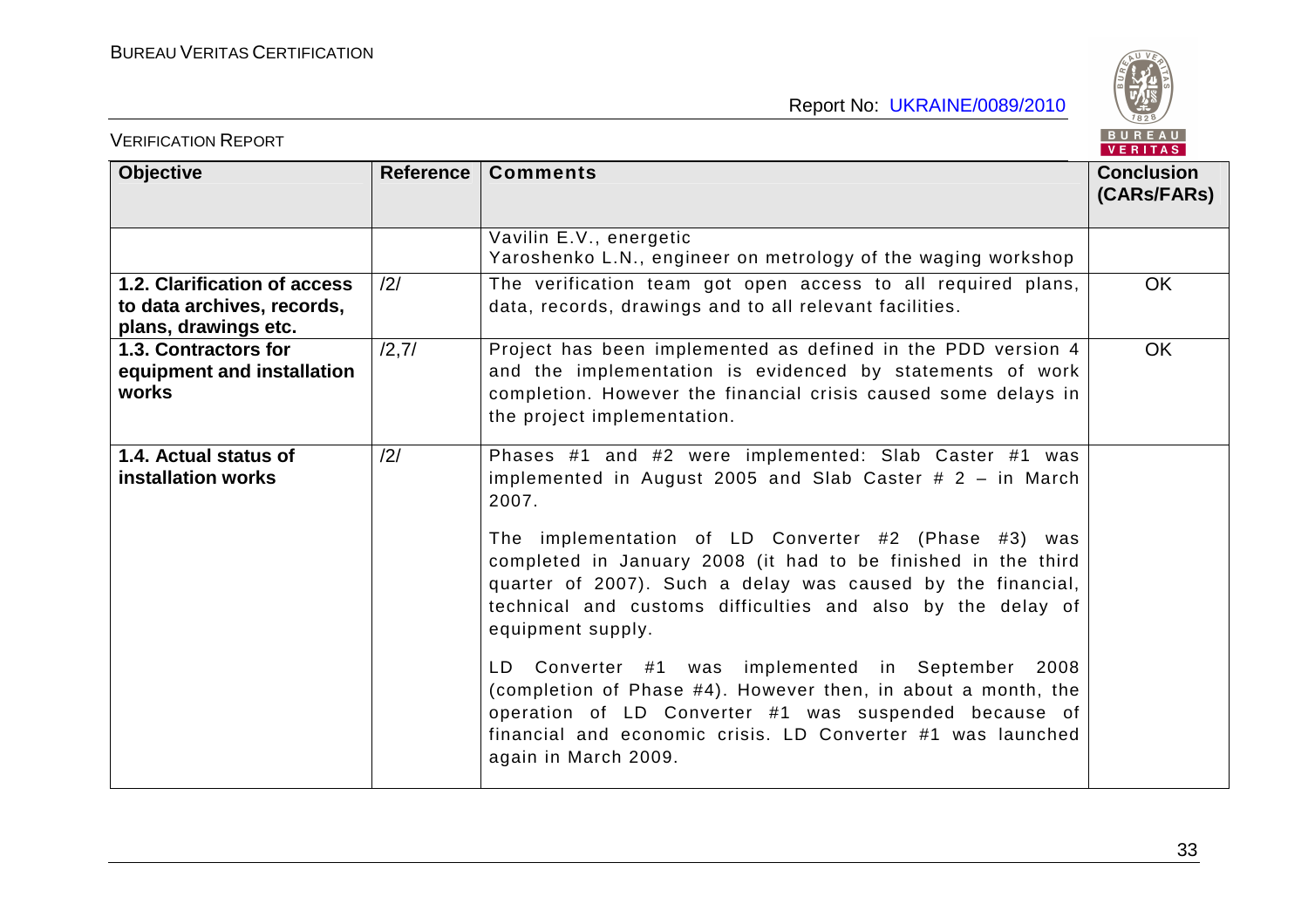

| <b>VERIFICATION REPORT</b>                              |                  |                                                                                                                                                                                                                                                                                                                                                                                                                                                                                                                                                                  | BUREAU<br>VERITAS                |
|---------------------------------------------------------|------------------|------------------------------------------------------------------------------------------------------------------------------------------------------------------------------------------------------------------------------------------------------------------------------------------------------------------------------------------------------------------------------------------------------------------------------------------------------------------------------------------------------------------------------------------------------------------|----------------------------------|
| <b>Objective</b>                                        | <b>Reference</b> | <b>Comments</b>                                                                                                                                                                                                                                                                                                                                                                                                                                                                                                                                                  | <b>Conclusion</b><br>(CARs/FARs) |
|                                                         |                  | The reconstruction of Oxygen Plant #4 (Phase #5)<br>was<br>completed on 30 <sup>th</sup> of September 2005 (almost together with Slab<br>Caster #1).<br>The installation of Oxygen Plant #7 (Phase #6) was completed<br>on 19 <sup>th</sup> of March 2008 (according to the previous plan it should<br>have been completed in the third quarter of 2007). The delay<br>was caused by the same reasons (financial, technical and<br>customs difficulties), which were mentioned for the Phase #3,<br>because Oxygen Plant #7 supplies oxygen for LD Converter #2. |                                  |
|                                                         |                  | The installation of Oxygen Plant #8 (Phase #7) is at the final<br>stage of completion (it had to be finished in the third quarter of<br>2009). Such a delay was caused by a lack of money for<br>balancing and commissioning of the facility, which was caused<br>by global financial and economic crisis. It is envisaged that the<br>installation of Oxygen Plant #8 will be finished in the fourth<br>quarter of 2009.                                                                                                                                        |                                  |
| 2. Open issues indicated in<br><b>validation report</b> |                  |                                                                                                                                                                                                                                                                                                                                                                                                                                                                                                                                                                  |                                  |
| 2.1. Missing steps to final<br>approval                 | /5, 6/           | Based on the validation report the verification team identified no<br>missing steps. The project has been approved by both NFPs.                                                                                                                                                                                                                                                                                                                                                                                                                                 | <b>OK</b>                        |
| 3. Implementation of the<br>project                     |                  |                                                                                                                                                                                                                                                                                                                                                                                                                                                                                                                                                                  |                                  |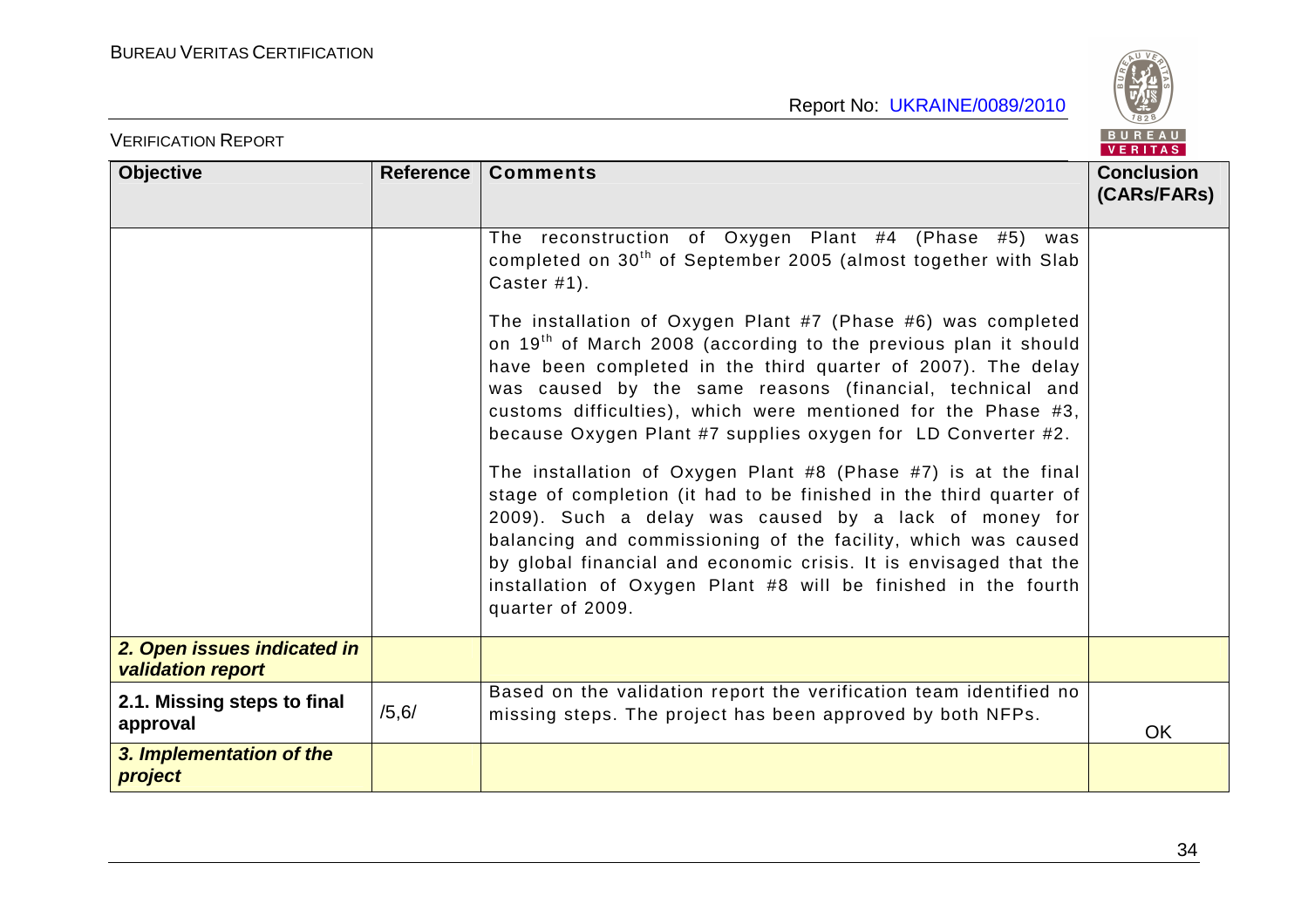j.

|                              | <b>Conclusio</b>                |
|------------------------------|---------------------------------|
|                              | <b>BUREAU</b><br><b>VERITAS</b> |
| Report No: UKRAINE/0089/2010 |                                 |

| <b>VERIFICATION REPORT</b>              |                      |                                                                                                                                                                                                                                                                                                                                                                                                                                                                                                                                                                                    | BUREAU<br>VERITAS                |
|-----------------------------------------|----------------------|------------------------------------------------------------------------------------------------------------------------------------------------------------------------------------------------------------------------------------------------------------------------------------------------------------------------------------------------------------------------------------------------------------------------------------------------------------------------------------------------------------------------------------------------------------------------------------|----------------------------------|
| <b>Objective</b>                        | <b>Reference</b>     | <b>Comments</b>                                                                                                                                                                                                                                                                                                                                                                                                                                                                                                                                                                    | <b>Conclusion</b><br>(CARs/FARs) |
| 3.1. Physical components                | /2/                  | According to the investment plan the project envisages the<br>following basic Phases:<br>#1 - installation of Slab Caster #1 along with LF;<br>#2 - installation of Slab Caster #2 along with VD Plant;<br>#3 - installation of LD Converter #2<br>#4 - installation of LD Converter #1<br>#5 – reconstruction of Oxygen Plant #4<br>#6 - installation of Oxygen Plant #7<br>#7 - installation of Oxygen Plant #8<br>Phases 5-7 aimed to reconstruction and introduction of<br>Oxygen Plants are indissolubly linked with the operation of<br>main steel facilities (Phases #1-4). | <b>OK</b>                        |
| 3.2. Project boundaries                 | 11, 121, 131,<br>/4/ | Yes, the project boundaries are as defined in the PDD<br>version 4.                                                                                                                                                                                                                                                                                                                                                                                                                                                                                                                | <b>OK</b>                        |
| 3.3. Emission reductions<br>achieved    | /2/                  | In the PDD version 4 it is stated that emission reduction<br>units in the third quarter of 2009 are supposed to be 219<br>366 t CO <sub>2</sub> while the Monitoring Report says the amount of<br>ERU's achieved in second quarter of 2009 is 281 358 t $CO2$ .<br><b>Clarification Request (CL) 1</b><br>Please provide information on the difference of amount of<br>ERU's for the 3 quarter of 2009 according to the<br>calculations in PDD.                                                                                                                                    | CL <sub>1</sub>                  |
| 3.4. Monitoring and<br>metering systems | /2/                  | The monitoring of JI project indicators of at AISW is realized<br>on regular basis where the system of data collection on FER<br>consumption is being used. The data needed for the                                                                                                                                                                                                                                                                                                                                                                                                | <b>OK</b>                        |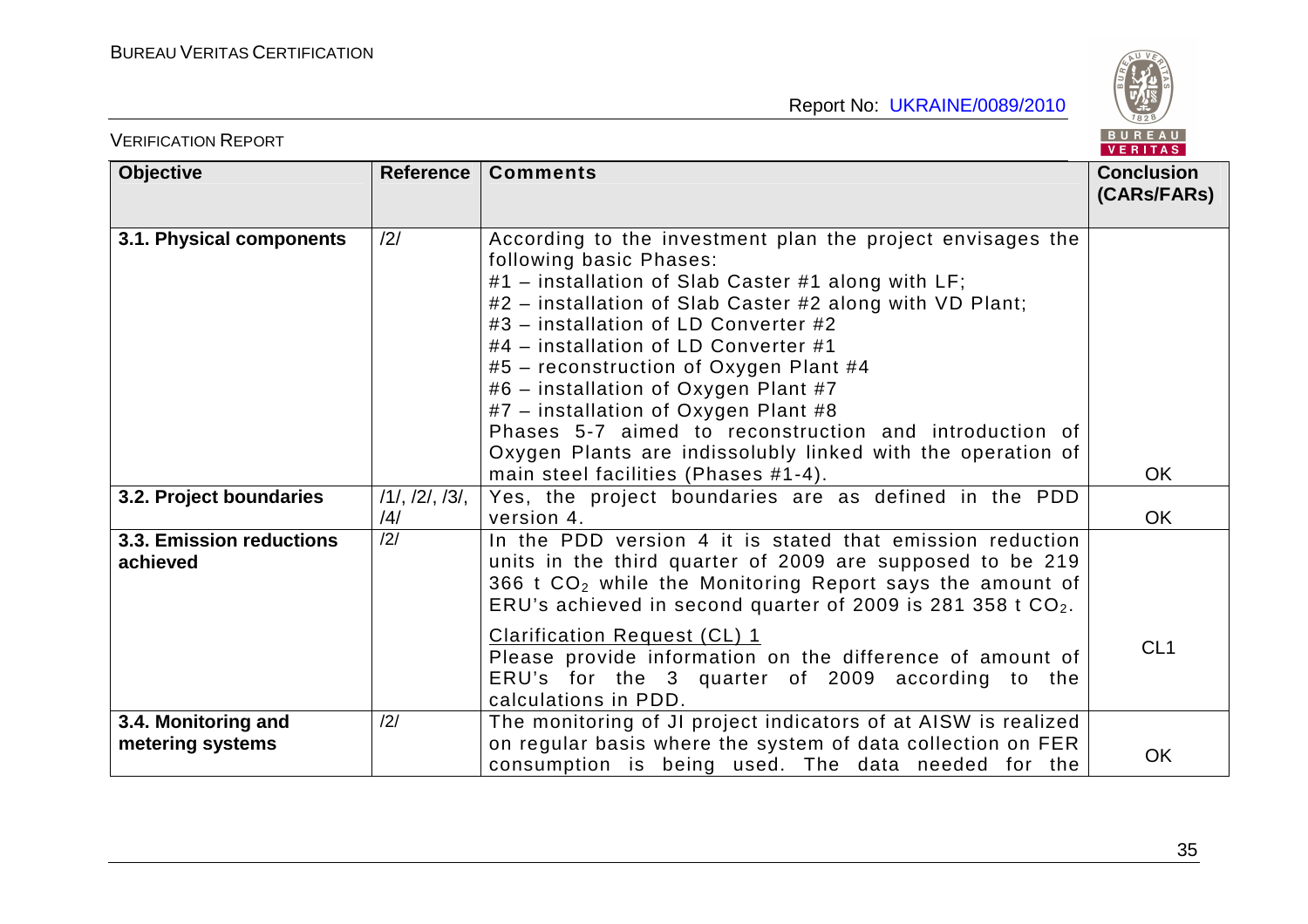

| <b>VERIFICATION REPORT</b> |           |                                                                                                                                                                                                                                                                                                                                                                                                                                                                                                                                                                                                                                       | BUREAU<br>VERITAS                |
|----------------------------|-----------|---------------------------------------------------------------------------------------------------------------------------------------------------------------------------------------------------------------------------------------------------------------------------------------------------------------------------------------------------------------------------------------------------------------------------------------------------------------------------------------------------------------------------------------------------------------------------------------------------------------------------------------|----------------------------------|
| <b>Objective</b>           | Reference | <b>Comments</b>                                                                                                                                                                                                                                                                                                                                                                                                                                                                                                                                                                                                                       | <b>Conclusion</b><br>(CARs/FARs) |
|                            |           | monitoring of the project is collected during the process of<br>normal equipment use. The production facilities of the plant<br>are equipped with the measuring devices such as scales,<br>meters and gas, water, steam, electricity consumption<br>meters. The monitoring of the project forms an organic part<br>of routine monitoring of manufacturing process. This allows<br>receiving data regarding the project continuously.                                                                                                                                                                                                  |                                  |
|                            |           | The procedures of receiving data for monitoring execution<br>and responsibility for its realization at OJSC "AISW" are<br>regulated by the normative documents of OJSC "AISW" and<br>by the "Guiding Meteorological Instructions" in accordance<br>with project documentation and monitoring plan.                                                                                                                                                                                                                                                                                                                                    |                                  |
| 3.5. Data uncertainty      | /2/       | The monitoring procedures are quite comprehensible,<br>because they had already been used at OJSC "AISW" for<br>measuring input and output production parameters, and also<br>for receiving data on level of FER and raw-materials<br>consumption. The most effective accessible methods are<br>used for the error minimization. Generally the error level is<br>low for all parameters (less than 2%) that are subjected to<br>the monitoring. Thus, the measurements uncertainty level<br>corresponded with technologies, used in the production<br>process, and is taken into the account when the data are<br>taken from devices. |                                  |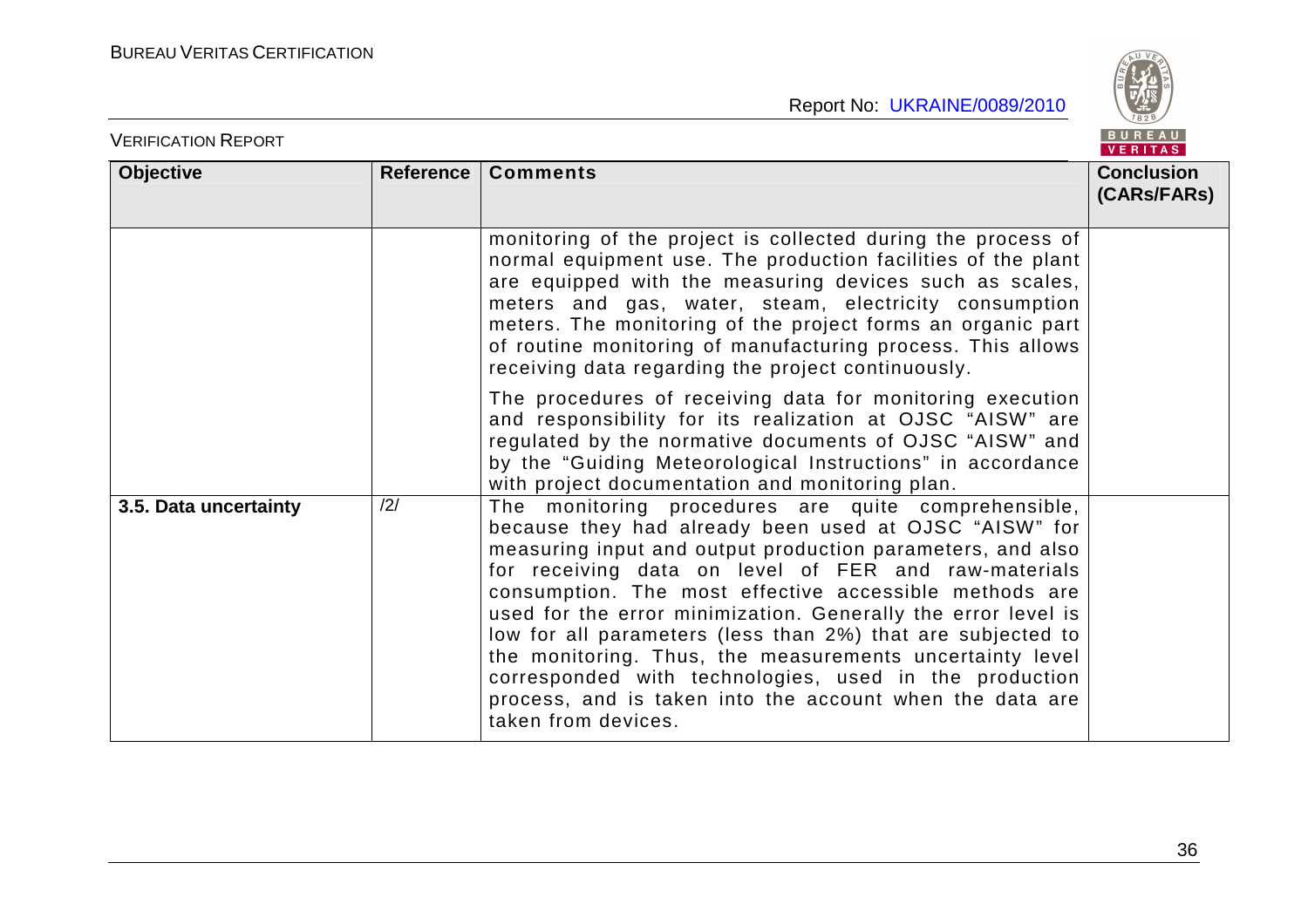

| <b>VERIFICATION REPORT</b>                           |           |                                                                                                                                                                                                                                                                                                                                                                                                                                                                                                                                                                                                                                                                                                                                                                                                                                                                           | BUREAU<br>VERITAS                |
|------------------------------------------------------|-----------|---------------------------------------------------------------------------------------------------------------------------------------------------------------------------------------------------------------------------------------------------------------------------------------------------------------------------------------------------------------------------------------------------------------------------------------------------------------------------------------------------------------------------------------------------------------------------------------------------------------------------------------------------------------------------------------------------------------------------------------------------------------------------------------------------------------------------------------------------------------------------|----------------------------------|
| <b>Objective</b>                                     | Reference | <b>Comments</b>                                                                                                                                                                                                                                                                                                                                                                                                                                                                                                                                                                                                                                                                                                                                                                                                                                                           | <b>Conclusion</b><br>(CARs/FARs) |
| 3.6. Calibration and quality<br>assurance            | /2/       | AISW uses the accredited system of quality regulation<br>according to the requirements of the ISO 9001 standard.<br>The Guiding Metrological Instructions were developed in<br>accordance with ISO 9001. They secure required level of<br>accuracy by using monitoring equipment and by the<br>possibility to crosscheck the data adequacy.                                                                                                                                                                                                                                                                                                                                                                                                                                                                                                                               |                                  |
|                                                      |           | Monitoring equipment meets the regulatory requirements of<br>Ukraine regarding accuracy and measurement error. All the<br>equipment used for monitoring purposes, are in line with<br>national legislative requirements and standards and also<br>with ISO 9001 standards. The accuracy of devices is<br>guaranteed by the manufacturers; the error is calculated<br>and confirmed by device certificates. All monitoring<br>equipment is covered by the detailed verification<br>(calibration) plan. The verification process is under strict<br>control. All measuring equipment is included in the<br>verification schedule and verified<br>with<br>established<br>periodicity. According to the schedule of verification, all<br>devices are in satisfactory condition. The documented<br>instructions to operate the facilities are stored at the<br>working places. | <b>OK</b>                        |
| 3.7. Data acquisition and<br>data processing systems | /2/       | Data are collected in the electronic AISW database and in<br>printed documents. Also data are systematized in the documents<br>of the daily, monthly and annually registration. All those                                                                                                                                                                                                                                                                                                                                                                                                                                                                                                                                                                                                                                                                                 | OK                               |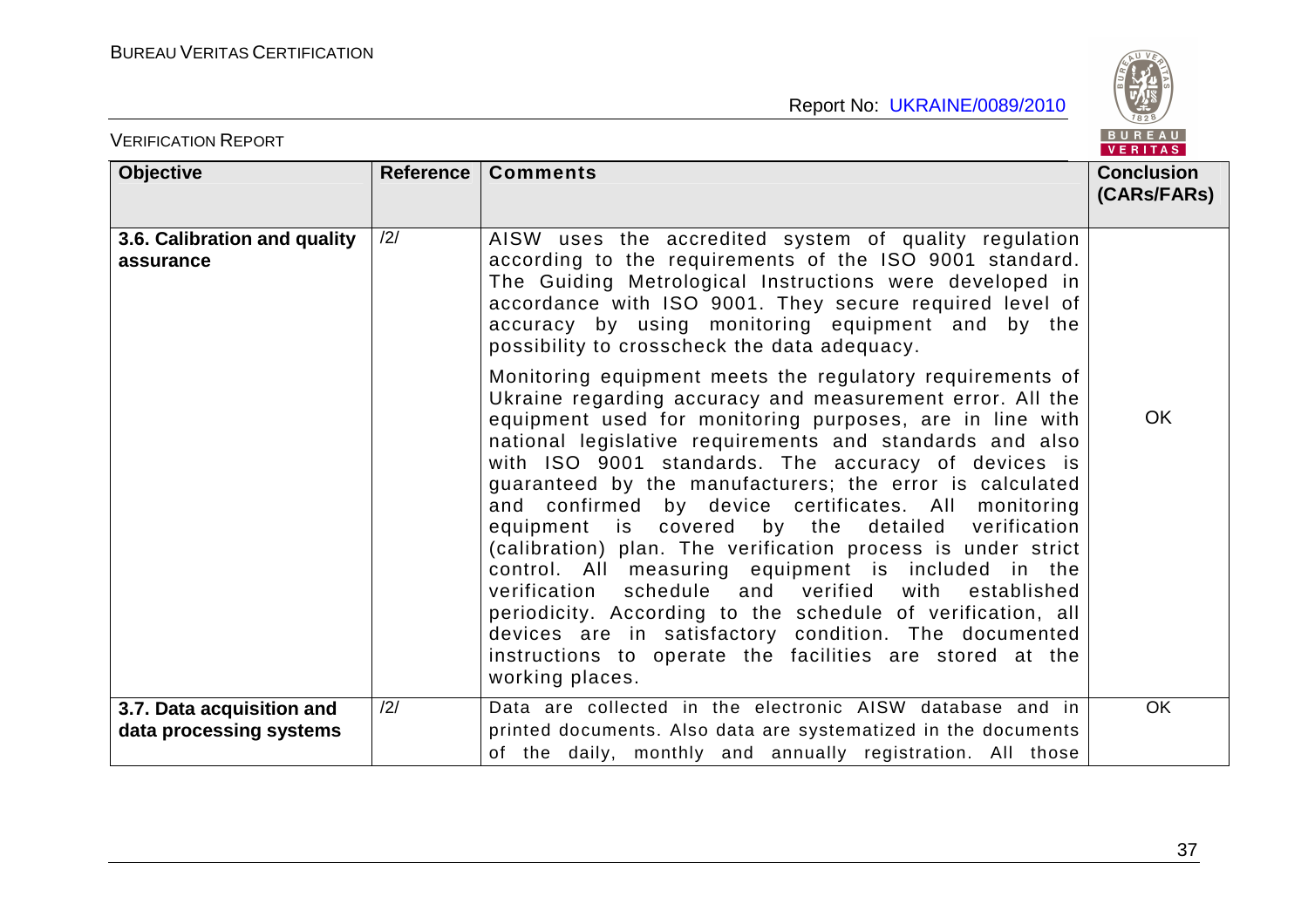

| <b>VERIFICATION REPORT</b>             |           |                                                                                                                                                                                                                                                                                                                                                                                                                                                                               | BUREAU<br><b>VERITAS</b>         |
|----------------------------------------|-----------|-------------------------------------------------------------------------------------------------------------------------------------------------------------------------------------------------------------------------------------------------------------------------------------------------------------------------------------------------------------------------------------------------------------------------------------------------------------------------------|----------------------------------|
| <b>Objective</b>                       | Reference | <b>Comments</b>                                                                                                                                                                                                                                                                                                                                                                                                                                                               | <b>Conclusion</b><br>(CARs/FARs) |
|                                        |           | documents are saved in the planning-economic department.                                                                                                                                                                                                                                                                                                                                                                                                                      |                                  |
| 3.8. Reporting procedures              | /2/       | Monitoring Plan defines the responsibilities to<br>The<br>consolidate the data required for emission reduction<br>calculations. The monitoring data reports and calculations<br>are under the competence of the Chief power-engineering<br>specialist assistant in accordance to the interior orders of<br>the Steel Mill.                                                                                                                                                    | <b>OK</b>                        |
| 3.9. Documented<br><b>instructions</b> | /2/       | Section 8 of the Monitoring Report. Data processing and<br>archiving (including software used) of the Monitoring Report<br>provides with the necessary information relating the<br>procedures for the monitoring, measurements and reporting.<br>These were verified onsite and found satisfactory.                                                                                                                                                                           | <b>OK</b>                        |
| 3.10. Qualification and<br>training    | /2/       | The direction of OJSC "AISW" has organized appropriate<br>staff training to operate the project equipment. Thus, the<br>trainings were conducted at the Ukrainian and foreign plants<br>in order to operate Slab Casters and LD Converters. With<br>the project equipment introduction the workers of OJSC<br>"AISW" have the opportunity to update their working skills,<br>stimulated by the permanent educational theoretical and<br>practical courses at the Steel Plant. | <b>OK</b>                        |
| 3.11. Responsibilities                 | /2/       | The Chief Metrological Specialist of the AISW is in charge<br>for maintenance of the facilities and monitoring equipment<br>as well as for their accuracy required by Regulation PP 229-                                                                                                                                                                                                                                                                                      |                                  |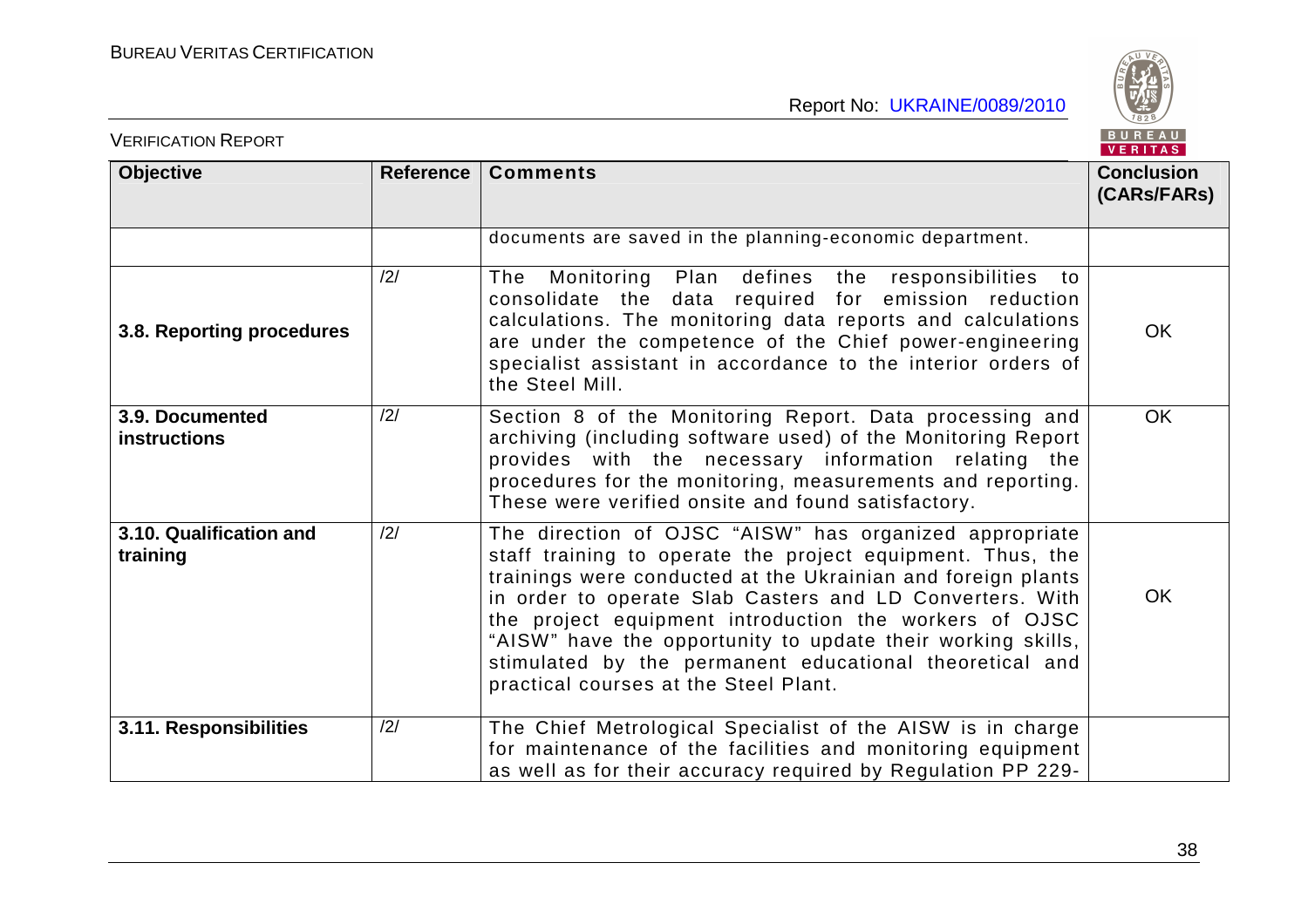

| <b>VERIFICATION REPORT</b>          |     |                                                                                                                                                                                                                                                                                                                                                                                                                                                                                                                                        | BUREAU<br>VERITAS                |
|-------------------------------------|-----|----------------------------------------------------------------------------------------------------------------------------------------------------------------------------------------------------------------------------------------------------------------------------------------------------------------------------------------------------------------------------------------------------------------------------------------------------------------------------------------------------------------------------------------|----------------------------------|
| <b>Objective</b>                    |     | Reference   Comments                                                                                                                                                                                                                                                                                                                                                                                                                                                                                                                   | <b>Conclusion</b><br>(CARs/FARs) |
|                                     |     | 3-056-863/02-2005 of "Metrological services of the<br>metallurgical mills" and by "Guiding Metrological<br>Instructions". In case of defect, discovered in the monitoring<br>equipment, the actions of the staff are determined in<br>Guiding Metrological Instructions. The measurements are<br>conducted constantly in automatic regime.                                                                                                                                                                                             | <b>OK</b>                        |
|                                     |     | The measurement results are being used by the Chief<br>power-engineering specialist department, by the following<br>services and technical staff of the Steel Mill. They are<br>reflected in the technological instructions of production<br>processes regime and also in the "Guiding Metrological<br>Instructions" revised versions. The monitoring data reports<br>and calculations are under the competence of the Chief<br>power engineering specialist assistant in accordance to the<br>interior orders of the Steel Mill.      |                                  |
| 3.12. Troubleshooting<br>procedures | /2/ | The Chief Metrological Specialist of the AISW is in charge<br>for maintenance of the facilities and monitoring equipment<br>as well as for their accuracy required by Regulation PP 229-<br>3-056-863/02-2005 of "Metrological services of the<br>metallurgical mills" and by "Guiding Metrological<br>Instructions". In case of defect, discovered in the monitoring<br>equipment, the actions of the staff are determined in<br>Guiding Metrological Instructions. The measurements are<br>conducted constantly in automatic regime. | <b>OK</b>                        |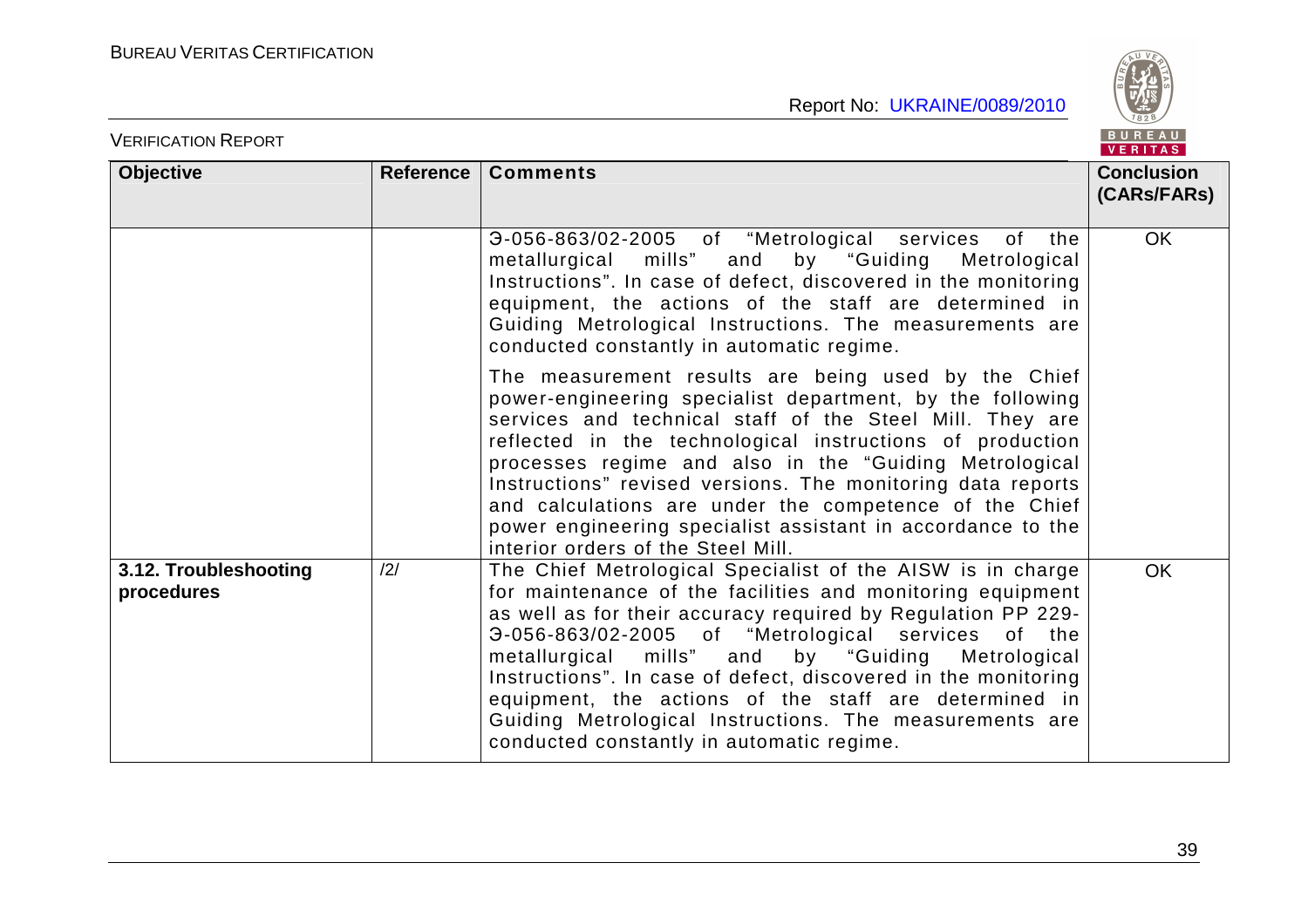

| <b>VERIFICATION REPORT</b>                |           |                                                                                                                                                                                                                                                                                                                                             | BUREAU<br><b>VERITAS</b>         |
|-------------------------------------------|-----------|---------------------------------------------------------------------------------------------------------------------------------------------------------------------------------------------------------------------------------------------------------------------------------------------------------------------------------------------|----------------------------------|
| <b>Objective</b>                          | Reference | <b>Comments</b>                                                                                                                                                                                                                                                                                                                             | <b>Conclusion</b><br>(CARs/FARs) |
| 4. Internal Data                          |           |                                                                                                                                                                                                                                                                                                                                             |                                  |
| 4.1. Type and sources of<br>internal data | /2/       | The internal parameters are obtained according to the<br>monitoring plan:                                                                                                                                                                                                                                                                   | <b>OK</b>                        |
|                                           |           | Monitoring report, section 5 contains internal parameters<br>that are monitored.                                                                                                                                                                                                                                                            |                                  |
| 4.2. Data collection                      | /2/       | Data are collected in the electronic AISW database and in<br>printed documents. Also data are systematized in the<br>documents of the daily, monthly and annually registration.<br>All those documents are saved in the planning-economic<br>department.                                                                                    | <b>OK</b>                        |
|                                           |           | The procedures of receiving data for monitoring execution<br>and responsibility for its realization at OJSC "AISW" are<br>regulated by the normative documents of OJSC "AISW" and<br>by the "Guiding Meteorological Instructions" in accordance<br>with project documentation and monitoring plan.                                          |                                  |
| 4.3. Quality assurance                    | /2/       | AISW uses the accredited system of quality regulation<br>according to the requirements of the ISO 9001 standard.<br>The Guiding Metrological Instructions were developed in<br>accordance with ISO 9001. They secure required level of<br>accuracy by using monitoring equipment and by the<br>possibility to crosscheck the data adequacy. | OK                               |
| 4.4. Significance and<br>reporting risks  | /2/       | The Monitoring Plan defines the responsibilities to<br>consolidate the data<br>required for emission reduction                                                                                                                                                                                                                              | <b>OK</b>                        |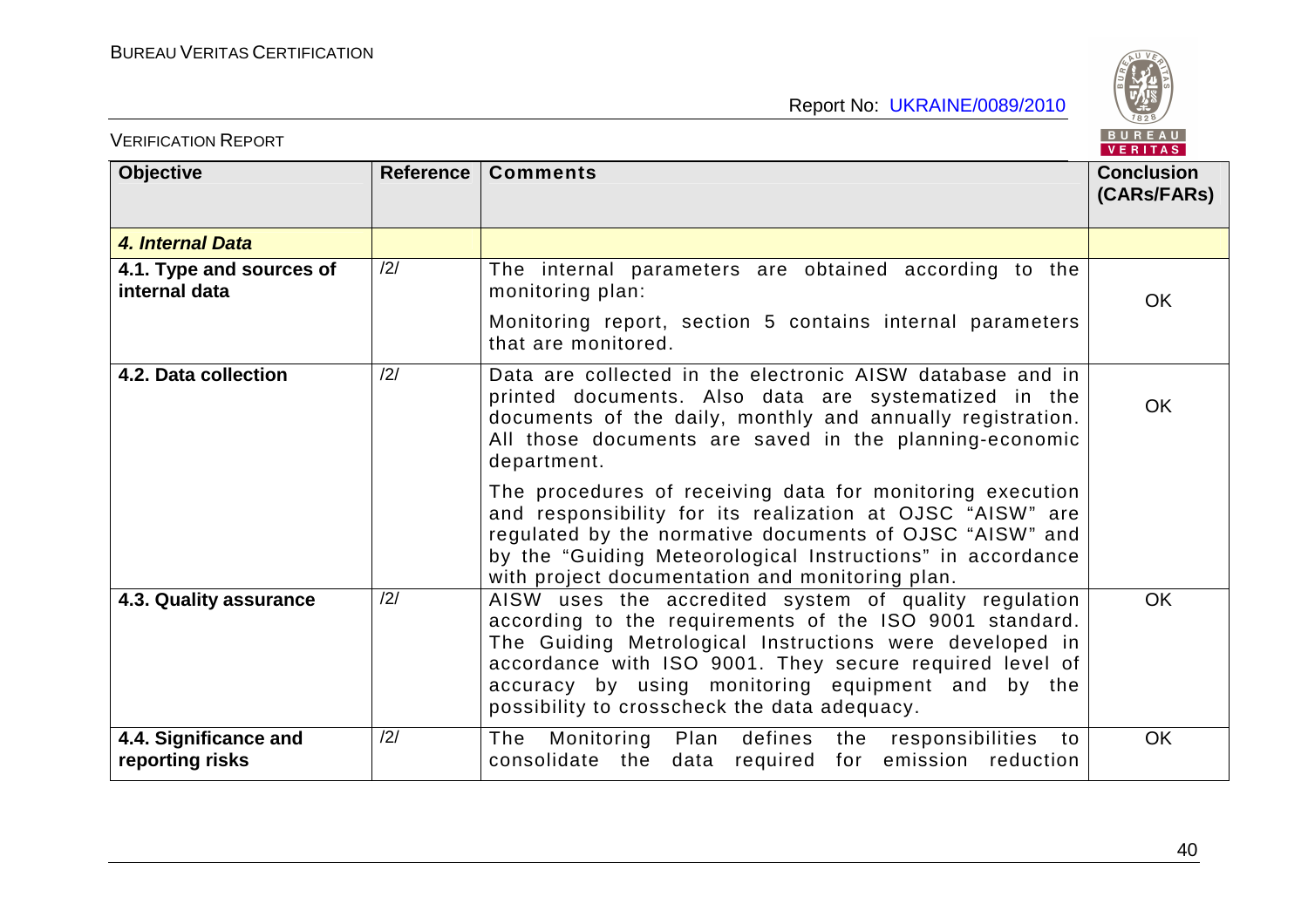

| <b>VERIFICATION REPORT</b>                              |                |                                                                                                                                                                                                          | BUREAU<br><b>VERITAS</b>         |
|---------------------------------------------------------|----------------|----------------------------------------------------------------------------------------------------------------------------------------------------------------------------------------------------------|----------------------------------|
| <b>Objective</b>                                        | Reference      | <b>Comments</b>                                                                                                                                                                                          | <b>Conclusion</b><br>(CARs/FARs) |
|                                                         |                | calculations. The monitoring data reports and calculations<br>are under the competence of the Chief power-engineering<br>specialist assistant in accordance to the interior orders of<br>the Steel Mill. |                                  |
| <b>5. External Data</b>                                 |                |                                                                                                                                                                                                          |                                  |
| 5.1. Type and sources of<br>external data               | /2/            | The external parameters are obtained according to the<br>monitoring plan:                                                                                                                                | <b>OK</b>                        |
|                                                         |                | Monitoring report, section 5 contains external parameters<br>that are monitored.                                                                                                                         |                                  |
| 5.2. Access to external data                            | $\frac{12}{1}$ | The external parameters are obtained according to the<br>monitoring plan:                                                                                                                                | OK                               |
|                                                         |                | Monitoring report, section 5 contains external parameters<br>that are monitored.                                                                                                                         |                                  |
| 5.3. Quality assurance                                  | /2/            | See section 5.1. of this protocol.                                                                                                                                                                       | <b>OK</b>                        |
| 5.4. Data uncertainty                                   | /2/            | See section 5.1. of this protocol.                                                                                                                                                                       | <b>OK</b>                        |
| 5.5. Emergency procedures                               | /2/            | See section 5.1. of this protocol.                                                                                                                                                                       | <b>OK</b>                        |
| <b>6. Environmental and</b><br><b>Social Indicators</b> |                |                                                                                                                                                                                                          |                                  |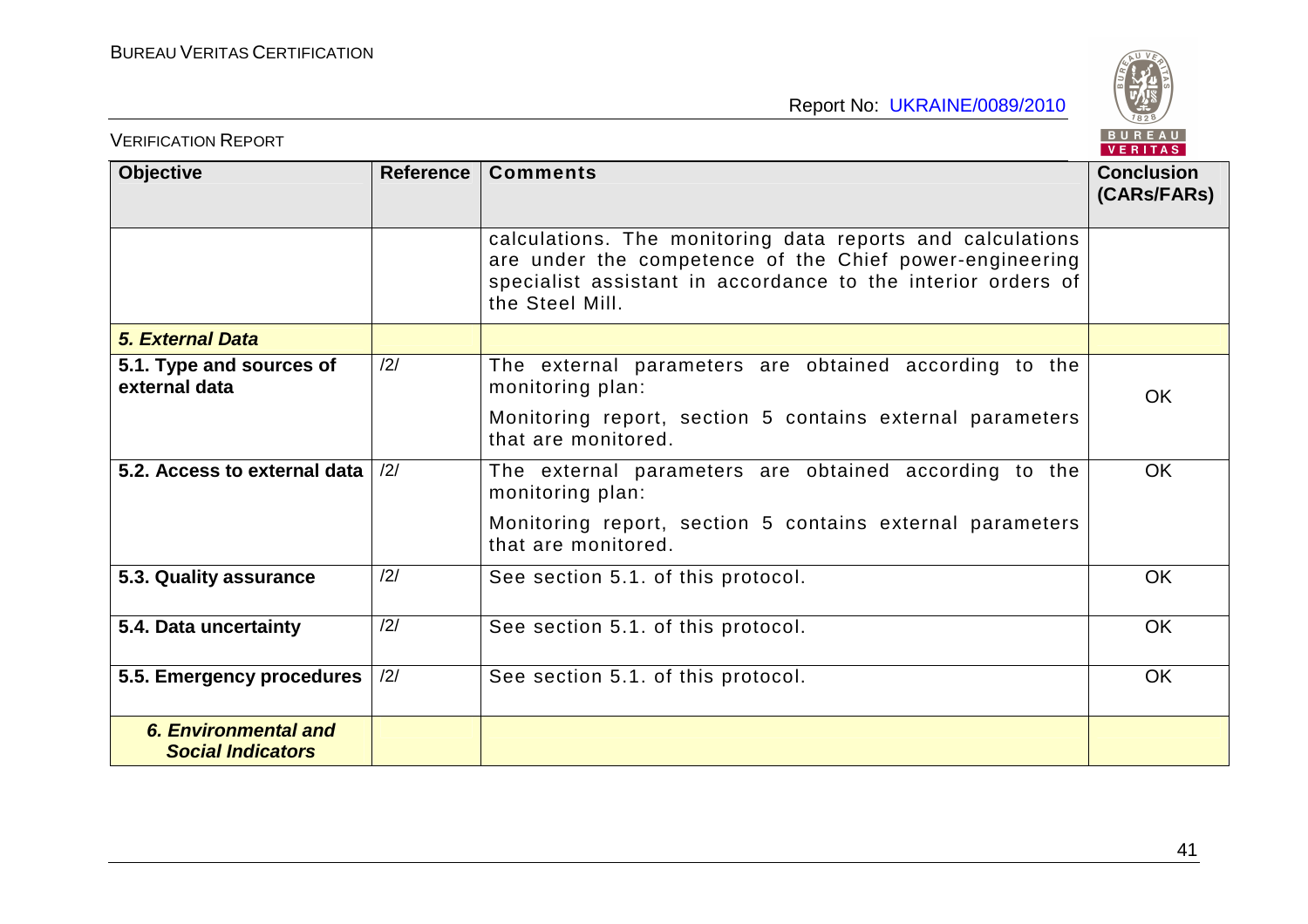

| <b>VERIFICATION REPORT</b>                     |           |                                                                                                                                                                                                                                                                                                                                                                                                                                                                                                                                                                                                                                                                                                                                                                                                                                                                                                                         | BUREAU<br>VERITAS                |
|------------------------------------------------|-----------|-------------------------------------------------------------------------------------------------------------------------------------------------------------------------------------------------------------------------------------------------------------------------------------------------------------------------------------------------------------------------------------------------------------------------------------------------------------------------------------------------------------------------------------------------------------------------------------------------------------------------------------------------------------------------------------------------------------------------------------------------------------------------------------------------------------------------------------------------------------------------------------------------------------------------|----------------------------------|
| <b>Objective</b>                               | Reference | <b>Comments</b>                                                                                                                                                                                                                                                                                                                                                                                                                                                                                                                                                                                                                                                                                                                                                                                                                                                                                                         | <b>Conclusion</b><br>(CARs/FARs) |
| 6.1. Implementation of<br>measures             | /2/       | The project consists in the increase of energy efficiency,<br>which reduces consumption of FER per 1 ton of steel output<br>and improvement of the environmental safety due to<br>replacing the main technological components by the modern<br>equipment, highly efficient gas cleaning and aspiration<br>facilities, which stops the increase of mass pollution<br>formation due to raise of output. Besides, according to the<br>project almost all new facilities are constructed with the<br>complex of circulating water supply, which leads to<br>reduction of sewage water and harmful substances spillage<br>into the surface basins.<br>Therefore the realization of joint implementation project<br>leads to significant improvement of environmental and<br>working conditions at the Steel Mill not only because of<br>GHG emission reductions, but also from reduction of<br>harmful substances discharge. | <b>OK</b>                        |
| 6.2. Monitoring equipment                      | /2/       | See section 6.1. of this protocol                                                                                                                                                                                                                                                                                                                                                                                                                                                                                                                                                                                                                                                                                                                                                                                                                                                                                       | <b>OK</b>                        |
| 6.3. Quality assurance<br>procedures           | /2/       | See section 6.1. of this protocol                                                                                                                                                                                                                                                                                                                                                                                                                                                                                                                                                                                                                                                                                                                                                                                                                                                                                       | OK                               |
| 6.4. External data                             | /2/       | See section 6.1. of this protocol                                                                                                                                                                                                                                                                                                                                                                                                                                                                                                                                                                                                                                                                                                                                                                                                                                                                                       | <b>OK</b>                        |
| 7. Management and<br><b>Operational System</b> |           |                                                                                                                                                                                                                                                                                                                                                                                                                                                                                                                                                                                                                                                                                                                                                                                                                                                                                                                         |                                  |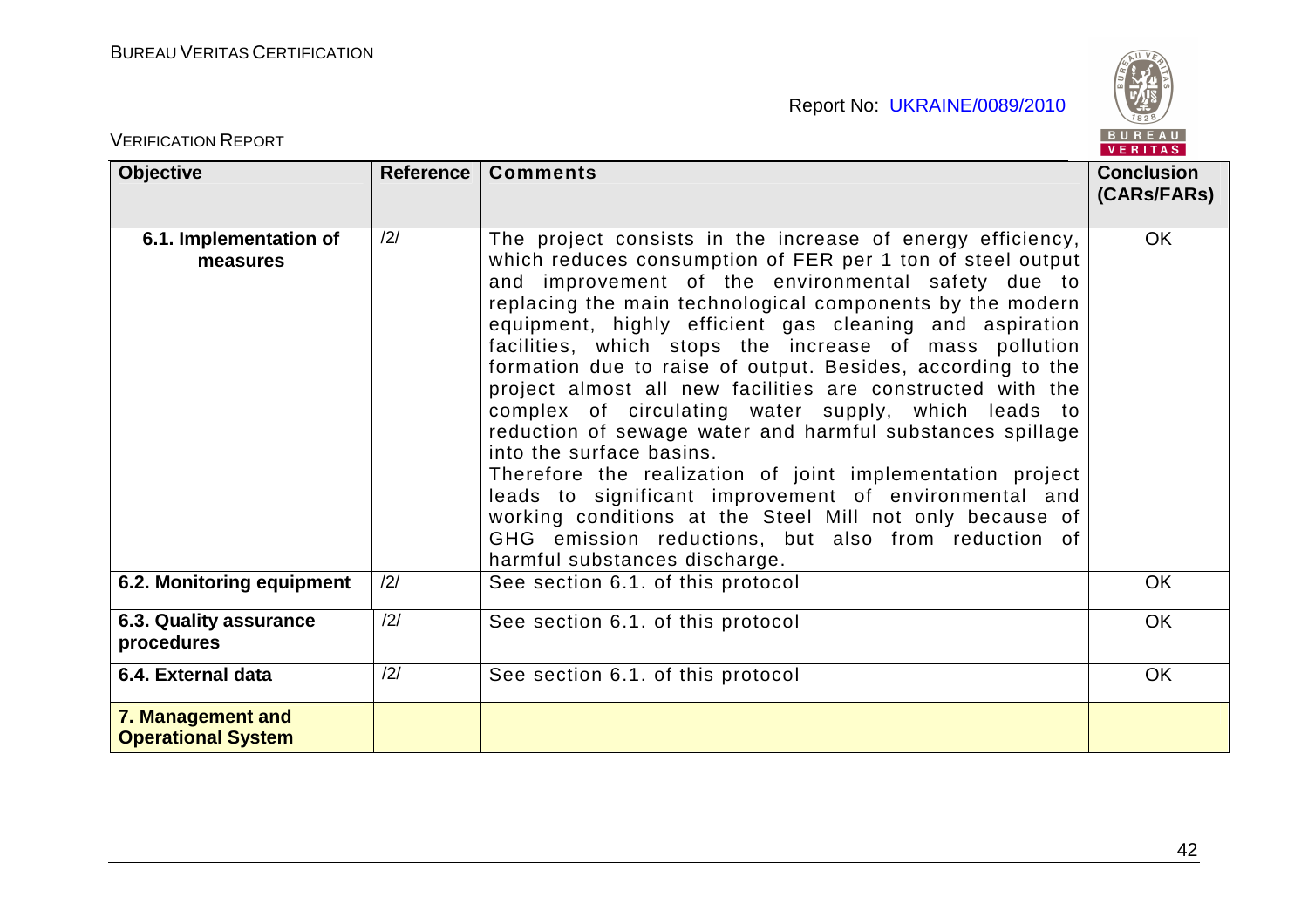

| <b>VERIFICATION REPORT</b>             |           |                                                                                                                                                                                                                                                           | BUREAU<br>VERITAS                |
|----------------------------------------|-----------|-----------------------------------------------------------------------------------------------------------------------------------------------------------------------------------------------------------------------------------------------------------|----------------------------------|
| <b>Objective</b>                       | Reference | <b>Comments</b>                                                                                                                                                                                                                                           | <b>Conclusion</b><br>(CARs/FARs) |
| 7.1. Documentation                     | /2/       | The company complies with all legal and statutory<br>requirements of the Ukraine and the same were made<br>available to the verification team. AISW has all the<br>necessary permissions and licenses, issued by the State<br>Inspection on Labor Safety. | <b>OK</b>                        |
| 7.2. Qualification and<br>training     | /2/       | See section 3.9 of this protocol.                                                                                                                                                                                                                         | <b>OK</b>                        |
| 7.3. Allocation of<br>responsibilities | /2/       | The responsibilities and authorities are described for each<br>individual in job descriptions as required statutorily.<br>Persons working at sites are aware of their responsibilities,<br>and relative records are maintained.                           | <b>OK</b>                        |
| 7.4. Emergency procedures              | /2/       | The emergency procedures with respect to operation<br>controls are available in data control                                                                                                                                                              | OK                               |
| 7.5. Data archiving                    | /2/       | Data are archived in the physical and electronic forms and<br>then stored at Planning Department.                                                                                                                                                         | <b>OK</b>                        |
| 7.6. Monitoring report                 | /2/       | Data information is laid down in the monitoring report.                                                                                                                                                                                                   | OK                               |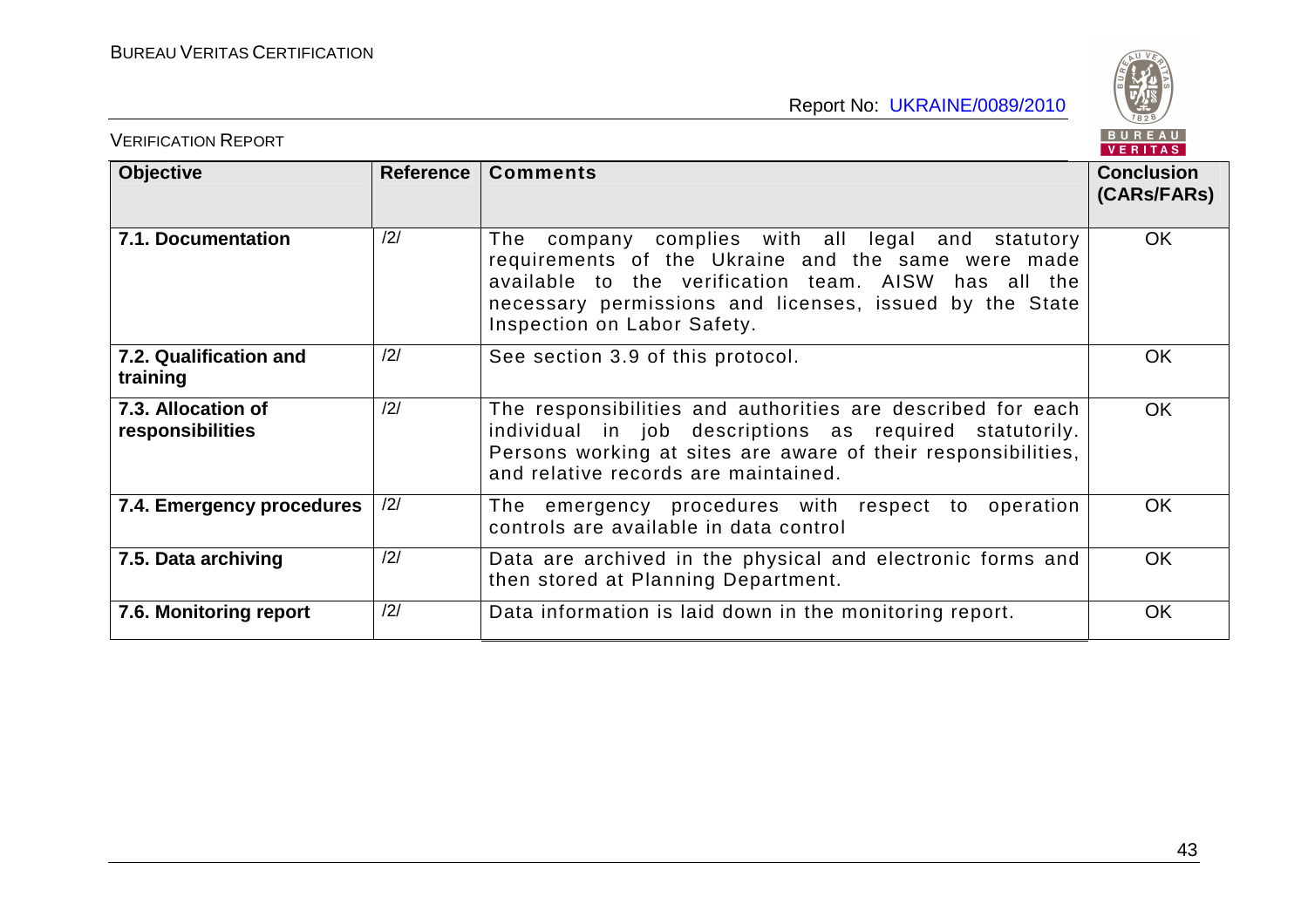

| <b>VERIFICATION REPORT</b>                    |                |                                                                                                                                                                                                                                                                                                                                                                           | BUREAU<br>VERITAS                |
|-----------------------------------------------|----------------|---------------------------------------------------------------------------------------------------------------------------------------------------------------------------------------------------------------------------------------------------------------------------------------------------------------------------------------------------------------------------|----------------------------------|
| <b>Objective</b>                              | Reference      | <b>Comments</b>                                                                                                                                                                                                                                                                                                                                                           | <b>Conclusion</b><br>(CARS/FARS) |
| 7.7. Internal audits and<br>management review | $\frac{12}{1}$ | The data is cross checked as well as internal audits and<br>corrective actions are taken as defined in Instructions. For the<br>project case, similar procedures are followed based on the Order<br>of Director General of the Plant defining the exact JI monitoring<br>procedures. Responsibilities for JI monitoring are indicated in<br>table 6 of the PDD version 4. | OK                               |

**Periodic Verification Checklist Protocol Table 2: Data Management System/Controls** 

| <b>Identification of</b><br>potential reporting risk | Identification,<br>assessment |                         |
|------------------------------------------------------|-------------------------------|-------------------------|
|                                                      | and testing<br><b>of</b>      | Areas of residual risks |
|                                                      | management                    |                         |
|                                                      | controls                      |                         |
| 1. Defined                                           |                               |                         |
| organizational                                       |                               |                         |
| structure,                                           |                               |                         |
| responsibilities and                                 |                               |                         |
| competencies                                         |                               |                         |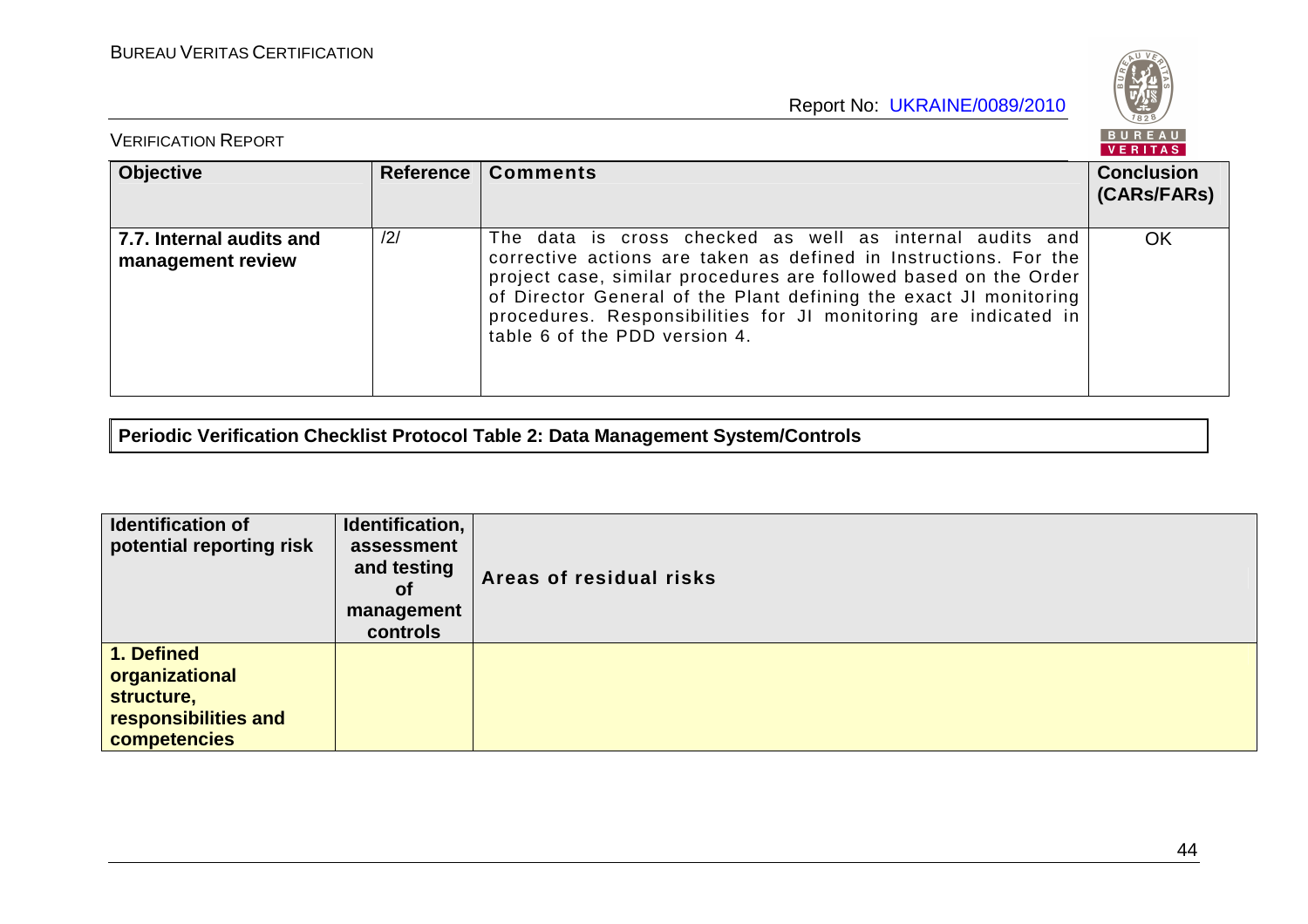

| <b>VERIFICATION REPORT</b>                           |                                                                              | BUREAU<br>VERITAS                                                                                                                                                                                                                                                                                                                                                                                                                                                                                                                                                                                                                                                                                                                                                                                                                  |
|------------------------------------------------------|------------------------------------------------------------------------------|------------------------------------------------------------------------------------------------------------------------------------------------------------------------------------------------------------------------------------------------------------------------------------------------------------------------------------------------------------------------------------------------------------------------------------------------------------------------------------------------------------------------------------------------------------------------------------------------------------------------------------------------------------------------------------------------------------------------------------------------------------------------------------------------------------------------------------|
| <b>Identification of</b><br>potential reporting risk | Identification,<br>assessment<br>and testing<br>of<br>management<br>controls | Areas of residual risks                                                                                                                                                                                                                                                                                                                                                                                                                                                                                                                                                                                                                                                                                                                                                                                                            |
| 1.1. Position and roles                              | Full                                                                         | The Chief Metrological Specialist of the AISW is in charge for maintenance of<br>the monitoring equipment and installations as well as for their accuracy<br>required Regulation PP 229-3-056-863/02-2005 "On metrological services of<br>the iron works" and on Guiding Metrological Instructions.                                                                                                                                                                                                                                                                                                                                                                                                                                                                                                                                |
| 1.2. Responsibilities                                | Full                                                                         | The Chief Metrological Specialist of the AISW is in charge for maintenance of<br>the monitoring equipment and installations as well as for their accuracy<br>required Regulation PP 229-3-056-863/02-2005 "On metrological services of<br>the iron works" and on Guiding Metrological Instructions. The measurement<br>results are being used by the Chief power-engineering specialist department,<br>by the following services and technical staff of the Steel Mill. They are<br>reflected in the technological instructions of production processes regime and<br>also in the "Guiding Metrological Instructions" revised versions. The<br>monitoring data reports and calculations are under the competence of the<br>Chief power engineering specialist assistant in accordance to the interior<br>orders of the Steel Mill. |
| 1.3. Competencies<br>needed                          | Full                                                                         | The responsibilities and authorities are described for each individual in job<br>descriptions as required statutorily. Training needs were identified in advance<br>and training was delivered that was checked onsite.                                                                                                                                                                                                                                                                                                                                                                                                                                                                                                                                                                                                            |
| 2. Conformance with<br>monitoring plan               |                                                                              |                                                                                                                                                                                                                                                                                                                                                                                                                                                                                                                                                                                                                                                                                                                                                                                                                                    |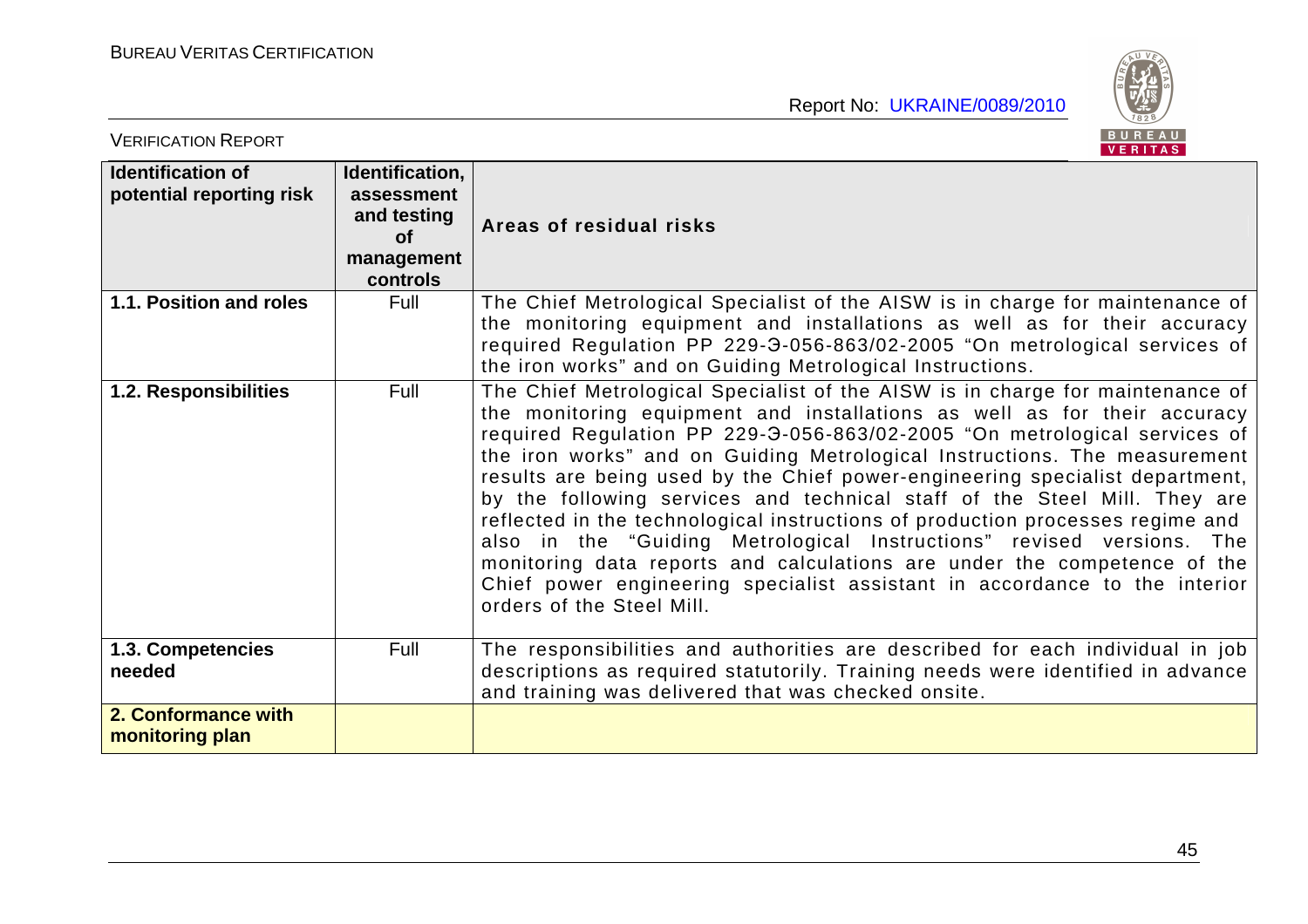

| <b>VERIFICATION REPORT</b>                           |                                                                                     | BUREAU<br><b>VERITAS</b>                                                                                                                                                                                                                                                                                                                                                                                                                                                                                                                                                                                                                                                                                                                                                                                       |
|------------------------------------------------------|-------------------------------------------------------------------------------------|----------------------------------------------------------------------------------------------------------------------------------------------------------------------------------------------------------------------------------------------------------------------------------------------------------------------------------------------------------------------------------------------------------------------------------------------------------------------------------------------------------------------------------------------------------------------------------------------------------------------------------------------------------------------------------------------------------------------------------------------------------------------------------------------------------------|
| <b>Identification of</b><br>potential reporting risk | Identification,<br>assessment<br>and testing<br><b>of</b><br>management<br>controls | Areas of residual risks                                                                                                                                                                                                                                                                                                                                                                                                                                                                                                                                                                                                                                                                                                                                                                                        |
| 2.1. Reporting<br>procedures                         | Full                                                                                | The monitoring plan is as per the registered PDD version 4. The uploaded<br>of PDD version 4 is publicly available<br>version<br>at<br>the<br>site<br>http://ji.unfccc.int/JIITLProject/DB/V75OZ8TQOFTB325LEDMXE2628ZD548/de<br>tails<br>where it was placed during determination process.<br>The monitoring methodology developed for specifically for this project was<br>used in monitoring process.                                                                                                                                                                                                                                                                                                                                                                                                        |
| 2.2. Necessary Changes                               | Full                                                                                | Phases #1 and #2 were implemented: Slab Caster #1 was implemented in August<br>2005 and Slab Caster $# 2 - in$ March 2007.<br>The implementation of LD Converter #2 (Phase #3) was completed in January 2008<br>(it had to be finished in the third quarter of 2007). Such a delay was caused by the<br>financial, technical and customs difficulties and also by the delay of equipment<br>supply.<br>LD Converter #1 was implemented in September 2008 (completion of Phase #4).<br>However then, in about a month, the operation of LD Converter #1 was suspended<br>because of financial and economic crisis. LD Converter #1 was launched again in<br>March 2009.<br>The reconstruction of Oxygen Plant #4 (Phase #5) was completed on $30th$ of<br>September 2005 (almost together with Slab Caster #1). |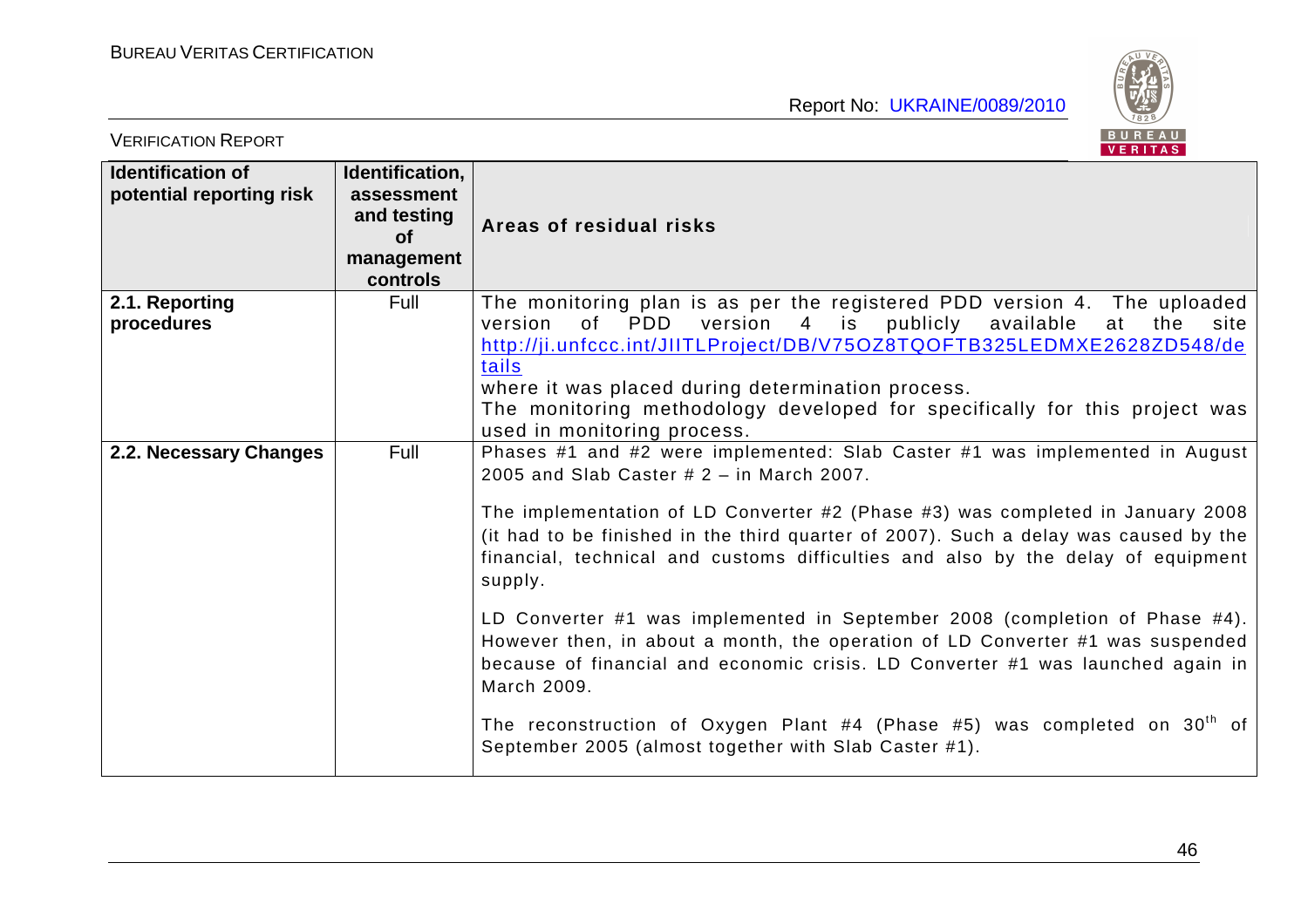

| <b>VERIFICATION REPORT</b>                           |                                                                                     | BUREAU<br>VERITAS                                                                                                                                                                                                                                                                                                                                                                                                                                                                   |
|------------------------------------------------------|-------------------------------------------------------------------------------------|-------------------------------------------------------------------------------------------------------------------------------------------------------------------------------------------------------------------------------------------------------------------------------------------------------------------------------------------------------------------------------------------------------------------------------------------------------------------------------------|
| <b>Identification of</b><br>potential reporting risk | Identification,<br>assessment<br>and testing<br><b>of</b><br>management<br>controls | Areas of residual risks                                                                                                                                                                                                                                                                                                                                                                                                                                                             |
|                                                      |                                                                                     | The installation of Oxygen Plant #7 (Phase #6) was completed on $19th$ of March<br>2008 (according to the previous plan it should have been completed in the third<br>quarter of 2007). The delay was caused by the same reasons (financial, technical<br>and customs difficulties), which were mentioned for the Phase #3, because Oxygen<br>Plant #7 supplies oxygen for LD Converter #2.                                                                                         |
|                                                      |                                                                                     | The installation of Oxygen Plant #8 (Phase #7) is at the final stage of<br>completion (it had to be finished in the third quarter of 2009). Such a delay<br>was caused by a lack of money for balancing and commissioning of the<br>facility, which was caused by global financial and economic crisis. It is<br>envisaged that the installation of Oxygen Plant #8 will be finished in the fourth<br>quarter of 2009.                                                              |
| 3. Application of GHG<br>determination methods       |                                                                                     |                                                                                                                                                                                                                                                                                                                                                                                                                                                                                     |
| 3.1. Methods used                                    | Full                                                                                | The reporting procedures reflect the monitoring plan content. The calculation<br>of the emission reduction is correct.                                                                                                                                                                                                                                                                                                                                                              |
| 3.2. Information/process<br>flow                     | Full                                                                                | Data are collected in the electronic AISW database and in printed documents.<br>Also data are systematized in the documents of the daily, monthly and<br>annually registration. All those documents are saved in the planning-economic<br>department. The results of the measurements are being used by relevant<br>services and technical personnel of the iron works. They will be reflected in<br>the technological instructions for the regimes of conducting the technological |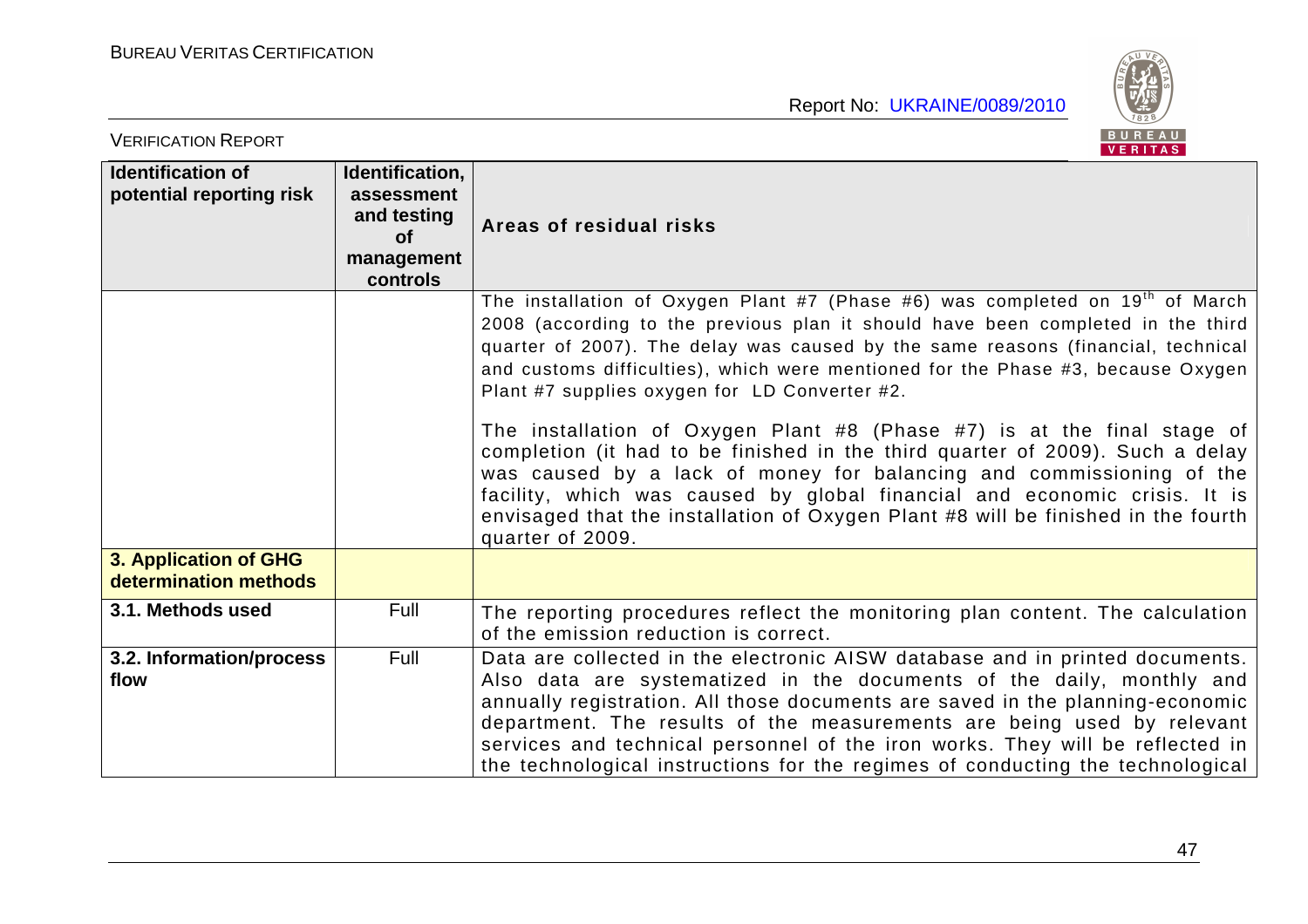

| <b>VERIFICATION REPORT</b>                                        |                                                                              | BUREAU<br>VERITAS                                                                                                                                                                                                                                                                               |  |
|-------------------------------------------------------------------|------------------------------------------------------------------------------|-------------------------------------------------------------------------------------------------------------------------------------------------------------------------------------------------------------------------------------------------------------------------------------------------|--|
| <b>Identification of</b><br>potential reporting risk              | Identification,<br>assessment<br>and testing<br>of<br>management<br>controls | Areas of residual risks                                                                                                                                                                                                                                                                         |  |
|                                                                   |                                                                              | processes and in the revision of Guiding Metrological Instructions.                                                                                                                                                                                                                             |  |
| 3.3. Data transfer                                                | Full                                                                         | The procedures of receiving data for monitoring execution and responsibility<br>for its realization at OJSC "AISW" are regulated by the normative documents<br>of OJSC "AISW" and by the "Guiding Meteorological Instructions" in<br>accordance with project documentation and monitoring plan. |  |
| 3.4. Data trails                                                  | Full                                                                         | The necessary procedures have been defined in internal procedures and<br>additional internal documents relevant for the determination of the all the<br>parameters listed in the monitoring plan. List of documents verified onsite is<br>attached to the Verification report.                  |  |
| 4. Identification and<br>maintenance of key<br>process parameters |                                                                              |                                                                                                                                                                                                                                                                                                 |  |
| 4.1. Identification of key<br>parameters                          | Full                                                                         | The critical parameters for the determination of GHG emissions are the<br>parameters listed in section D of the approved PDD version 4.                                                                                                                                                         |  |
| 4.2.<br><b>Calibration/maintenance</b>                            | Full                                                                         | The company maintains the elaborate calibration plan for the equipment. The<br>audit team verified the status for all the equipment at the sites sampled for<br>the audit and found them to be complying with the plan.                                                                         |  |
| <b>5. GHG Calculations</b>                                        |                                                                              |                                                                                                                                                                                                                                                                                                 |  |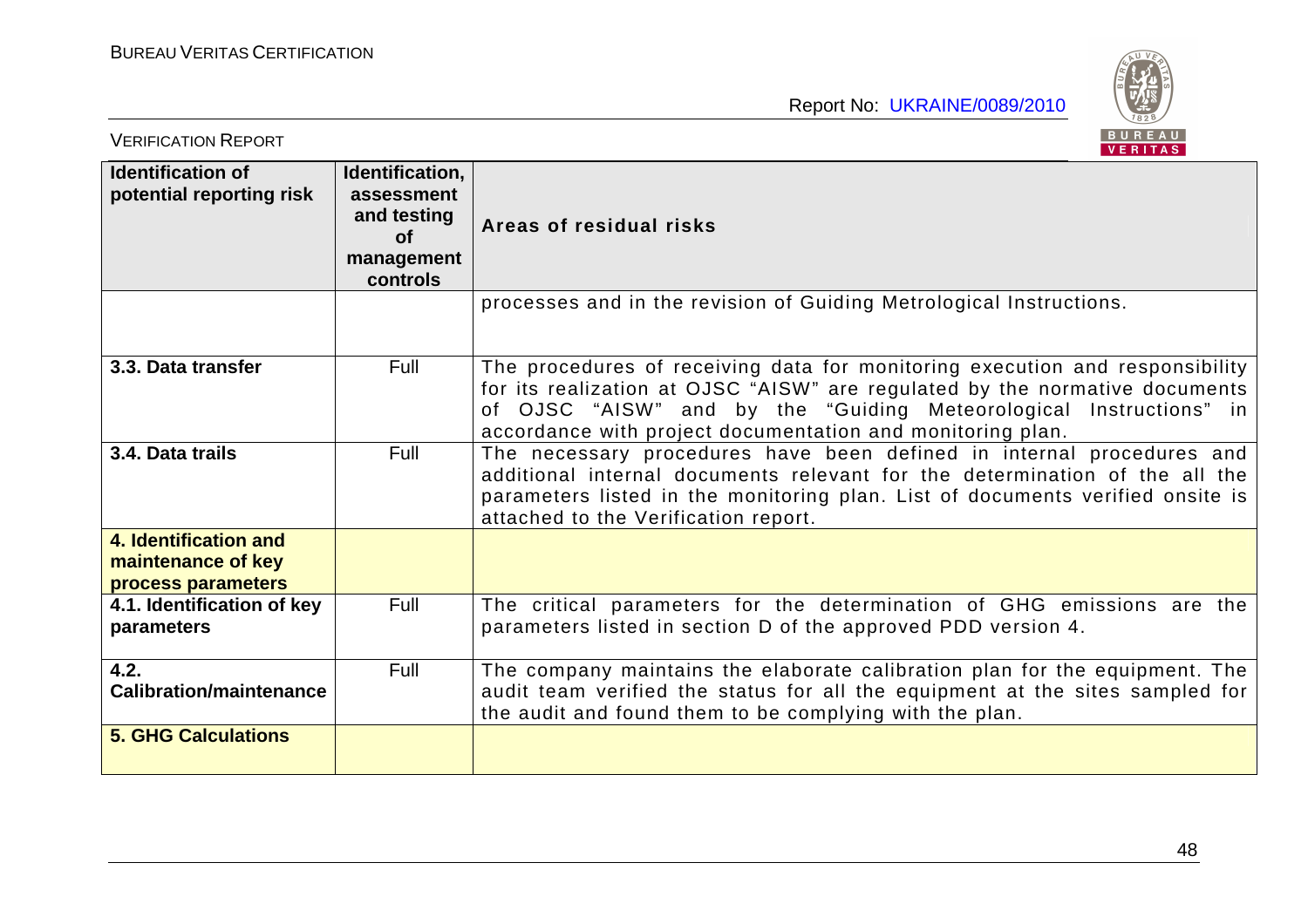

| <b>VERIFICATION REPORT</b>                           |                                                                                     | BUREAU<br>VERITAS                                                                                                                                                                                                                                                                                                                                                                                                                                                                                                                                                                                                                                                                                                                                                                                                                                                                                                                                                                                                 |
|------------------------------------------------------|-------------------------------------------------------------------------------------|-------------------------------------------------------------------------------------------------------------------------------------------------------------------------------------------------------------------------------------------------------------------------------------------------------------------------------------------------------------------------------------------------------------------------------------------------------------------------------------------------------------------------------------------------------------------------------------------------------------------------------------------------------------------------------------------------------------------------------------------------------------------------------------------------------------------------------------------------------------------------------------------------------------------------------------------------------------------------------------------------------------------|
| <b>Identification of</b><br>potential reporting risk | Identification,<br>assessment<br>and testing<br><b>of</b><br>management<br>controls | Areas of residual risks                                                                                                                                                                                                                                                                                                                                                                                                                                                                                                                                                                                                                                                                                                                                                                                                                                                                                                                                                                                           |
| 5.1. Use of estimates<br>and default data            | Full                                                                                | Emission factor of each fuel in Pig Iron Production, Emissions Factor for<br>Electricity Consumption in Pig Iron Production, Emission factor of each fuel in<br>Sintering, Emissions Factor for Electricity Consumption in Sintering, Emission<br>factor of each fuel in used in steam production, Emission factor of each fuel in<br>the furnace process, Emissions Factor for Electricity Consumption in the<br>furnace process, Emission factor of each fuel in the furnace process,<br>Emission factor of each fuel in compressed air production, Emissions Factor<br>for Electricity Consumption in compressed air production, Emission factor of<br>each fuel in oxygen production, Emissions Factor for Electricity Consumption<br>in making oxygen, Emission factor of each fuel used in casting, Emissions<br>Factor for Electricity Consumption in casting are used as a predetermined<br>default value which have been defined in the PDD version 4 and confirmed<br>during validation of the project. |
| 5.2. Guidance on<br>checks and reviews               | Full                                                                                | The data is cross checked as well as internal audits and corrective actions<br>were taken as defined in Instructions were verified. For the project case,<br>procedures are followed based on the Order of Director General of the Plant<br>defining the exact JI monitoring procedures. Responsibilities for JI monitoring<br>are indicated in table 6 of the PDD version 4. Information obtained during site-<br>visit was analyzed with the view of technological requirements, legal<br>requirements and general home situation.                                                                                                                                                                                                                                                                                                                                                                                                                                                                              |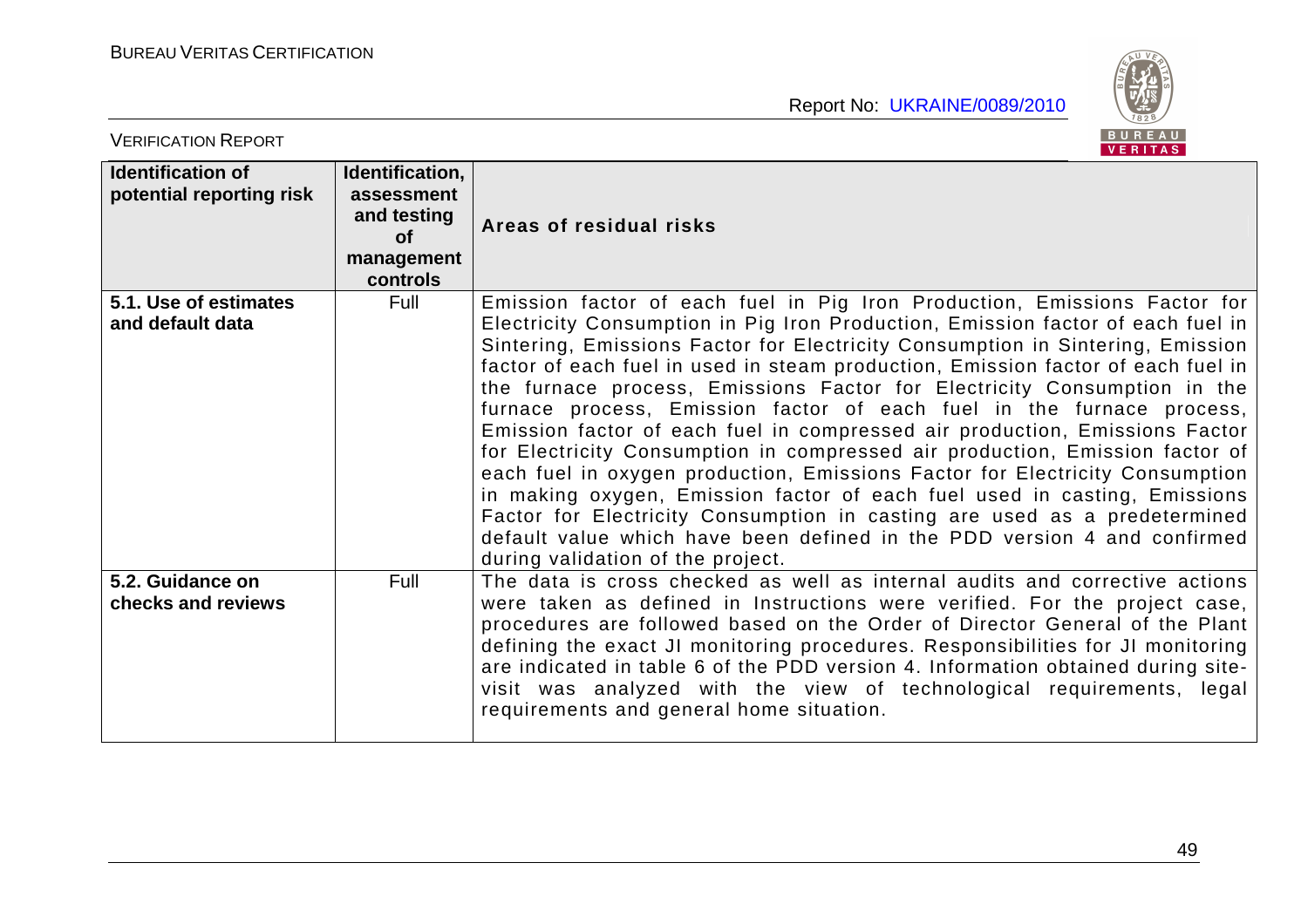

| <b>VERIFICATION REPORT</b>                           |                                                                                     | BUREAU<br><b>VERITAS</b>                                                                                                                                                                                                                                 |
|------------------------------------------------------|-------------------------------------------------------------------------------------|----------------------------------------------------------------------------------------------------------------------------------------------------------------------------------------------------------------------------------------------------------|
| <b>Identification of</b><br>potential reporting risk | Identification,<br>assessment<br>and testing<br><b>of</b><br>management<br>controls | Areas of residual risks                                                                                                                                                                                                                                  |
| 5.3. Internal validation<br>and verification         | Full                                                                                | Monitoring procedure for JI Project includes the responsibility and frequency<br>for carrying out internal audits. Internal audits did not reveal any non-<br>conformances. The audit team did verify all the parameters listed in<br>monitoring report. |
| 5.4. Data protection<br>measures                     | Full                                                                                | The necessary procedures relating to Information technology are in place to<br>provide necessary data security, and also prevent the unauthorized use of the<br>same.                                                                                    |
| 5.5. IT systems                                      | Full                                                                                | Data is collected in electronic database.                                                                                                                                                                                                                |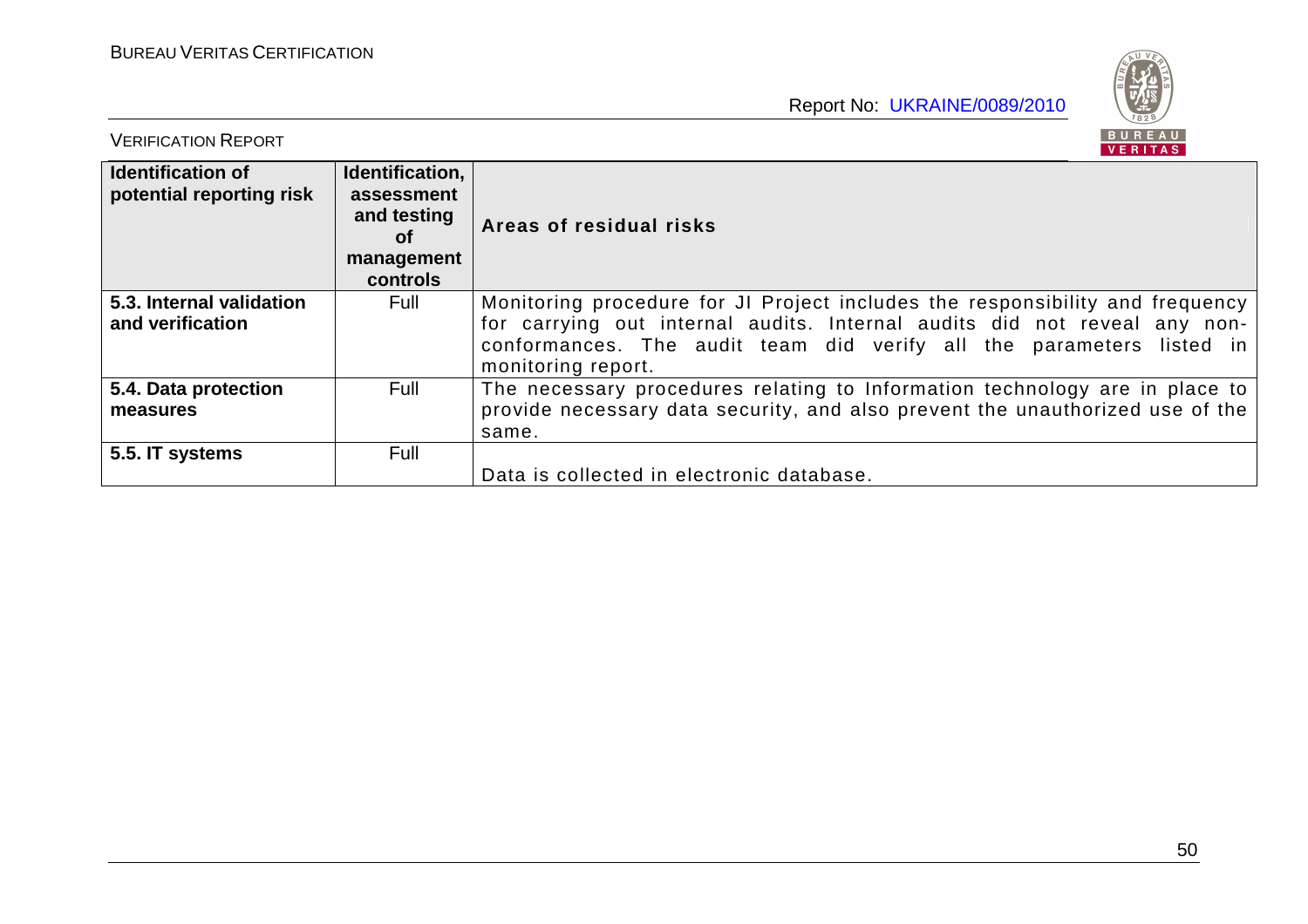

#### VERIFICATION REPORT

**Periodic Verification Protocol Table 3: GHG calculation procedures and management control testing** 

| Identification of potential<br>reporting<br>risk                                                                                                                                                                                                                                                                                                          | Identification, assessment and testing<br>of management controls                                                                                                                                                                      | Areas of residual risks                                                                                                                                                                                                                                                        |
|-----------------------------------------------------------------------------------------------------------------------------------------------------------------------------------------------------------------------------------------------------------------------------------------------------------------------------------------------------------|---------------------------------------------------------------------------------------------------------------------------------------------------------------------------------------------------------------------------------------|--------------------------------------------------------------------------------------------------------------------------------------------------------------------------------------------------------------------------------------------------------------------------------|
| Potential reporting risks based on an<br>assessment of the emission estimation<br>procedures can be expected in the<br>following fields of action:<br>the calculation methods,<br>➤<br>raw data collection and sources of<br>supporting documentation,<br>$\triangleright$ reports/databases/information<br>from<br>which<br>systems<br>data<br><b>is</b> | Regarding the potential reporting risks<br>identified in the left column the following<br>mitigation measures have been observed<br>during the document review and the on site<br>mission:<br>Key source data for this parameter are: | The issue remaining is the way the data<br>obtained is used to calculate the emission<br>reduction in a conservative manner according<br>to the approach prescribed in the PDD<br>version 4 as well as the way data obtained is<br>used to calculate the emissions reductions. |
| obtained.                                                                                                                                                                                                                                                                                                                                                 | • meter reading.                                                                                                                                                                                                                      |                                                                                                                                                                                                                                                                                |
| Key source data applicable to the project<br>assessed are hereby:                                                                                                                                                                                                                                                                                         | • Invoices and record for Fuels (and coal) for<br>consumption and purchase.                                                                                                                                                           |                                                                                                                                                                                                                                                                                |
| metering records,<br>➤<br>process monitors,<br>➤                                                                                                                                                                                                                                                                                                          |                                                                                                                                                                                                                                       |                                                                                                                                                                                                                                                                                |
| operational<br>(metering<br>logs<br>records),<br>laboratory/analytical<br>➤<br>data<br>(for                                                                                                                                                                                                                                                               | The metering equipments are installed<br>appropriately in the enclosure panels and<br>same are of reputed make.                                                                                                                       |                                                                                                                                                                                                                                                                                |
| energy content of fuels),<br>accounting records,                                                                                                                                                                                                                                                                                                          |                                                                                                                                                                                                                                       |                                                                                                                                                                                                                                                                                |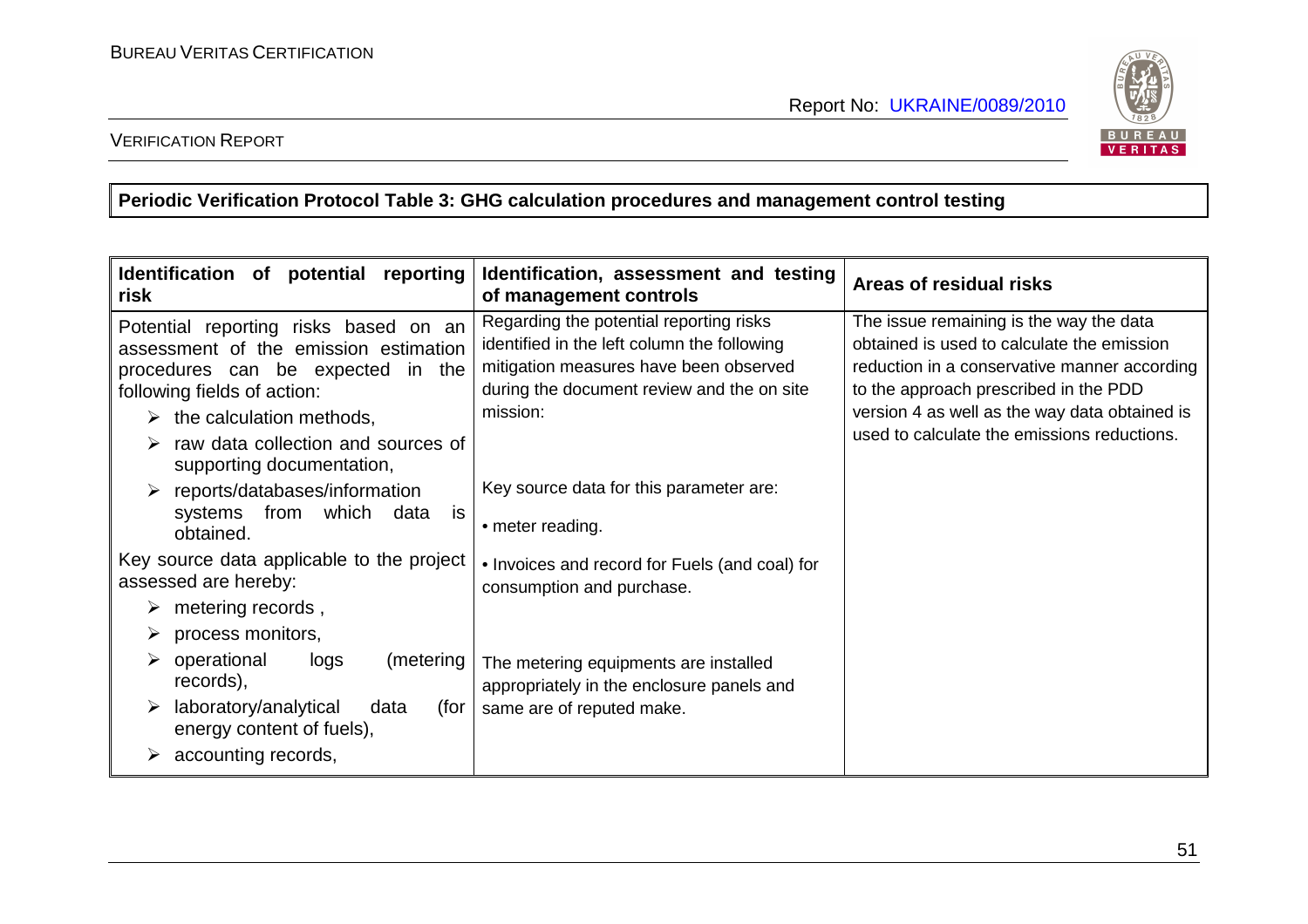

| Identification of potential reporting<br>risk                                                                                                                                                                                                                                                                                                                                                                                                                                                                                                                                                                                                                                                                      | Identification, assessment and testing<br>of management controls                                                                                                                                                                       | <b>Areas of residual risks</b> |
|--------------------------------------------------------------------------------------------------------------------------------------------------------------------------------------------------------------------------------------------------------------------------------------------------------------------------------------------------------------------------------------------------------------------------------------------------------------------------------------------------------------------------------------------------------------------------------------------------------------------------------------------------------------------------------------------------------------------|----------------------------------------------------------------------------------------------------------------------------------------------------------------------------------------------------------------------------------------|--------------------------------|
| Appropriate calibration and maintenance<br>of equipment resulting in high accuracy of<br>data supplied should be in place.<br>It is hereby needed to focus on those<br>that<br>impact<br>the<br>risks<br>accuracy,<br>completeness and consistency of the<br>reported data. Risks are weakness in the<br>GHG calculation systems and<br>may<br>include:<br>manual transfer of data/manual<br>calculations,<br>$\triangleright$ position<br>the<br>metering<br>of<br>equipment,<br>unclear origins of data,<br>➤<br>accuracy due to technological<br>limitations,<br>lack of appropriate data protection<br>measures (for example, protected<br>calculation cells in spreadsheets<br>and/or password restrictions). | Calculation methods:<br>The reporting procedures reflect the<br>monitoring plan content and the calculation of<br>the emission reduction is correct and also<br>additionally deducting the project emissions<br>caused by fossil fuel. |                                |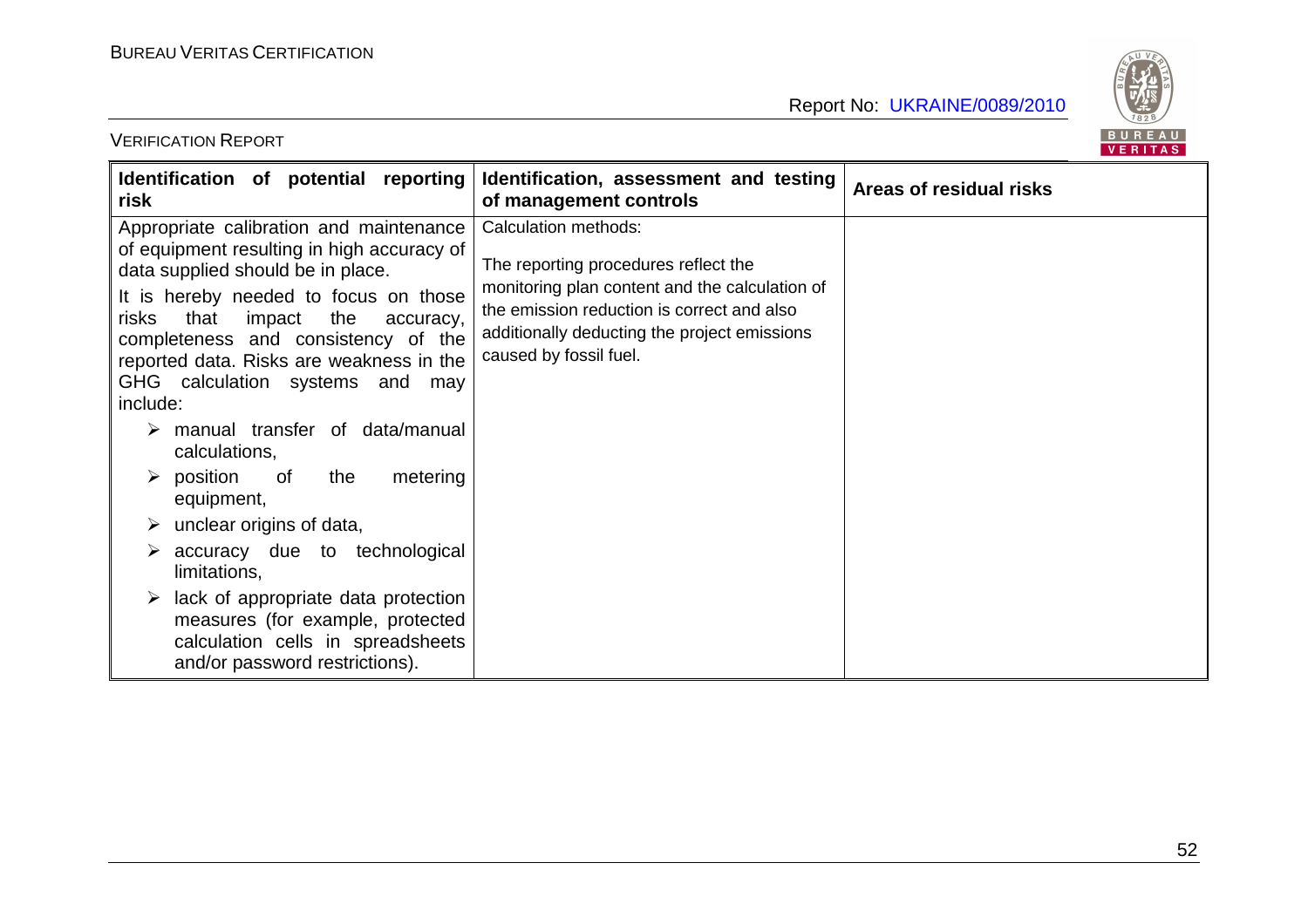

#### VERIFICATION REPORT

# **Periodic Verification Protocol Table 4: Detailed audit testing of residual risk areas and random testing**

| Areas of residual<br>risks                                                                                                                                                                     | <b>Additional</b><br>verification<br>testing performed                                                                                                                                                                                                                                                                        | <b>Requiring</b><br><b>Conclusions</b><br>and<br><b>Areas</b><br>Improvement<br>(including Forward Action Requests)                                                                                                                                                                                   |
|------------------------------------------------------------------------------------------------------------------------------------------------------------------------------------------------|-------------------------------------------------------------------------------------------------------------------------------------------------------------------------------------------------------------------------------------------------------------------------------------------------------------------------------|-------------------------------------------------------------------------------------------------------------------------------------------------------------------------------------------------------------------------------------------------------------------------------------------------------|
| The<br>issue<br>remaining is the<br>data l<br>the<br>way<br>obtained is used to<br>calculate<br>the I<br>in a conservative<br>manner according<br>to the approach<br>prescribed in the<br>PDD. | <b>There</b><br>has<br>been<br>a<br>complete check of data<br>transferred<br>from<br>daily<br>consumption<br>and<br>generation readings to<br>emission reduction   the calculation tool. There<br>was no error in such<br>transfer.<br>The<br>correct<br>installation<br>the<br>of<br>metering equipment can<br>be confirmed. | Having investigated the residual risks, the audit team comes to the following<br>conclusion:<br>Immediate action is not needed with respect to the current emission reduction<br>calculation. Those corrections have been considered during the verification<br>process, so no residual risk is open. |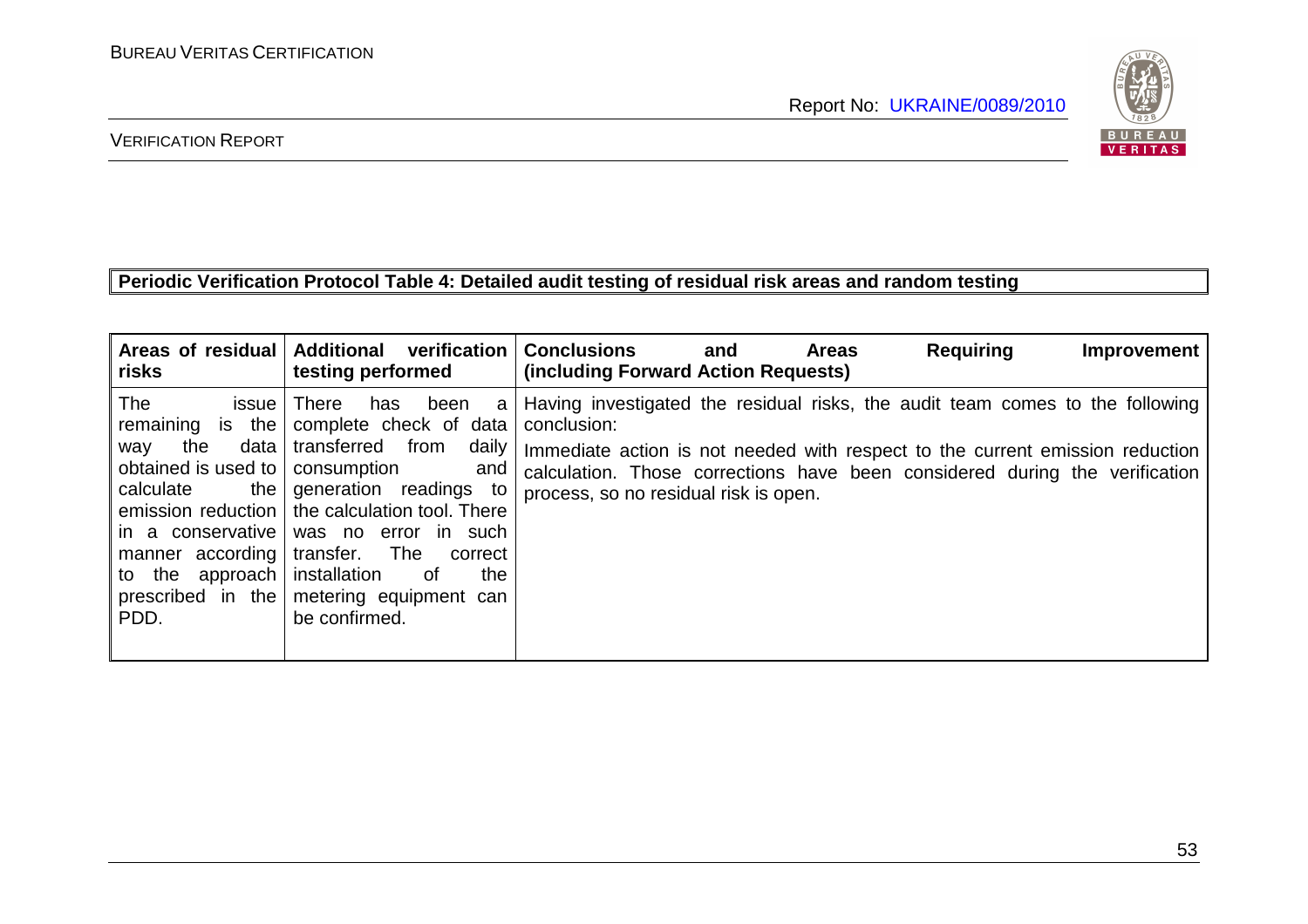

VERIFICATION REPORT

**Verification Protocol Table 5: Resolution of Corrective Action and Clarification Requests** 

| and corrective action<br>requests                                                                                                                                                                         | checklist<br>question<br>in tables<br>2/3 | Report clarifications   Ref. to   Summary of project owner response                                                                                                                                                                                                                                                                                                                                                                                                                                                                                                                                                                                                                                                   | <b>Verification conclusion</b> |
|-----------------------------------------------------------------------------------------------------------------------------------------------------------------------------------------------------------|-------------------------------------------|-----------------------------------------------------------------------------------------------------------------------------------------------------------------------------------------------------------------------------------------------------------------------------------------------------------------------------------------------------------------------------------------------------------------------------------------------------------------------------------------------------------------------------------------------------------------------------------------------------------------------------------------------------------------------------------------------------------------------|--------------------------------|
| Clarification<br>Request<br>(CL) 1<br>Please<br>provide<br>information<br>on the<br>difference of amount<br>of ERU's for the 3<br>2009<br>of<br>quarter<br>according<br>the<br>to<br>calculations in PDD. | 3.3.                                      | The amount of emission reductions is<br>actually higher than it was expected in<br>PDD because of the following reasons.<br>baseline of the project is<br>The<br>developed based on the real steel<br>manufacturing process as well as<br>projectline. Taking into account the<br>implication of economy of scale and<br>the fact that loading factor<br>for t<br>baseline was much lower than for<br>projectline, the emission reductions<br>were more sensitive to change of<br>specific energy consumption per tonne<br>of slabs produced than actually<br>envisaged in the PDD. However this<br>influence was beyond of project<br>participants' control and fully based<br>on market situation and requirements. |                                |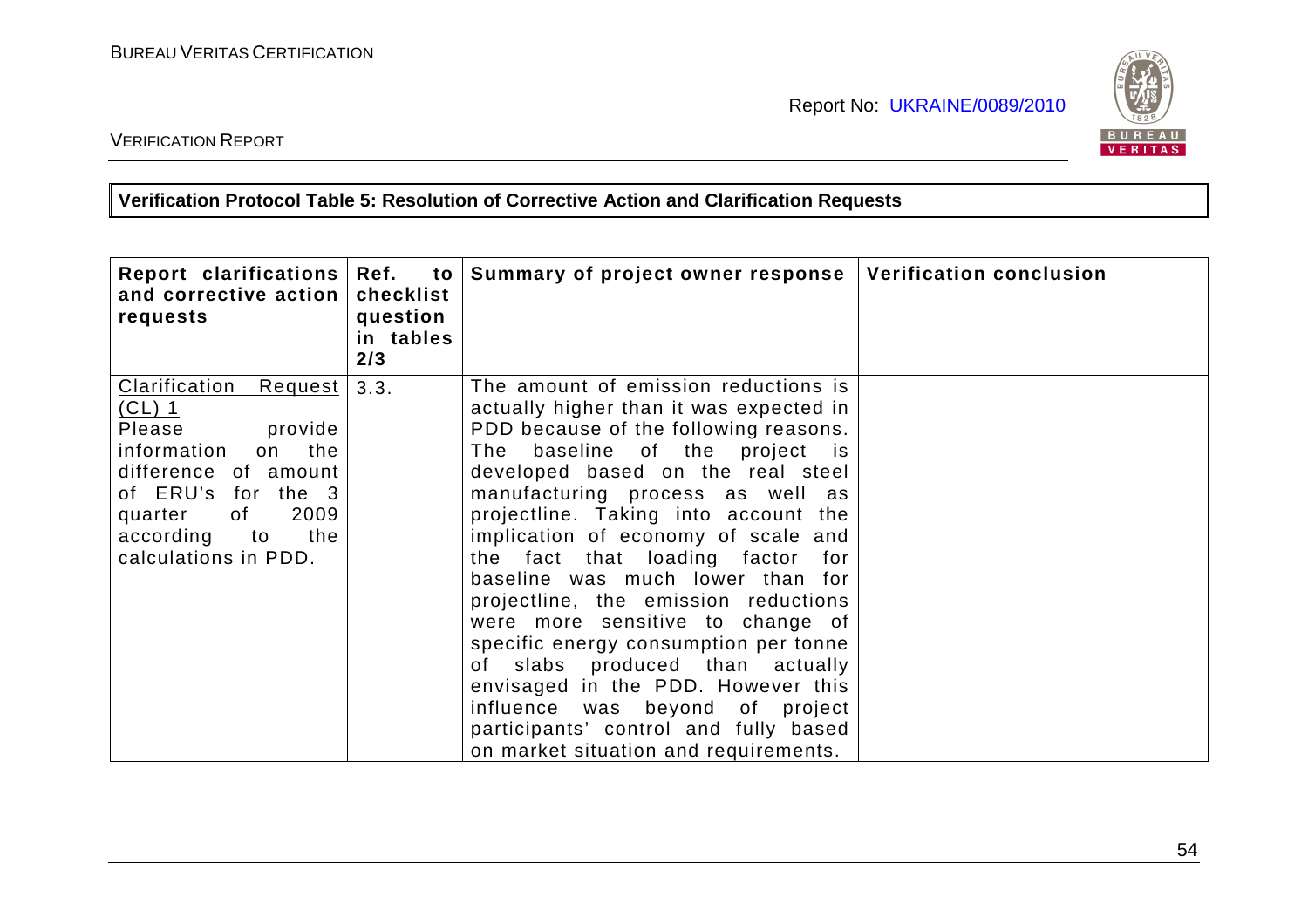

VERIFICATION REPORT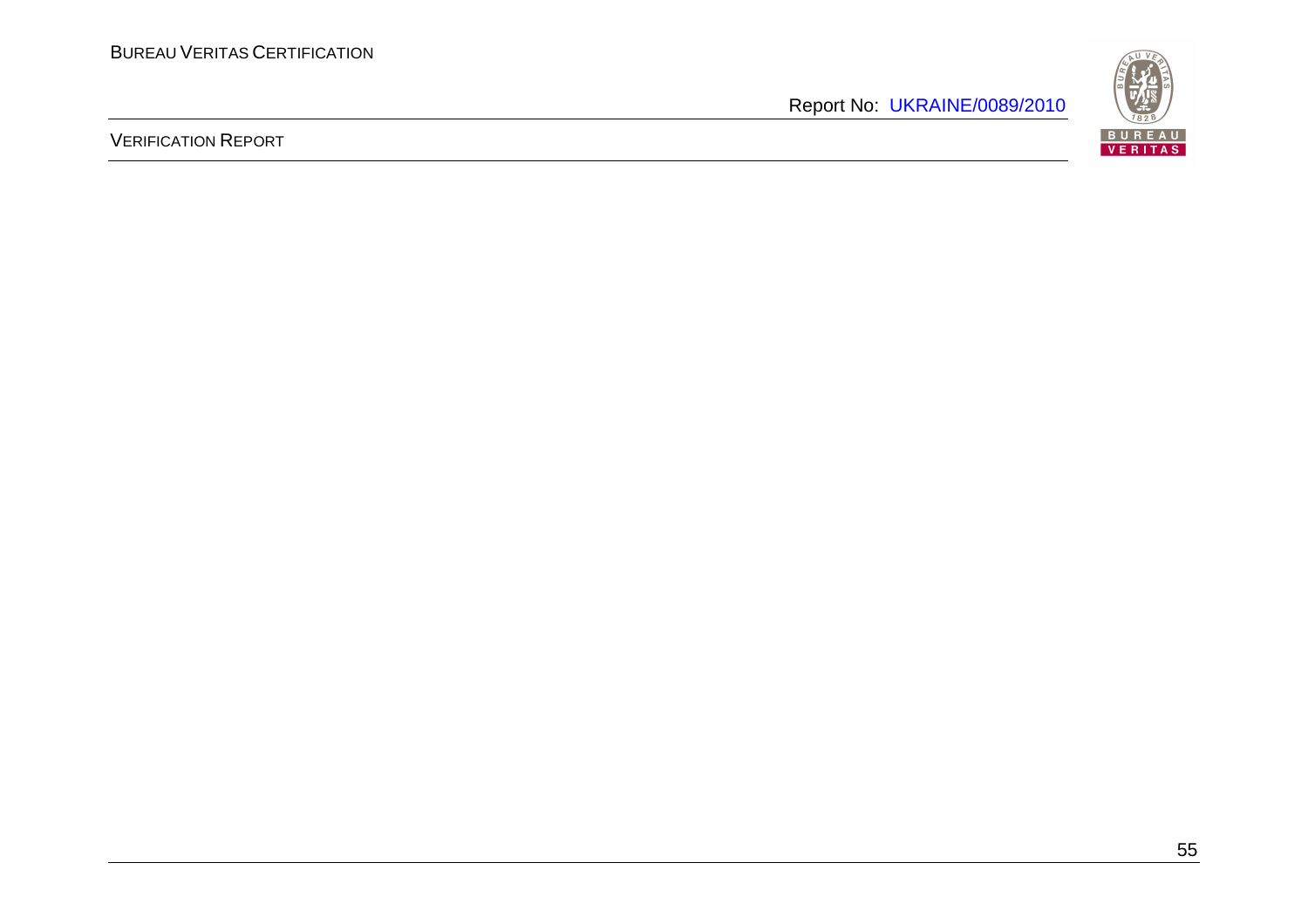

# APPENDIX B: VERIFICATION TEAM

The verification team consists of the following personnel:

# **Nadiya Kaiiun, M.Sci. (environmental science)**

Lead Verifier

Bureau Veritas Ukraine HSE Department manager.

She has graduated from National University of Kyiv-Mohyla Academy with the Master Degree in Environmental Science. She is a Lead auditor of Bureau Veritas Certification for Environment Management System (IRCA registered). She performed over 15 audits since 2008. She has undergone intensive training on Clean Development Mechanism /Joint Implementation and she is involved in the validation of 6 JI projects.

#### **Kateryna Zinevych, M.Sci. (environmental science)**

Team member

Bureau Veritas Ukraine HSE Department manager.

She has graduated from National University of Kyiv-Mohyla Academy with the Master Degree in Environmental Science. She is a Lead auditor of Bureau Veritas Certification for Environment Management System (IRCA registered). She performed 6 audits since March of 2009. She has undergone intensive training on Clean Development Mechanism /Joint Implementation and she is involved in the validation of 5 JI projects.

#### **Oleg Skoblyk, Specialist (Power Management)**

Team member

Bureau Veritas Ukraine HSE Department project manager.

He has graduated from National Technical University of Ukraine 'Kyiv Polytechnic University" with specialty Energy Management. He is a Lead auditor of Bureau Veritas Certification for Environment Management System (IRCA registered). He performed over 10 audits since 2008. He has undergone intensive training on Clean Development Mechanism /Joint Implementation and he is involved in the validation of 3 JI projects.

Report was verified by: **Ivan G. Sokolov, Dr.Sci (biology, microbiology)**  Internal Technical reviewer

Bureau Veritas Ukraine HSE Department manager.

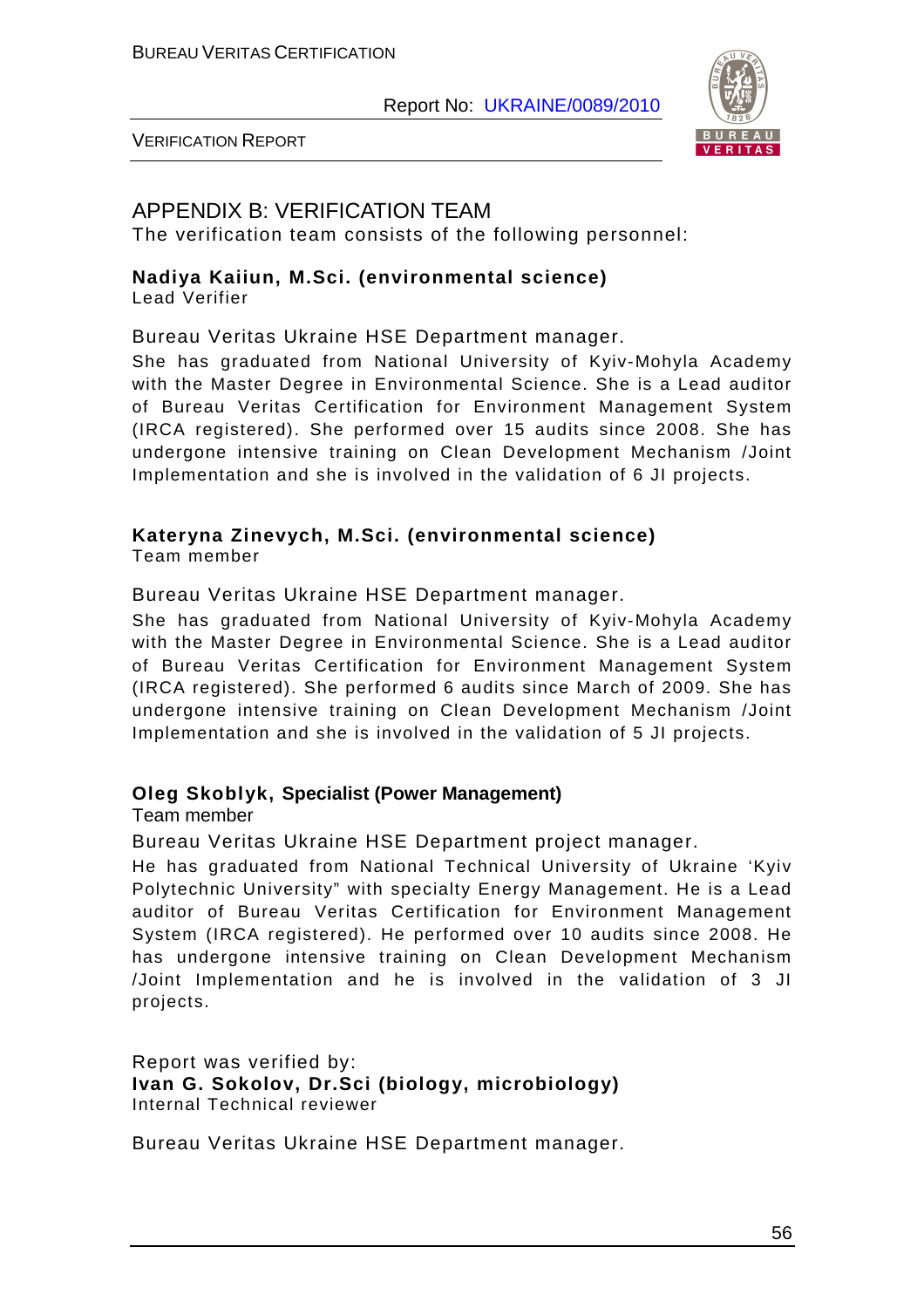

VERIFICATION REPORT

He has over 25 years of experience in Research Institute in the field of biochemistry, biotechnology, and microbiology. He is a Lead auditor of Bureau Veritas Certification for Environment Management System (IRCA registered), Quality Management System (IRCA registered), Occupational Health and Safety Management System, and Food Safety Management System. He performed over 130 audits since 1999. Also he is Lead Tutor of the IRCA registered ISO 14000 EMS Lead Auditor Training Course, and Lead Tutor of the IRCA registered ISO 9000 QMS Lead Auditor Training Course. He has undergone intensive training on Clean Development Mechanism /Joint Implementation and he is involved in the validation of 15 JI projects.